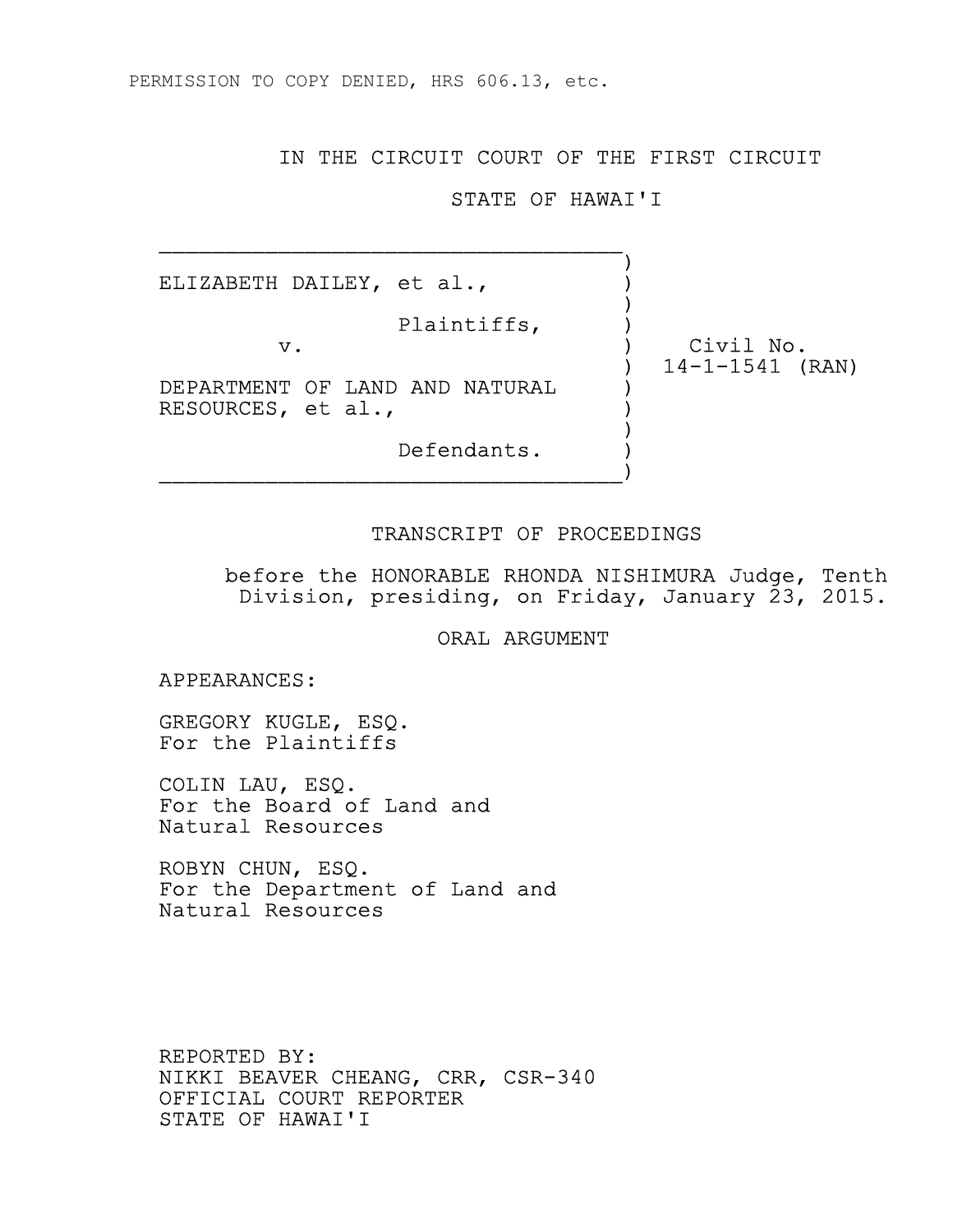| $\mathbf 1$     | * * * I N D E X * * *               |                |
|-----------------|-------------------------------------|----------------|
| $\overline{2}$  |                                     | Page           |
| 3               | Oral Argument                       |                |
| $\overline{4}$  |                                     |                |
| 5               | Argument by Mr. Kugle<br>. <b>.</b> | $\overline{4}$ |
| $6\phantom{.}6$ | Argument by Mr. Lau                 | 31             |
| $\overline{7}$  | Argument by Ms. Chun<br>.           | 47             |
| 8               | Rebuttal                            | 53             |
| 9               | Ruling by the Court                 | 57             |
| $10$            |                                     |                |
| 11              |                                     |                |
| 12              |                                     |                |
| 13              |                                     |                |
| 14              |                                     |                |
| 15              |                                     |                |
| 16              |                                     |                |
| 17              |                                     |                |
| $18\,$          |                                     |                |
| 19              |                                     |                |
| 20              |                                     |                |
| 21              |                                     |                |
| 22              |                                     |                |
| 23              |                                     |                |
| 24              |                                     |                |
| 25              |                                     |                |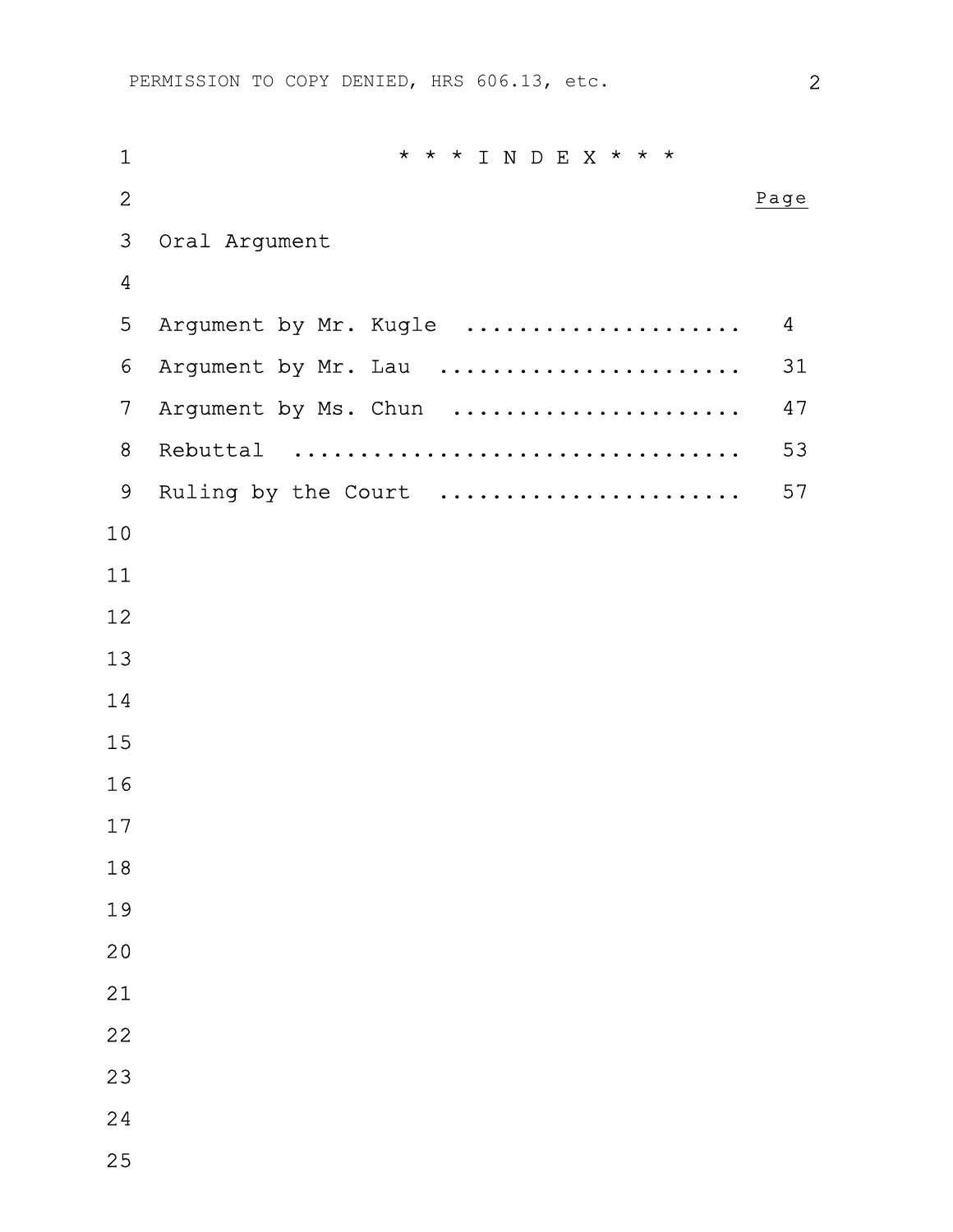PERMISSION TO COPY DENIED, HRS 606.13, etc. 3

1 \* \* \* P R O C E E D I N G S \* \* \* 2 Friday, January 23, 2015 9:37 A.M. 3 4 THE BAILIFF: Calling calendar No. 1, Civil 5 No. 14-1-1541, Elizabeth Dailey, et al. versus 6 Department of Land and Natural Resources, et al. for 7 oral argument. 8 Appearances, please. 9 MR. KUGLE: Good morning, Your Honor. 10 Gregory Kugle for the appellants, Elizabeth Dailey and 11 Michael Dailey. With me in court today is Mike Dailey 12 sitting behind me. Mrs. Dailey, Mike's mother, is a 13 little too old to be coming to court today. 14 THE COURT: Well, old is relative. 15 MR. KUGLE: 95 -- 16 MR. DAILEY: 96. 17 MR. KUGLE: Yes, I agree with you, though, 18 it is. 19 MR. LAU: Good morning, Your Honor. Deputy 20 Attorney General Colin Lau on behalf of the State for 21 the Board of Land and Natural Resources, appellee. 22 MS. CHUN: Good morning, Your Honor. Robyn 23 Chun, Deputy Attorney General, appearing on behalf of 24 the Department of Land and Natural Resources. 25 THE COURT: For which the Department filed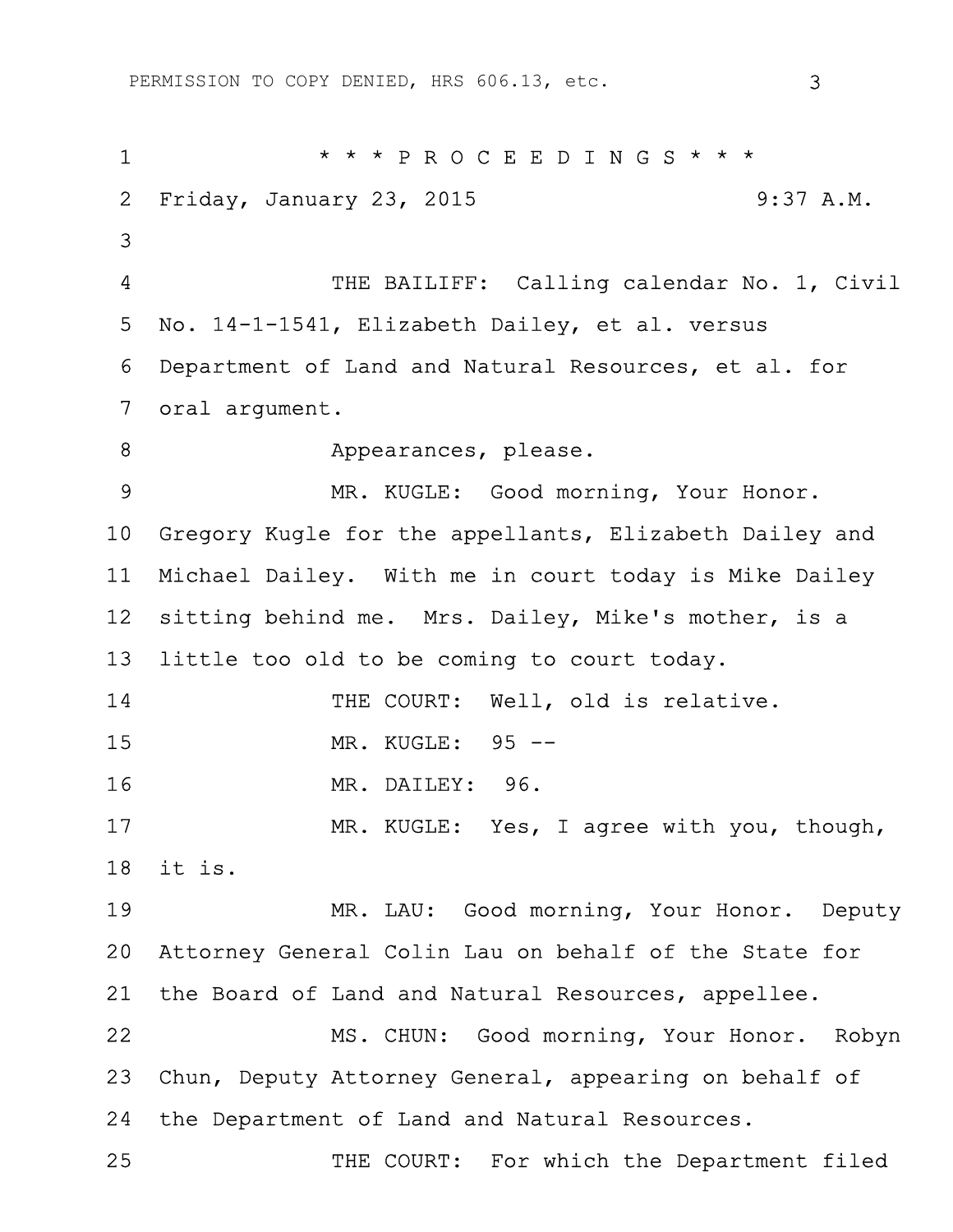1 a joinder to the Board's?

| 2               | MS. CHUN: That's correct, Your Honor.                    |
|-----------------|----------------------------------------------------------|
| 3               | THE COURT: Thank you. All right.                         |
| 4               | Mr. Kugle, you have the floor, and so that               |
| 5               | I just want to make sure in terms of your agency appeal, |
| 6               | are you challenging certain findings, to wit: 41 to 48,  |
| 7 <sup>1</sup>  | 52 to 74, and certain conclusions, for example, 3 to 7,  |
| 8               | 9, 10, 15 to 28, 29, 33, 34 to 42 as well as the         |
| 9               | decision and order?                                      |
| 10              | MR. KUGLE: That's correct, Your Honor.                   |
| 11              | THE COURT: Thank you. Now under                          |
| 12 <sup>°</sup> | 91-14 G, you understand that the Court's judicial review |
| 13              | is constrained by those particular subsections?          |
| 14              | MR. KUGLE: I do, Your Honor, 91-14, yes.                 |
| 15              | THE COURT: So in particular, do we need to               |
| 16              | go through all of them? For example, has there been a    |
| 17 <sub>2</sub> | violation of certain Constitutional statutory            |
| 18              | provisions, due process of law, other error, clearly     |
| 19              | erroneous in view of the reliable, probative,            |
| 20 <sub>1</sub> | substantial evidence, arbitrary exercise of discretion,  |
| 21              | et cetera. So we have all these subsections.             |
| 22              | MR. KUGLE: We do, Your Honor, and in our                 |
| 23              | opening brief, we tried to characterize the particular   |
| 24              | arguments and issues and where they fall in the          |
| 25              | 91-14 G categories.                                      |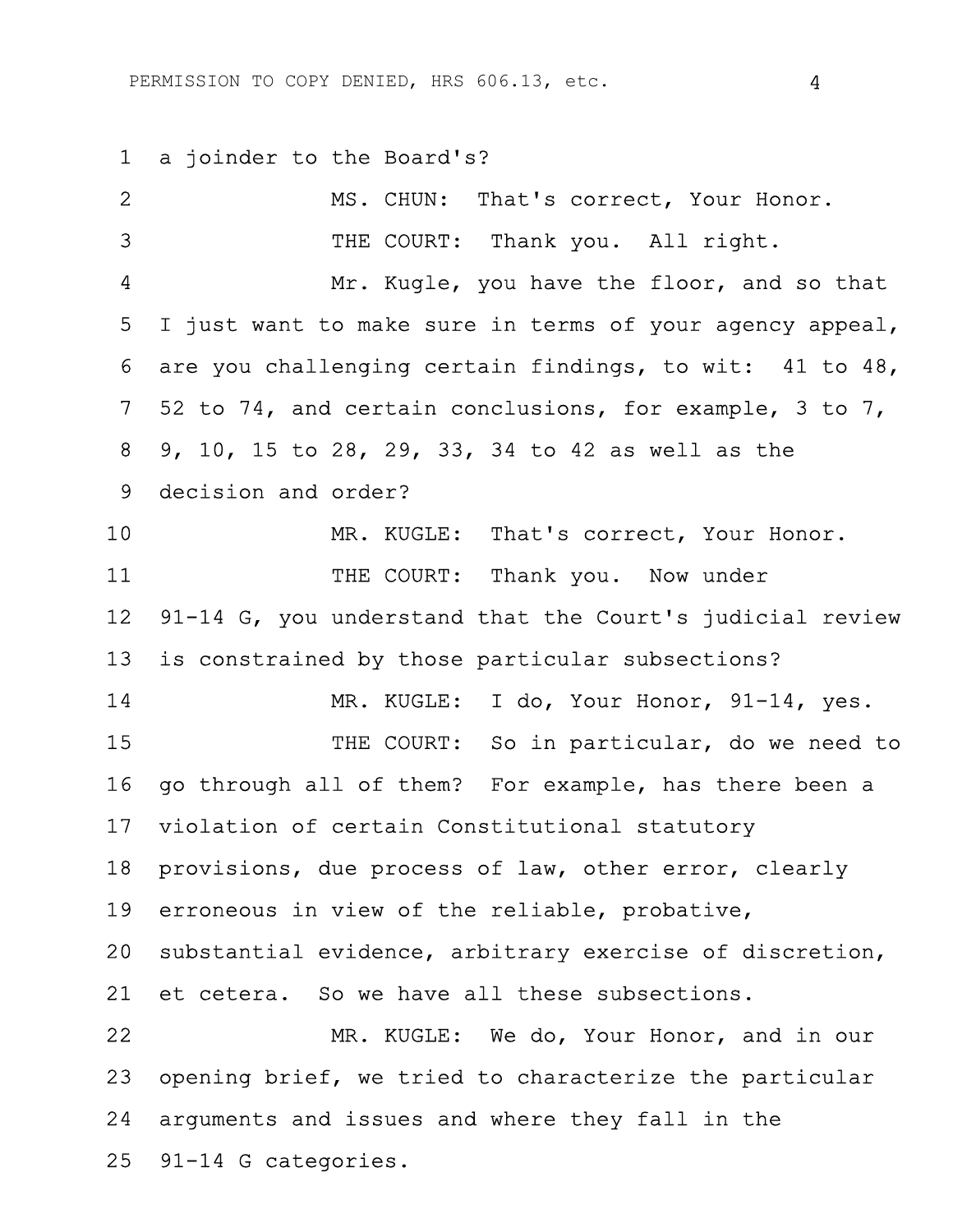1 There are certain procedural errors which I 2 will go through and describe, and those would fall under 3 the errors of law and procedure prongs. There are 4 factual issues which I will describe which are under 5 the probative, reliable, substantial evidence inquiry, 6 and there's also an arbitrary and capricious penalty 7 that was imposed that then falls under that final 8 category. 9 So I will -- my intent this morning was not 10 to repeat everything in the briefs, but to kind of hit 11 the highlights, because I know that this Court does read 12 everything. 13 THE COURT: As much as I can. 14 MR. KUGLE: Thank you. 15 And I would like to have the opportunity --16 THE COURT: This is something that occurred 17 a while ago. I mean, the initial inquiry is to when was 18 the original revetment, r-e-v-e-t-m-e-n-t -- I had to 19 look it up in the dictionary -- built or constructed? 20 MR. KUGLE: That really is the heart of the 21 issue. 22 THE COURT: 'Cause I think there's some 23 aerial maps, and they had some kind of  $-$ - it wasn't a 24 particular year. It was between, like, 1960 something 25 through, like, 1980, something of that nature.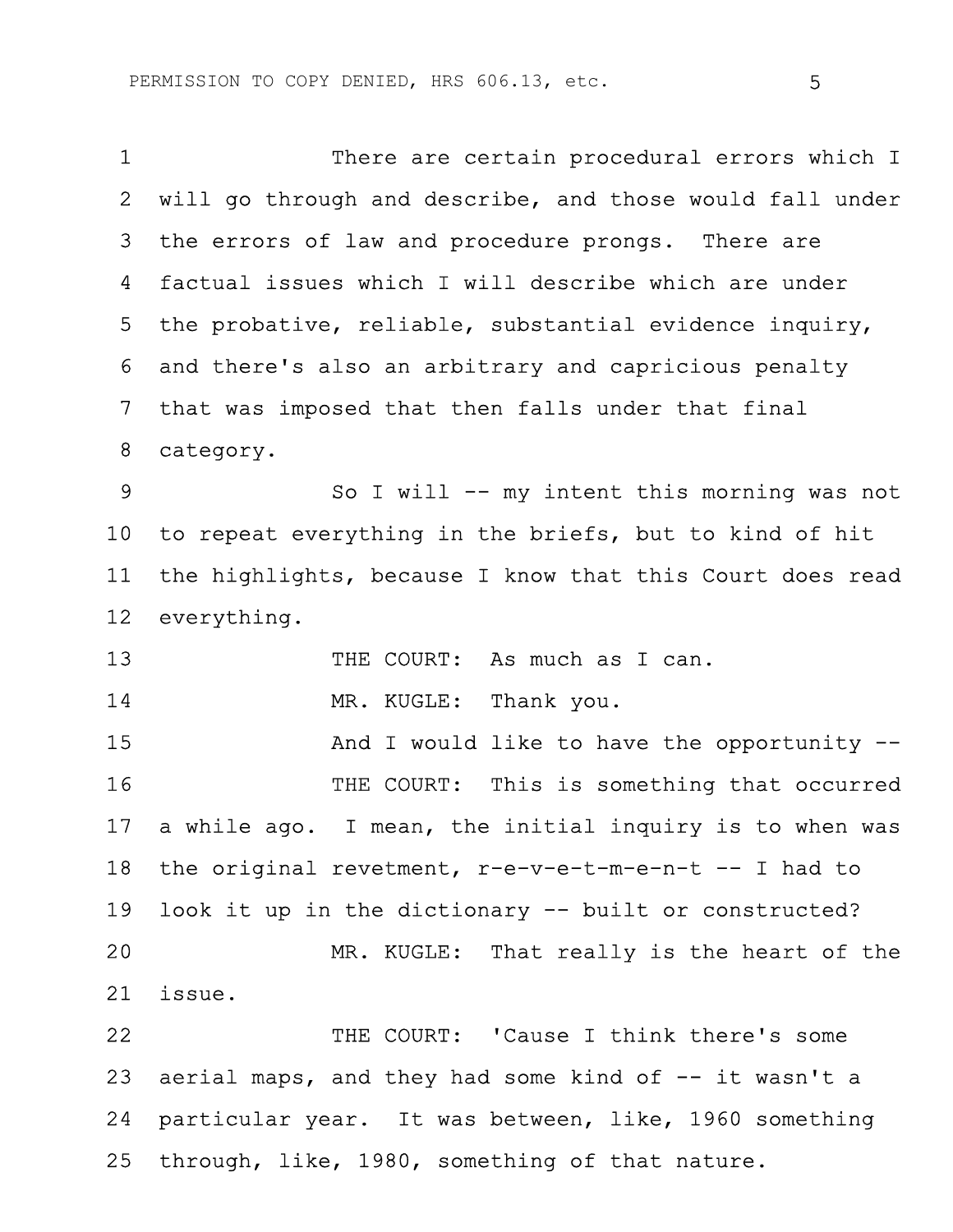1 MR. KUGLE: That's correct, Your Honor. 2 If I could -- and that's outside of my 3 presentation. But the DLNR itself came up with two 4 aerial photographs, one in 1967, and then one in 1980. 5 And '67 there was no seawall, which isn't really a 6 disputed fact. 7 In 1980 -- and I'm sorry, I misspoke. 8 Revetment is the term that you used, and that's the 9 correct term, and if I misspeak, I mean revetment. 10 The revetment was present by 1980, and that 11 was from the DLNR's own aerial records and research. 12 There was a host of more evidence put on, and that would 13 lead me right into my presentation this morning about 14 when this wall -- sorry, revetment was actually built. 15 THE COURT: And also secondarily of equal 16 importance, at the time that this revetment was 17 originally built, where was it built? Was it within the 18 shoreline setback? Was it within the State land 19 conservation? 20 MR. KUGLE: That is the other issue that 21 was of great concern to the Department, to the Land 22 Board, or the BLNR, and was something that was decided 23 and there was evidence. 24 And also I think, I'm going to characterize

25 some things as undisputed, and I think that's apparent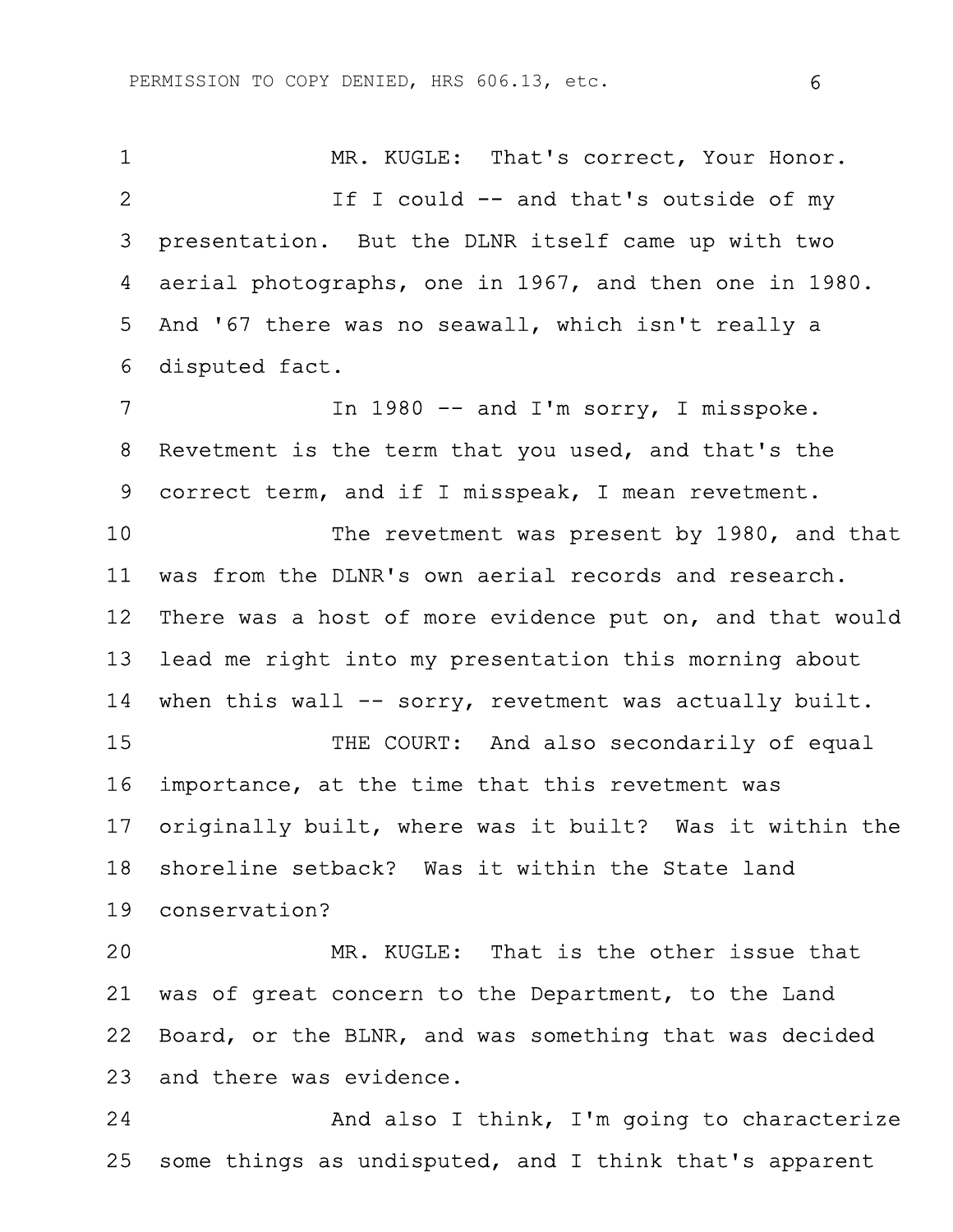1 both from the BLNR's decision and order, from the 2 answering briefs that were filed, and I think they will 3 probably concede that that material is undisputed, so 4 I'll get into my presentation.

5 The case is about a rock revetment that was 6 built 45 years ago in early 1970. When it was built, it 7 was undisputedly built outside of the conservation 8 district on private property and beyond the jurisdiction 9 of the Department of Land and Natural Resources.

10 THE COURT: There's no dispute as to that? 11 MR. KUGLE: I don't think there is a 12 dispute, even the letter from Sam Lemmo, who is with the 13 Department of Land and Natural Resources, and it's 14 referenced in the briefs. But it happened to be a 15 letter dated September 19, 2008 stated:

16 "OCCL, which is the enforcement arm of 17 DLNR, OCCL closed this case as the offending rocks were 18 removed from the shoreline, and it appeared that the 19 revetment was originally constructed landward of the 20 shoreline while under the City's jurisdiction".

21 But that's exactly the point. What 22 happened is over the years as erosion occurred out there 23 on the beach at Mokuleia, the revetment didn't move 24 toward the ocean, the ocean moved toward the revetment. 25 And so you get to the point in 2011 when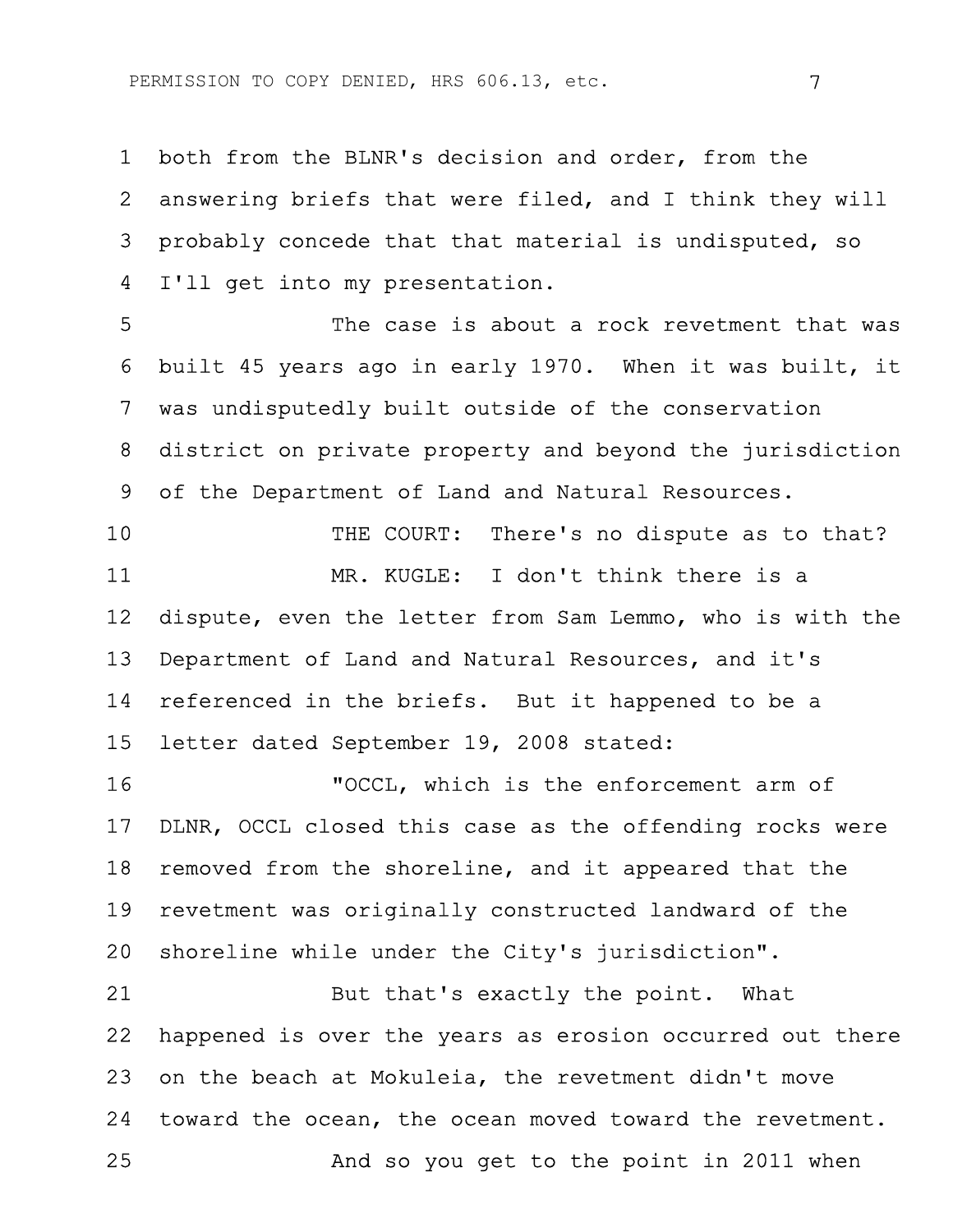1 the State finally certifies the shoreline there, and 2 that certification, the State, the DLNR places the 3 entirety of the revetment within the conservation 4 district.

5 THE COURT: And that was in or around 6 September 2011, where the shoreline survey was 7 certified?

8 MR. KUGLE: Correct.

9 That -- and as the BLNR decision and order 10 points out, that certification was good for one year. 11 It has since expired, but that was the most recent 12 official determination of where that shoreline occurred. 13 THE COURT: Had there been any other 14 shoreline survey certification prior to 2011? 15 MR. KUGLE: There were surveys performed by 16 the property owner. 17 THE COURT: And that was in 2005. 18 MR. KUGLE: There were two, I believe. 19 There was one in 2005 and one in 2007. 20 In addition, there was a land court map 21 with a 1975 land court map, and that was Dailey 22 Exhibit A-1, and that land court map showed two 23 shorelines, a 1965 shoreline and a 1975 shoreline. 24 And so those were not shorelines that were 25 determined under the current shoreline certification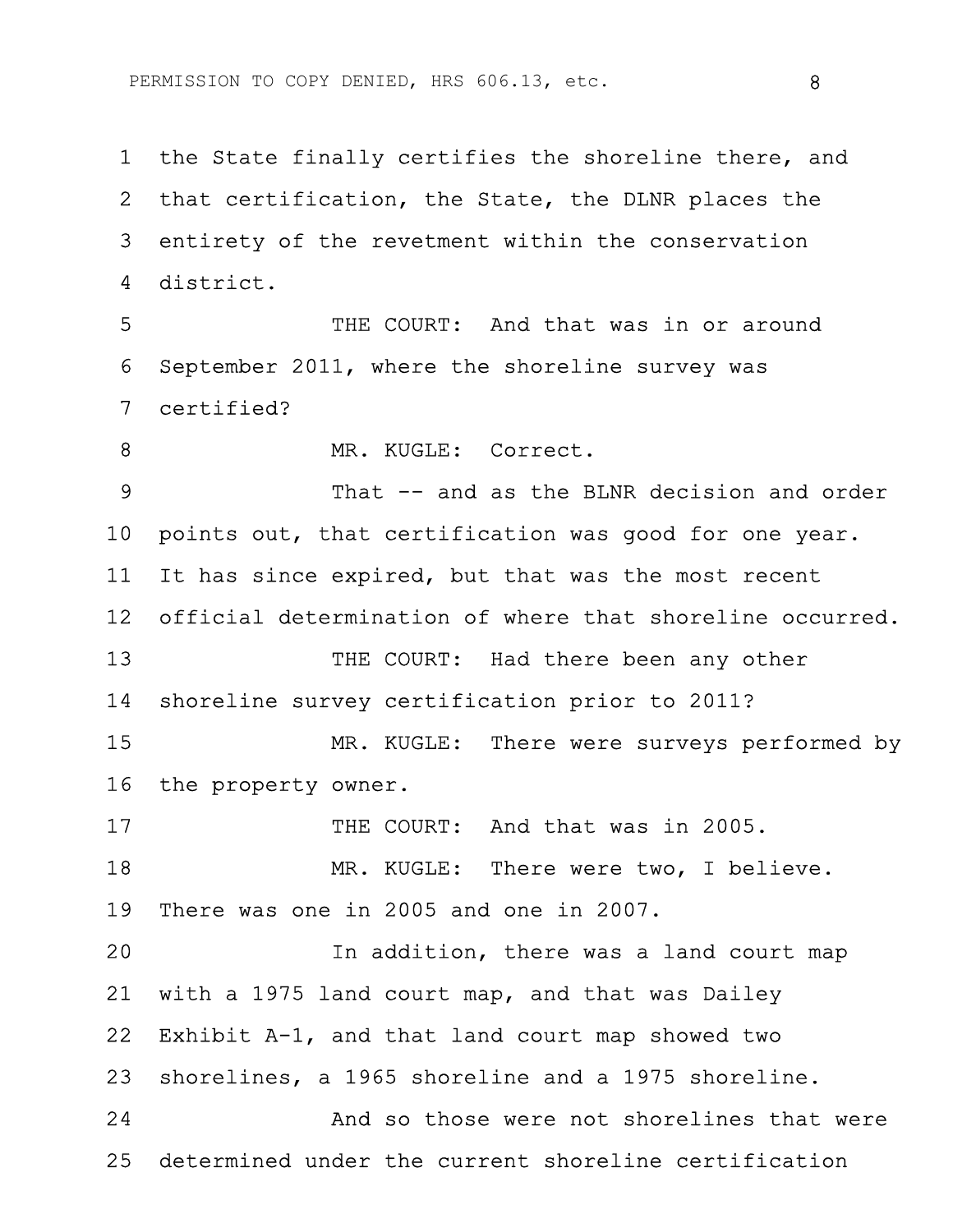1 procedures, but they appear, you know, on the land court 2 map.

3 So I think it's important to put this thing 4 into context, which is, this revetment was built there 5 45 years ago, and the shoreline came to it, at least 6 allegedly, not the other way around.

7 So I want to talk about the Land Board's 8 errors, and theses have been briefed, but I want to 9 summarize a few of them.

10 Probably the critical one, because it 11 affected everything else that appears in the decision 12 and order and everything else that happened --

13 THE COURT: Was it nonconforming?

14 MR. KUGLE: Well, no before that is burden 15 of proof. This is a procedural issue, and I will get to 16 the nonconforming. Yes, you're right, that really gets 17 to the heart of it. But I have to explain the burden of 18 proof issue, because --

19 THE COURT: Well, when you speak as to the 20 burden of proof issue, at what point in time, at what 21 juncture?

22 MR. KUGLE: When the DLNR, Department of 23 Land and Natural Resources began its enforcement case 24 calling Mr. Dailey and Mrs. Dailey before the Land Board 25 in 2007, and that's the proceeding that went through the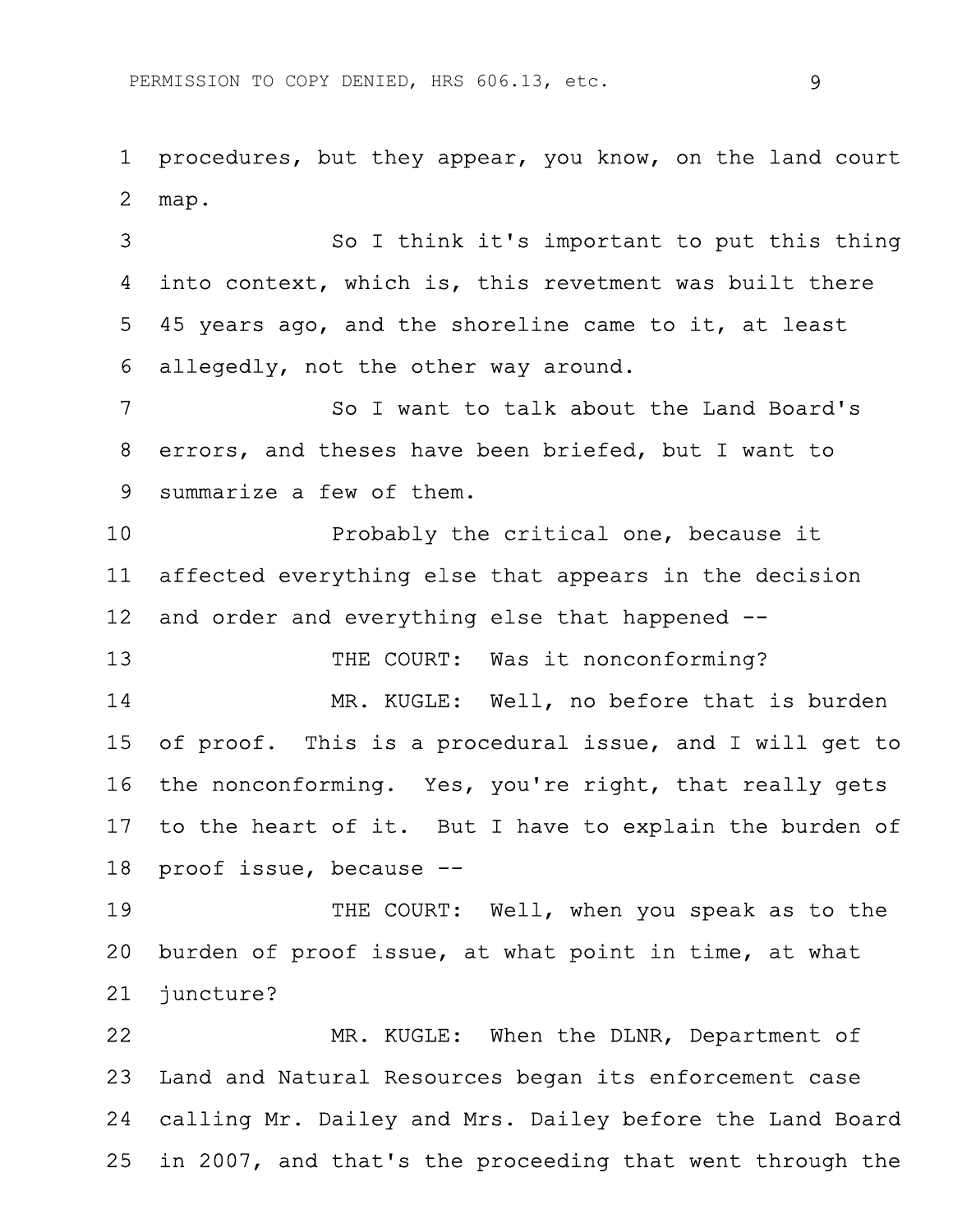1 contested case and that we're here on now. 2 Burden of proof, this is a conservation 3 district enforcement action which alleged that the 4 Daileys had violated several laws. 5 Now, we don't challenge portions of the 6 BLNR decision and order that say that the DLNR couldn't 7 enforce certain provisions, that's true. 8 But it did also allege that they had 9 violated the conservation district statute 10 Chapter 183 C and the regulations thereunder. So the 11 DLNR was bringing an enforcement case. 12 Now, HRS 91-10 5, which is Hawaii 13 Administrative Procedures Act speaks to the burden of 14 proof, and it states: 15 The party initiating the proceeding shall 16 have the burden of proof, including the burden of 17 producing evidence, as well as the burden of persuasion. 18 And, of course, the Land Board's own 19 regulations mimic that statute, as they must, which is 20 Hawaii Administrative Rule 13-1-35 K, which states, and 21 I quote: 22 "In the case on alleged violations of law, 23 the Department, meaning Department of Land and Natural 24 Resources, the Department shall have the burden of

25 proof, including the burden of producing evidence, as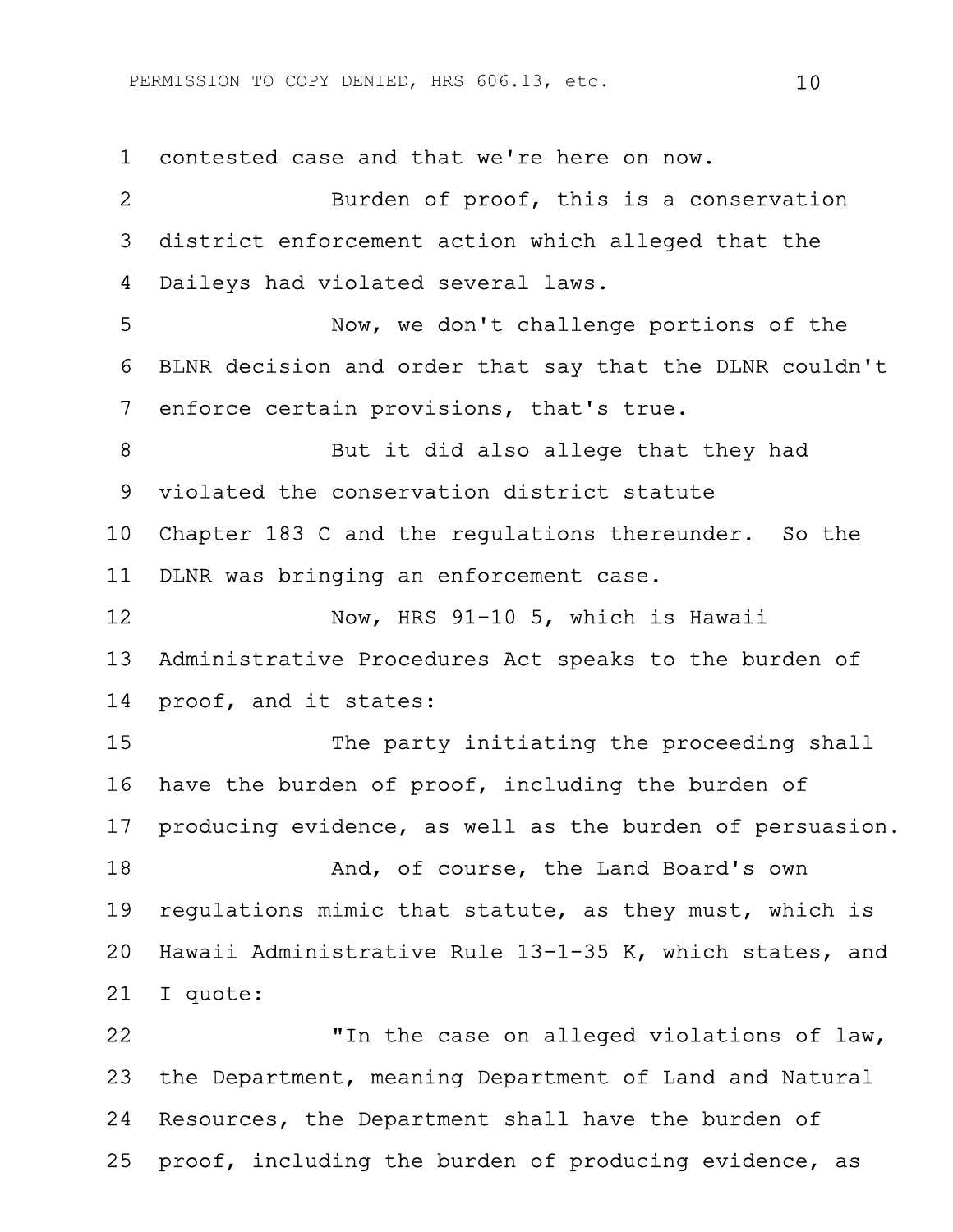1 well as the burden of persuasion".

2 Now, the problem here is that the BLNR did 3 not apply this burden of proof in this case. 4 THE COURT: And that's in reference to the 5 OCCL enforcement action? 6 MR. KUGLE: That is correct. 7 Nowhere in the decision and order itself 8 will you see any reference to either the HAPA statute, 9 91-10 5, or that particular administrative regulation, 10 let alone any conclusion by the Land Board that the DLNR 11 actually sustained its burden of proof and burden of 12 persuasion. Those are not mentioned at all. 13 Instead, what the BLNR did was it reversed 14 the burden of proof, and it required the Daileys to 15 prove why they didn't violate the law. Nowhere, 16 probably, is this more apparent than in 17 Conclusion of Law 9 B on page 17 of the decision and 18 order where the BLNR states: 19 The Daileys provided no evidence, either to 20 rebut the City and County, Department of Planing and 21 Permitting's documentation that they had been found in 22 violation for unauthorized placement of boulders without 23 approvals in 1992, or to reconcile this violation with 24 their claim that the structure had been built prior to 25 June 22, 1970.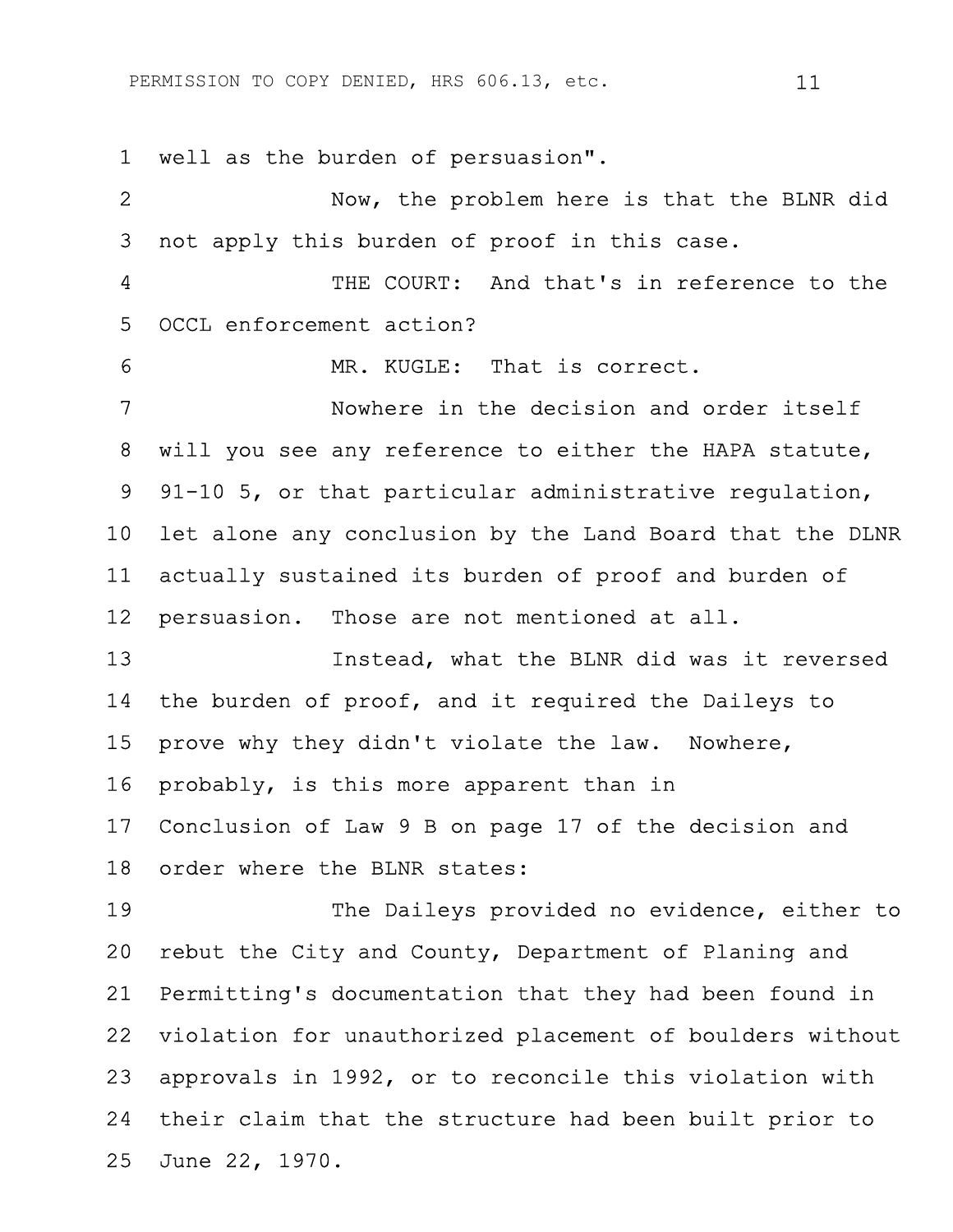1 Now, I will come back to that so-called 2 evidence and deal with that a little bit later in my 3 presentation, but the point is, the Land Board said the 4 Daileys had to come in and rebut all this stuff. They 5 had to prove a negative, and that is the flipping of the 6 burden of proof, and you see it throughout the decision 7 and order of which we say the deck was stacked against 8 the Daileys.

9 In their answering brief, the BLNR cites 10 the *Shearl* decision which is a North Carolina case that 11 suggests that the burden of proof that a structure is a 12 in nonconforming use is somewhat like an affirmative 13 defense in civil case, such that once the DLNR sustains 14 its own burden of proof and persuasion in presenting its 15 violation case, then the burden to prove nonconforming 16 use is like an affirmative defense, and it rests upon, 17 in this case, the Daileys.

18 Well, let's set aside for the moment that 19 that *Shearl* decision, nor any decision like it has been 20 adopted by the Hawaii Appellate Courts, but let's assume 21 it applies.

22 That *Shearl* case is actually very 23 instructive because it's very like the situation that 24 occurred here. In *Shearl* the Court said that the zoning 25 agency in North Carolina had not even sustained its own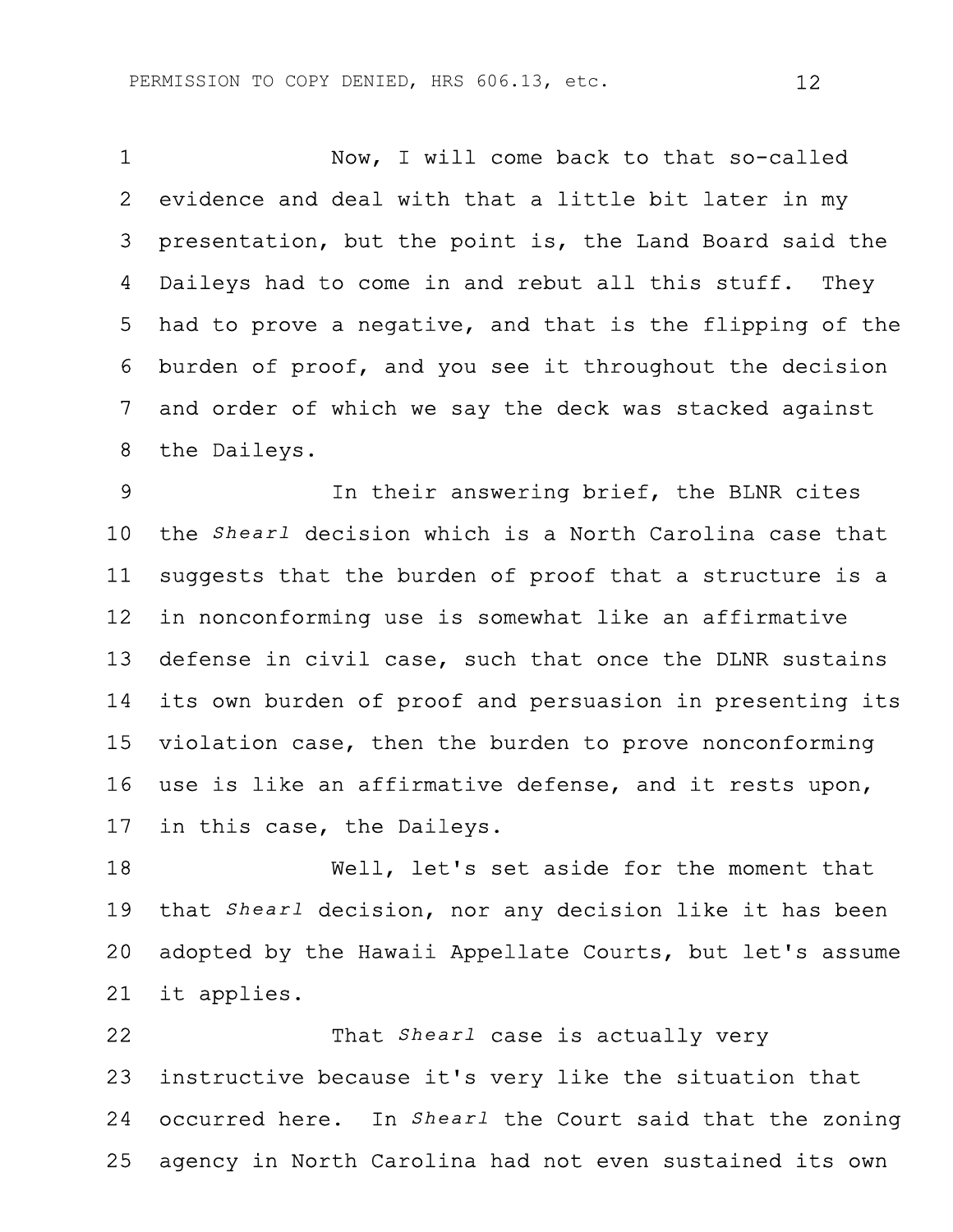1 burden of proof, let alone getting on to whether the 2 nonconforming use defense was established. And the 3 reason why that was, again very like this case, is that 4 the zoning agency had lost the zoning map that shows 5 where the setback line is.

6 So there was -- that map was not in 7 evidence. It was not before the agencies or the courts, 8 which created a big problem, and that's why the Court 9 reversed.

10 In this case the BLNR made much of this 11 alleged violation or notice of violation that was 12 supposedly issued by the City in 1992.

13 However, they cannot point to anywhere in 14 the record 'causes it doesn't exist, that this violation 15 was put into evidence. Doesn't exist. There was no 16 evidence before the Land Board from a City official 17 testifying about issuing a violation, let alone why that 18 violation was never pursued by the City if it was, in 19 fact, issued.

20 The only evidence that's in the record 21 before the Land Board comes from one paragraph in a DLNR 22 staff report to the Land Board, in which DLNR employee 23 Tiger Mills writes that, The City has no record of 24 approval for the revetment, in that, in 1992, the City 25 issued a violation for placement of boulders in the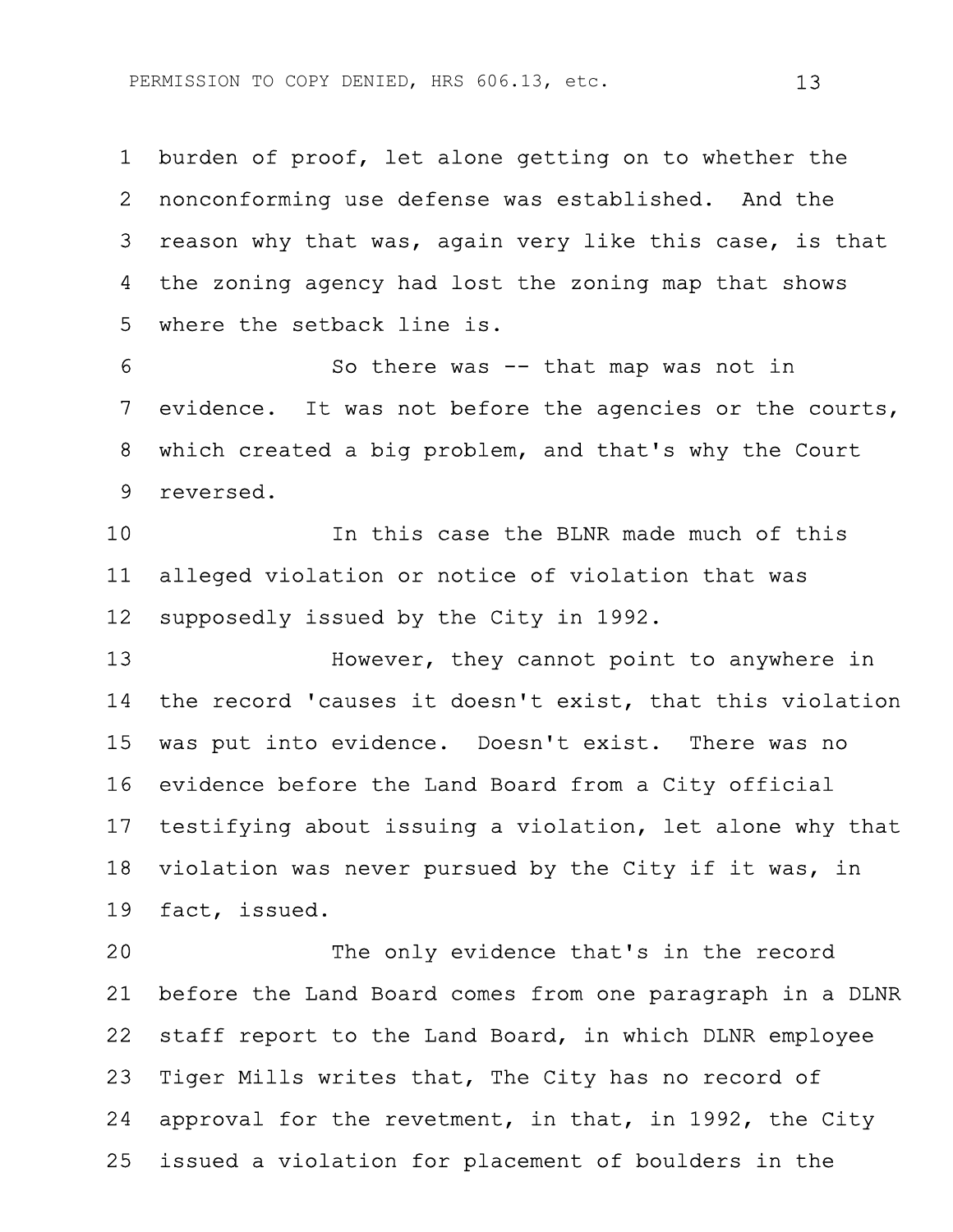1 shoreline setback area. But for unknown reasons, the 2 City did not pursue the violation with an enforcement 3 action.

4 So that's just a DLNR employee putting that 5 into a report. We don't know where it came from. 6 Miss Mills didn't testify. Mr. Lemmo didn't explain 7 that. There is no violation, just a reference that 8 there was one. Now, and I say that's very similar to 9 *Shearl*, and that's a problem.

10 So let me turn my argument to -- and so 11 that's the burden of proof issue. It was flipped, and 12 the Land Board gave no application or consequence to 13 HAPA and its own regulations on that.

14 Let me turn to nonconforming use because 15 that really is the heart of the case, although this 16 Court can reverse it simply for changing the burden of 17 proof improperly.

18 HRS Section 183 C governs the BLNR. It 19 defines nonconforming use at 183 C as "The lawful use of 20 any building, premises or land for any trade industry or 21 residence or other purpose which is the same and not 22 greater than that substantially established prior to 23 October 1, 1964, excuse me, or prior to the inclusion of 24 the building, premises or land within the conservation 25 district. That's our situation.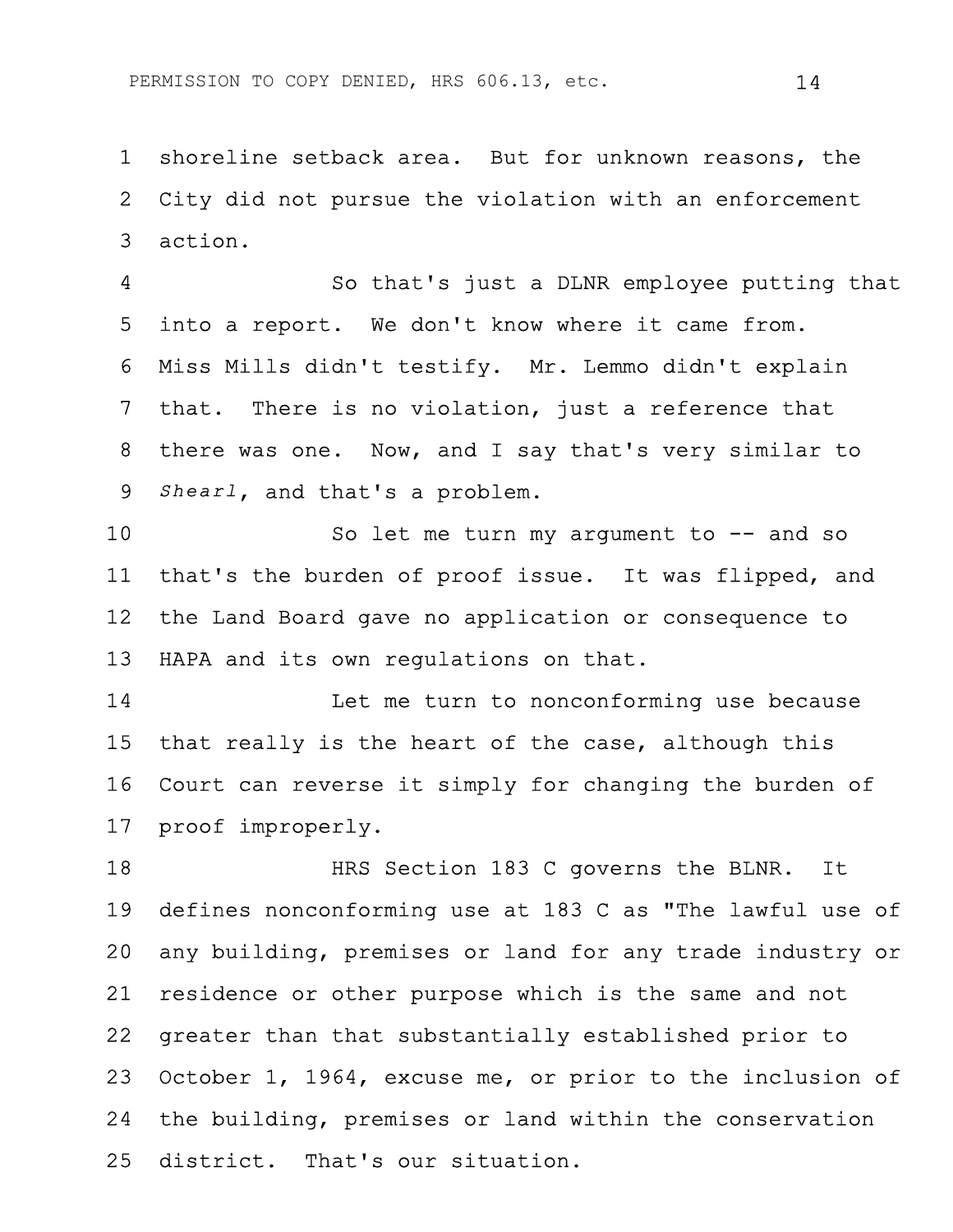1 It also goes on to say -- this is the 2 Statute 183 C goes on to say:

3 No use, except a nonconforming use, as 4 defined in 183 C 5 shall be made in the conservation 5 district, unless the use is in accordance with the 6 zoning rule.

7 And then 183 C 5 goes on to talk again, 8 gives that same definition of nonconforming use, says: 9 Neither this Chapter nor any rules adopted 10 hereunder shall prohibit the continuance of the lawful 11 use of a building, premises or land prior to '64, or at 12 the time under which a rule was adopted takes effect. 13 And it goes on to say, and I think this is 14 important too: "All such existing uses shall be 15 nonconforming uses".

16 So setting aside the distinction of whether 17 lawful use, which is used in that section, is the same 18 as existing use or not, greater minds may differ. We 19 don't have to focus on that because the point is, 20 ultimately the point will be, What is a lawful use at 21 the time the land became included in the conservation 22 district?

23 The DLNR regulations mimic the statute. 24 HAR 13-5-1, the definition section, both defines 25 nonconforming use, and it also importantly defines the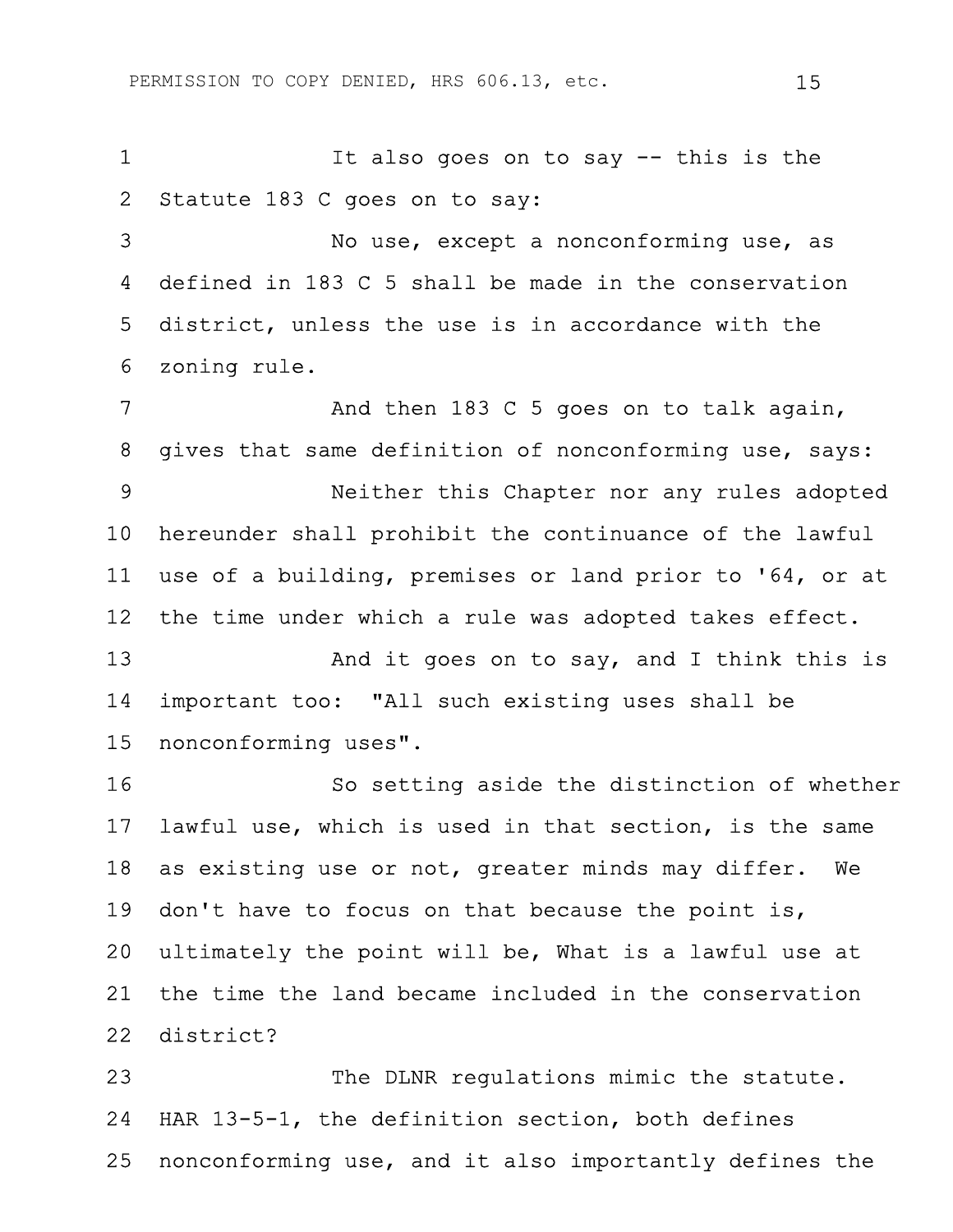1 repair and maintenance of nonconforming uses with 2 reference to a 50 percent replacement value. 3 This is also the same thing that's then 4 found later in the regulations on nonconforming use, 5 HAR 13-5-7, which says, This Chapter shall not prohibit 6 the continuance of repair and maintenance of 7 nonconforming land uses and structures, and then has 8 several more subsections thereafter. 9 Now, let's assume for argument's sake, as 10 the BLNR decided, that the Daileys did actually have 11 this burden of proof. In this case they easily met that

12 burden of proof, and I'll explain why, and, in fact, 13 there was no evidence to the contrary. So this is that 14 Section of 91-14 that you asked about dealing with 15 substantial, reliable and probative evidence.

16 Now, as I said, it's undisputed, and I 17 think that when the Land Board argues, they will concede 18 that it was built outside, either that or Mr. Lemmo's 19 letter was incorrect, and all the other evidence that 20 was put on, outlined in the opening brief, and I can 21 cover it, but I'm going to skip over that 'cause we 22 briefed it, establishes that it was built outside the 23 conservation district and in early 1970.

24 So HRS 183 C-2 N-5, those are the 25 Conservation District Statutes say that the use must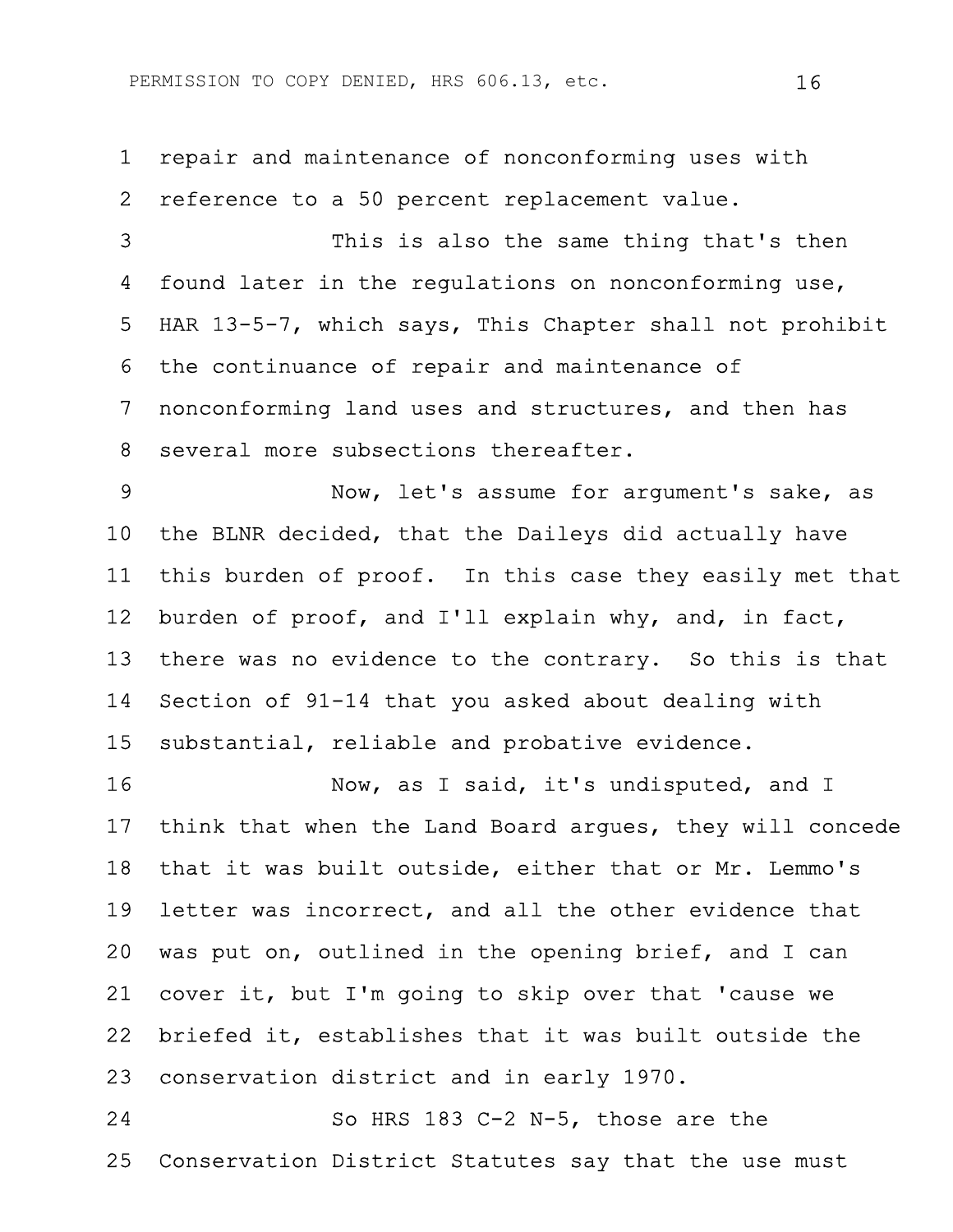1 either be a lawful use or an existing use at the time 2 the land was included in the conservation district. 3 As I said, I'm not sure what the 4 distinction between lawful and existing is, and I don't 5 think we need to get into it. Specifically because the 6 ICA decision in the *Waikiki Marketplace*, which both 7 sides have briefed for you, is, I contend, exactly on 8 point in this case. The Land Board disagrees. 9 That -- what the ICA does there, clearly, 10 first it's applying a zoning code provision from 11 Honolulu on nonconforming uses which has identical 12 language to Chapter 183 C and the Conservation District 13 Regulations. It talks about use -- lawful uses and 14 structures that were in existence prior to the effective 15 date, in essence. So it's the same operative language, 16 even though it's a different law. 17 So the Intermediate Court of Appeals 18 explains what lawful use means in the context of a 19 nonconforming use, and it said, What is lawful means 20 whether the use was lawful under the zoning code in 21 effect at the time the use was made, which basically

22 means that it was not prohibited.

23 In the *Waikiki Marketplace* case, the City 24 argued, Well, you don't have a building permit -- oh, I 25 should step back.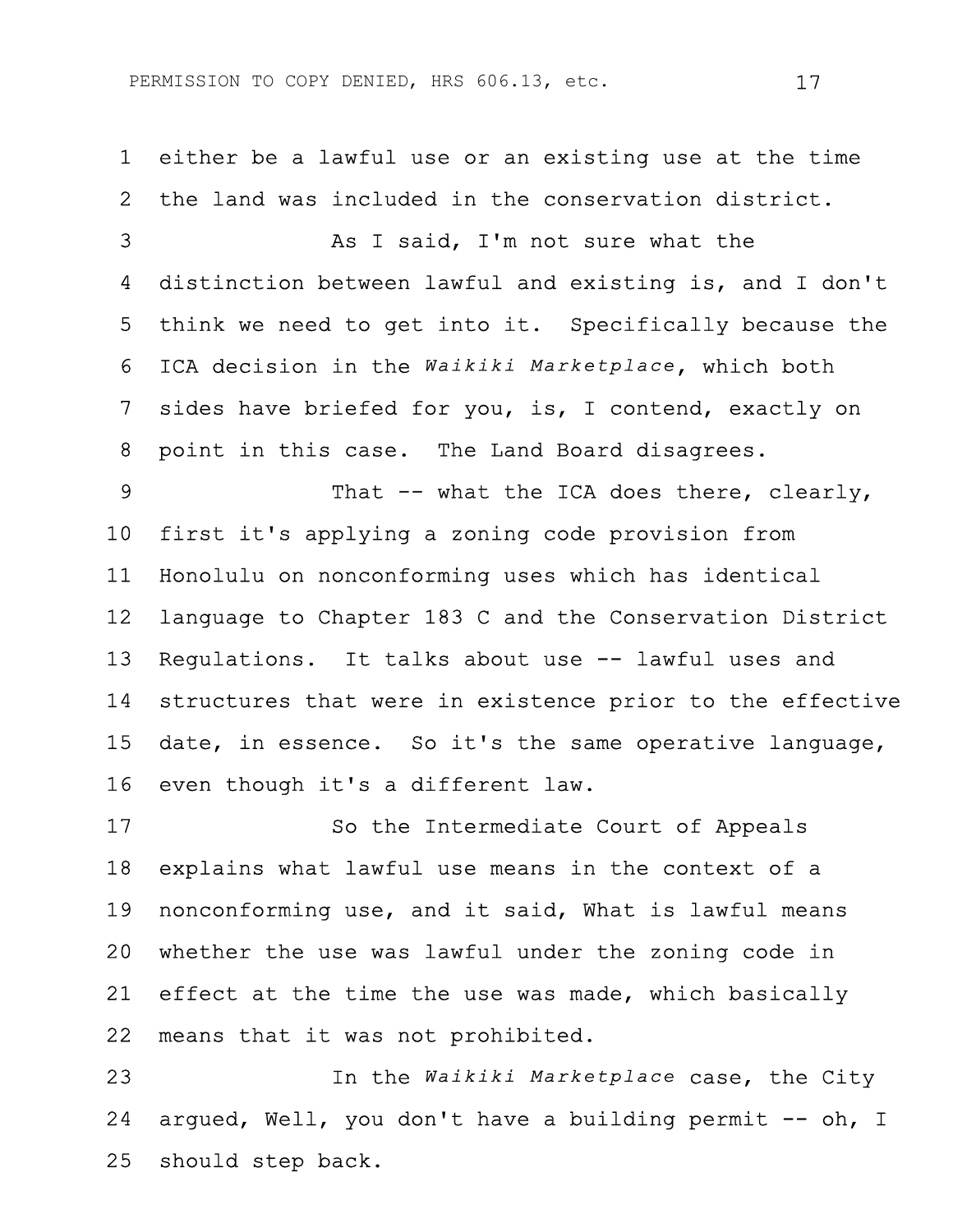1 That case involved the construction of a 2 storage structure within an area that became a 3 side yard setback. At the time it was built, there was 4 no side yard setback requirements. Later, the zoning 5 code was changed to put a side yard setback in. 6 Violation was issued for the structure which now sat in 7 the setback area, very similar to our case. 8 The ICA expressly rejected the notion that 9 a property owner had to produce things like building 10 permits or other documentations to establish that that 11 use was lawful. You only look at the zoning code or the 12 land use law in effect at the time the thing was built. 13 And I think also importantly, the ICA said 14 that these rights, these nonconforming rights, these 15 vested rights are Constitutional property interests of 16 the owner that have to be protected, and that's very 17 important. That goes to that separate provision of 18 91-14 that talks about Constitutional rights. 19 But in this case, the nonconforming 20 provisions were put into both Chapter 183 C and the DLNR 21 regulations to protect those very rights. 22 THE COURT: Well, assuming arguendo that 23 for purposes of this argument that the proper burden 24 should be placed upon the Board or the Department, 25 burden of proof, burden of persuasion, that there was an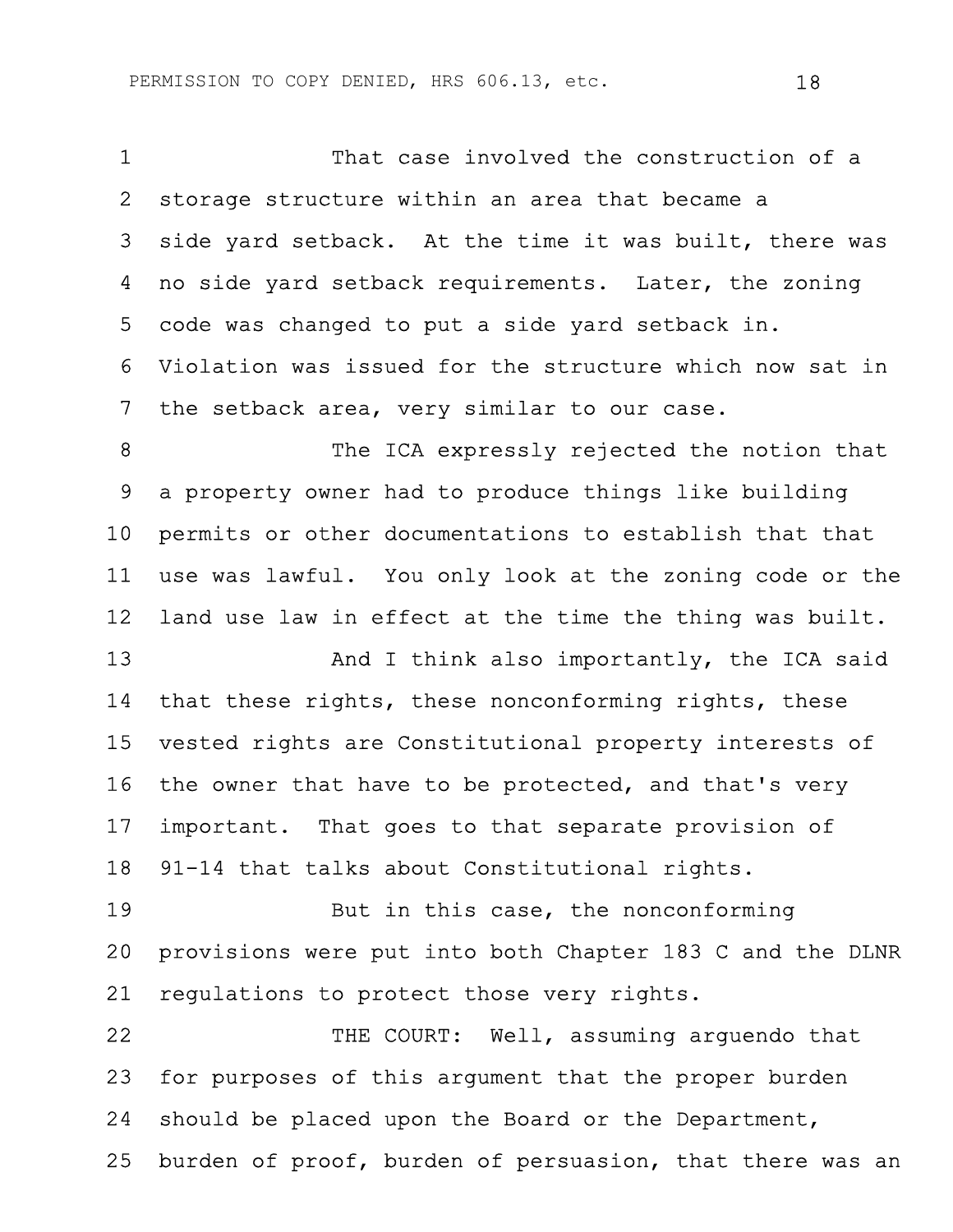1 OCCL violation, let's say assuming that. 2 But let's go on further, that nevertheless, 3 you've met your particular burden that this was a 4 nonconforming structure. 5 MR. KUGLE: Mm-hm. 6 THE COURT: Subsequent to that, we know 7 that there was damage, boulders got dislodged, et 8 cetera, that went onto the State land. It was removed. 9 That there was work done, to wit: Grout, a cement cap 10 or something for portions of the wall which exceeded the 11 height of the original revetment. How does that play? 12 Does it become a hybrid seawall, a new seawall, 13 something that exceeded what's allowed? 14 MR. KUGLE: That's an appropriate question, 15 and I was about to get to that, so I'll just take that 16 up right now. 17 The answer to all of this, which is also 18 the answer to the nonconforming use, which is found in a 19 separate statute, HRS 205 A 40 through 49, which is the 20 City's -- the statute that authorizes the City to have 21 its shoreline area regulation, shoreline setback and 22 everything else. 23 And I just want to note, it's in the 24 briefs, and I think your question just went to that very

25 point, and it says that you don't need a variance to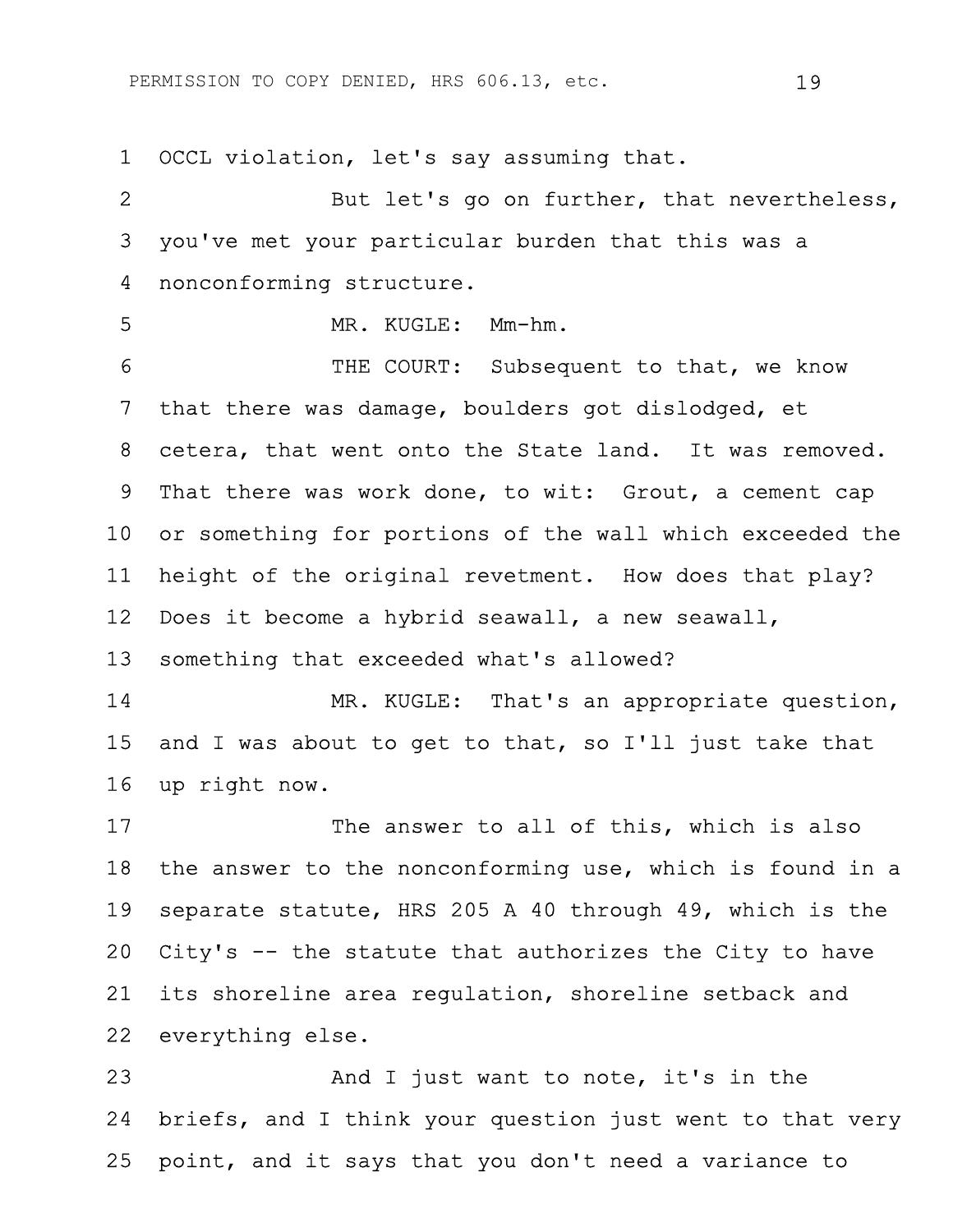PERMISSION TO COPY DENIED, HRS 606.13, etc. 20

1 build something in the shoreline area if it was 2 completed prior to June 22, 1970.

3 And so that's where the Land Board really 4 make made a mistake by saying, Well, you didn't prove 5 what else was required. We don't have to. The very 6 statute that creates land use regulation excludes 7 anything done at the date that this revetment was done.

8 So to answer your point, we get on to it. 9 Assuming it was nonconforming, what allowed us to make 10 repairs to it? First, you can look at that statute, the 11 Coastal Zone Management Act and the shoreline area 12 provisions 205 A 44 B specifically states that those 13 structures that are in that list and that either have a 14 variance or don't need a variance may be repaired but 15 may not be enlarged in the shoreline area without a 16 variance. So that's one law that authorizes the repair. 17 That's not the only law, and importantly,

18 it is the DLNR's own regulations that authorize repair 19 and maintenance.

20 13-5-1 states, Repair and maintenance 21 means: Land uses and activities necessary and 22 incidental for the continued conduct of a use, whether 23 nonconforming or permitted, including repairs not 24 exceeding 50 percent of the replacement value of the 25 structure.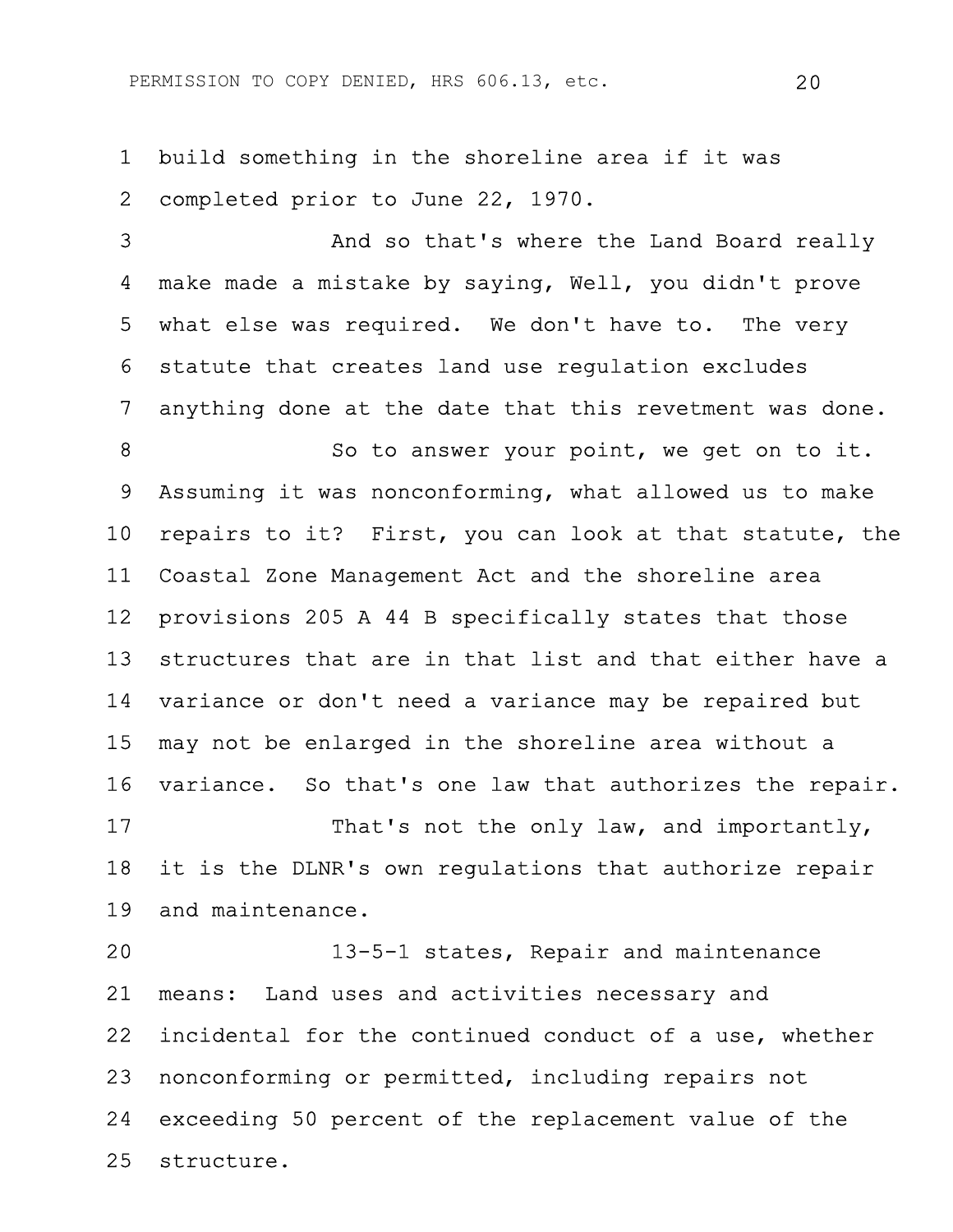1 And then, of course, you go further into 2 the regulations, as I'm sure the Court has seen, and you 3 have why Administrative Regulation 13-5-7, which says: 4 This Chapter shall not prohibit the 5 continuance or repair and maintenance of nonconforming 6 land uses and structures as defined in this chapter. 7 Now, that section goes on to say that if 8 damage or destroyed by more than 50 percent of its 9 replacement time at the cost -- I'm sorry. Replacement 10 cost at the time of construction, it can't be 11 reconstructed, except in conformity with the 12 Conservation District Regulations.

13 Now, the only evidence before the BLNR, as 14 we pointed out in our briefs, involving cost and extent 15 of damage was the evidence that was put on by the 16 Daileys. It showed that the approximate repair value 17 that was done and was the basis of the citation was 18 \$50,000. And there were three estimates that came in 19 that determined that the approximate replacement cost 20 would have been \$300,000. Simple math will tell you 21 that's nowhere near the 50 percent requirement.

22 That is the only evidence, and it was put 23 in by the Daileys. The DLNR put in no evidence of its 24 own on replacement cost, and there was nothing to say 25 that you exceeded the 50 percent value, and therefore,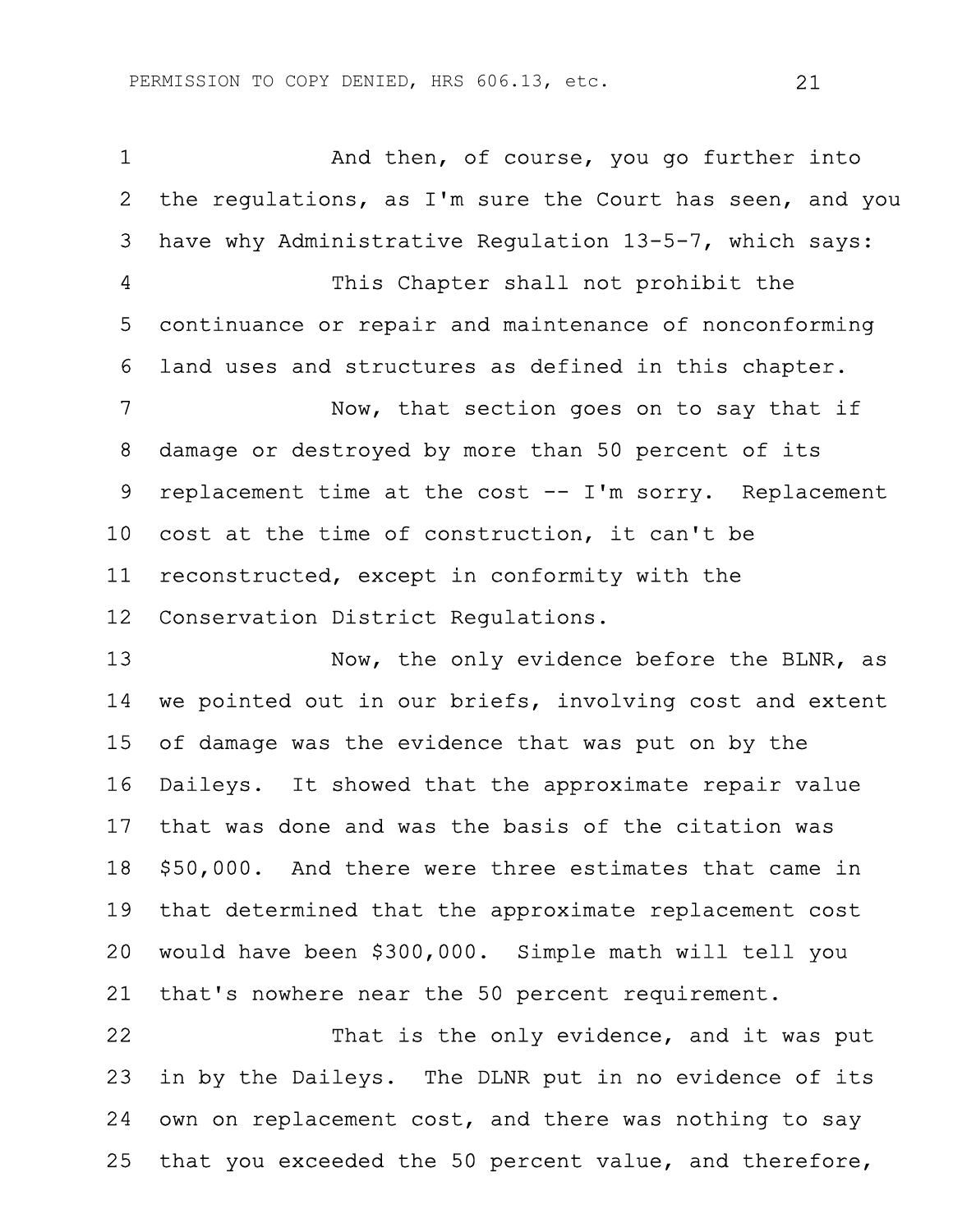1 it couldn't be repaired except in compliance with the 2 regulations.

3 THE COURT: And that was the only evidence 4 regarding the replacement?

5 MR. KUGLE: Yes, yes.

6 Now, there was description, to your point, 7 there was evidence that characterized this as a new 8 seawall or as a change. I think that the actual term 9 used in the testimony about the height difference was 10 slightly different. There was also the testimony that 11 the footprint shrank. Everybody agreed it was in the 12 same general place, and it reused the same rocks.

13 And so these are the provisions that 14 expressly and very clearly allow repair and maintenance, 15 and it's obvious, if you didn't allow repair and 16 maintenance, that nonconforming use would quickly become 17 gone, and there is that catchall provision that says, 18 When it's destroyed by more than 50 percent, can't 19 rebuild it except in compliance.

20 THE COURT: How about for certain evidence 21 or testimony that was brought forth that with respect to 22 the structure that is there now, part of it is in the 23 shoreline setback, part of it is in the conservation. 24 MR. KUGLE: There most certainly was 25 testimony by DLNR employees and others who had gone out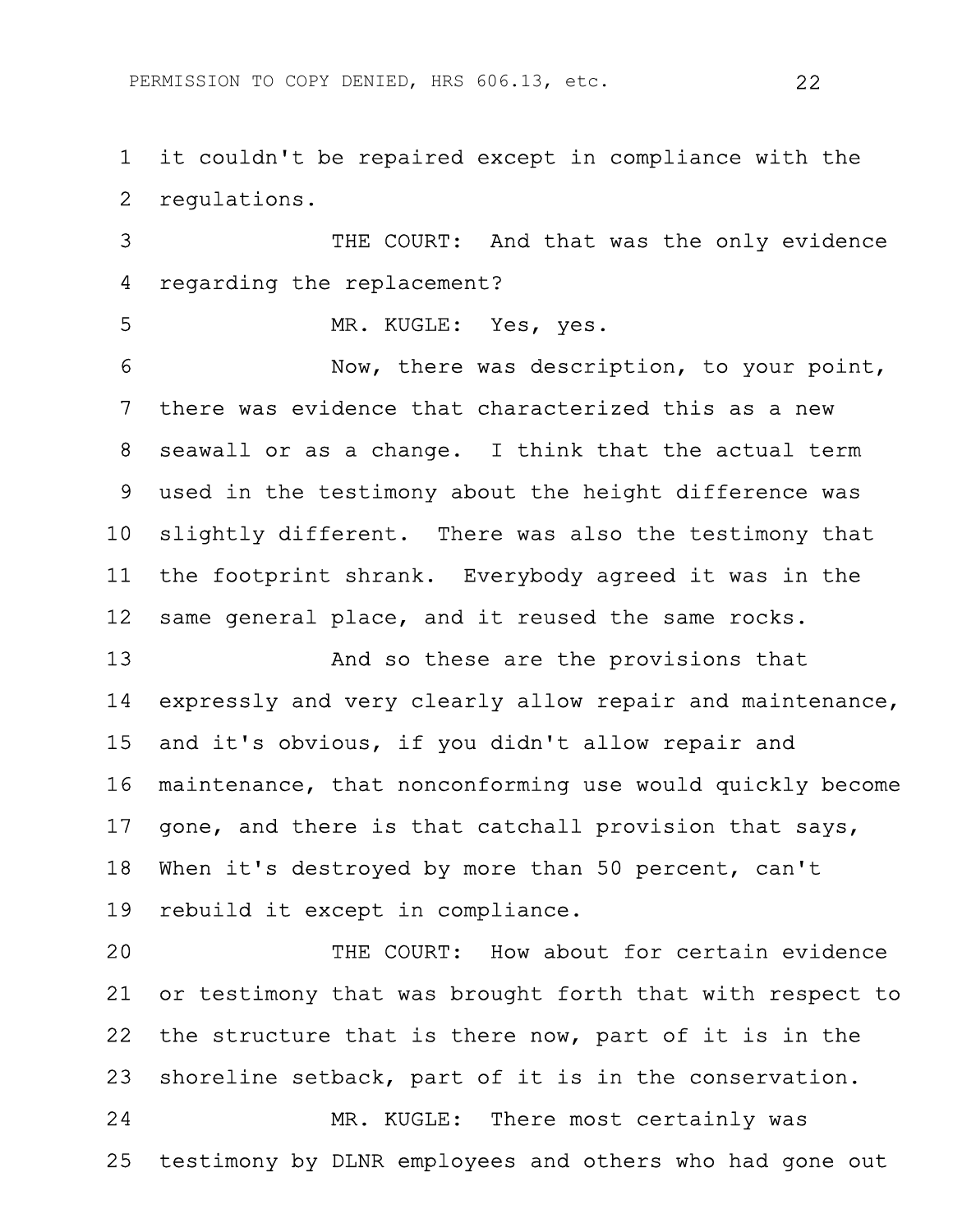1 fairly recently, 2011, after 2007 in addition, and said 2 that based on what they'd seen about where water flows, 3 that this would now be put in to the conservation 4 district, some or all because water flows through it. 5 I mean, that's actually very good 6 indication that this thing was in the same place as it 7 was, and it's operating same way it always was. Water 8 nowadays flows to it or through it.

9 In 2011 the State certified that shoreline 10 as, At the upper reaches of the wash, the waves were 11 through the revetment. That gets back to the original 12 point that the shoreline has moved, and at least as 13 to -- as of 2011, which was four years after they issued 14 the violation, they put this entire structure within the 15 conservation district or most of it. I'm not sure if 16 some was outside of conservation and, therefore, within 17 the City jurisdiction, but most of it had been placed in 18 the 2011 shoreline certification.

19 THE COURT: At the get-go, it's your 20 procedural argument, which is of primary importance, 21 that the burden was upon the Department, the Board, 22 burden of proof, burden of persuasion, to a 23 preponderance that there was a violation -- 24 MR. KUGLE: Mm-hm. 25 THE COURT: -- and they had not met their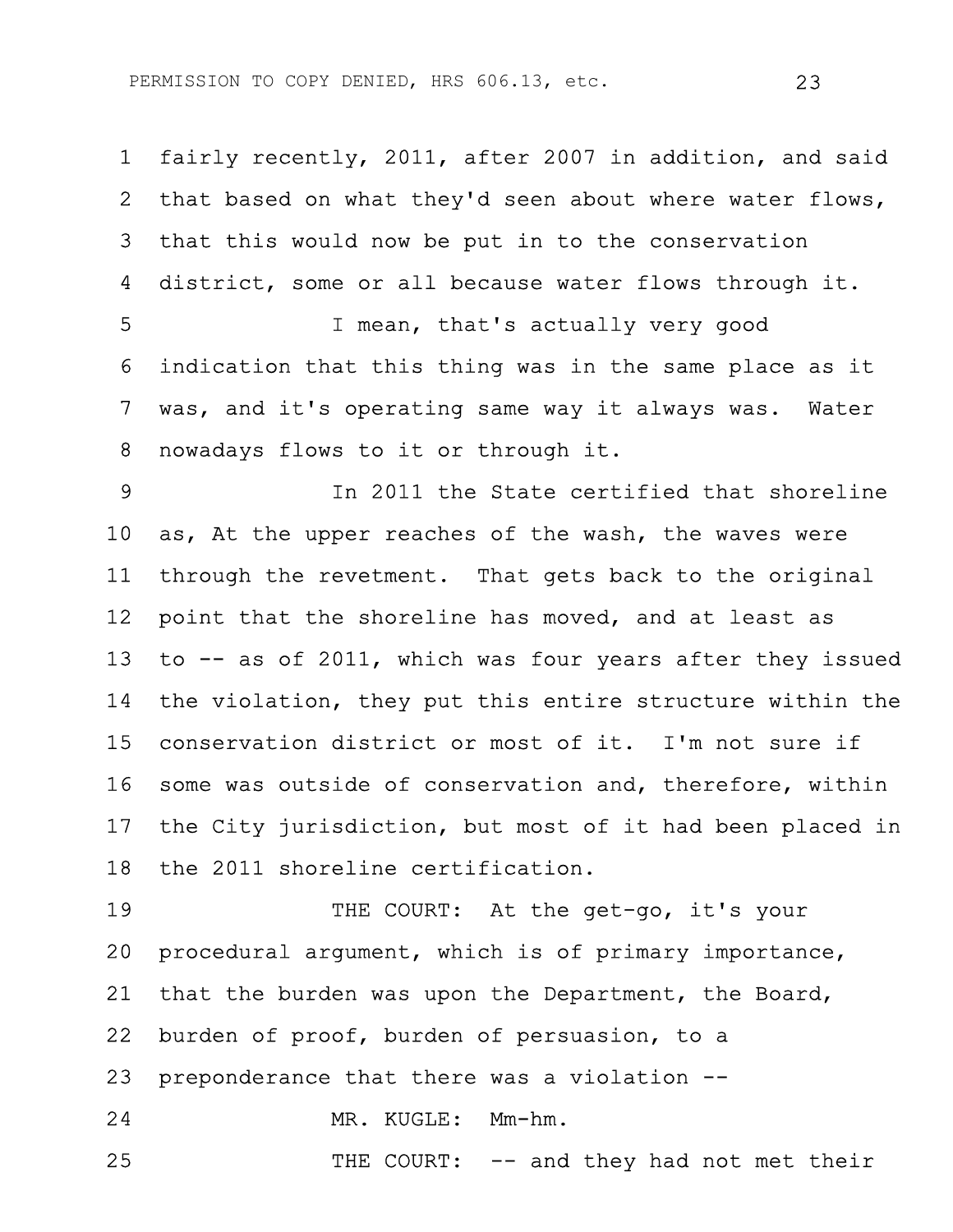PERMISSION TO COPY DENIED, HRS 606.13, etc. 24

1 burden, and it improperly shifted to the Daileys? 2 MR. KUGLE: Yes. 3 THE COURT: Even assuming that the Daileys 4 did bring forth evidence that the original revetment was 5 a nonconforming use or structure -- 6 MR. KUGLE: Mm-hm. 7 THE COURT:  $--$  and that the subsequent 8 repair that was done is also not in violation. 9 MR. KUGLE: Well, and that's correct, Your 10 Honor. I say that the regulations explicitly recognize, 11 and the statute, the shoreline setback statute and the 12 DLNR regulations specifically recognize that repair and 13 maintenance can occur. And in this case it did. 14 Now, I -- I understand the DLNR's position 15 to be maybe -- or I should say the Land Board's position 16 in its opening brief that, Well, that repair needed a 17 permit even if the original structure was there. 18 That's not what the Land Board decision and 19 order says, and it sure doesn't identify which 20 particular provision in here requires, and what permit 21 would have been required for that repair. 22 THE COURT: That goes in to my next 23 follow-up question. When I look at the decision and 24 order, there seems to be an allowance for the Daileys to 25 apply for SSV, that's a shoreline setback variance, and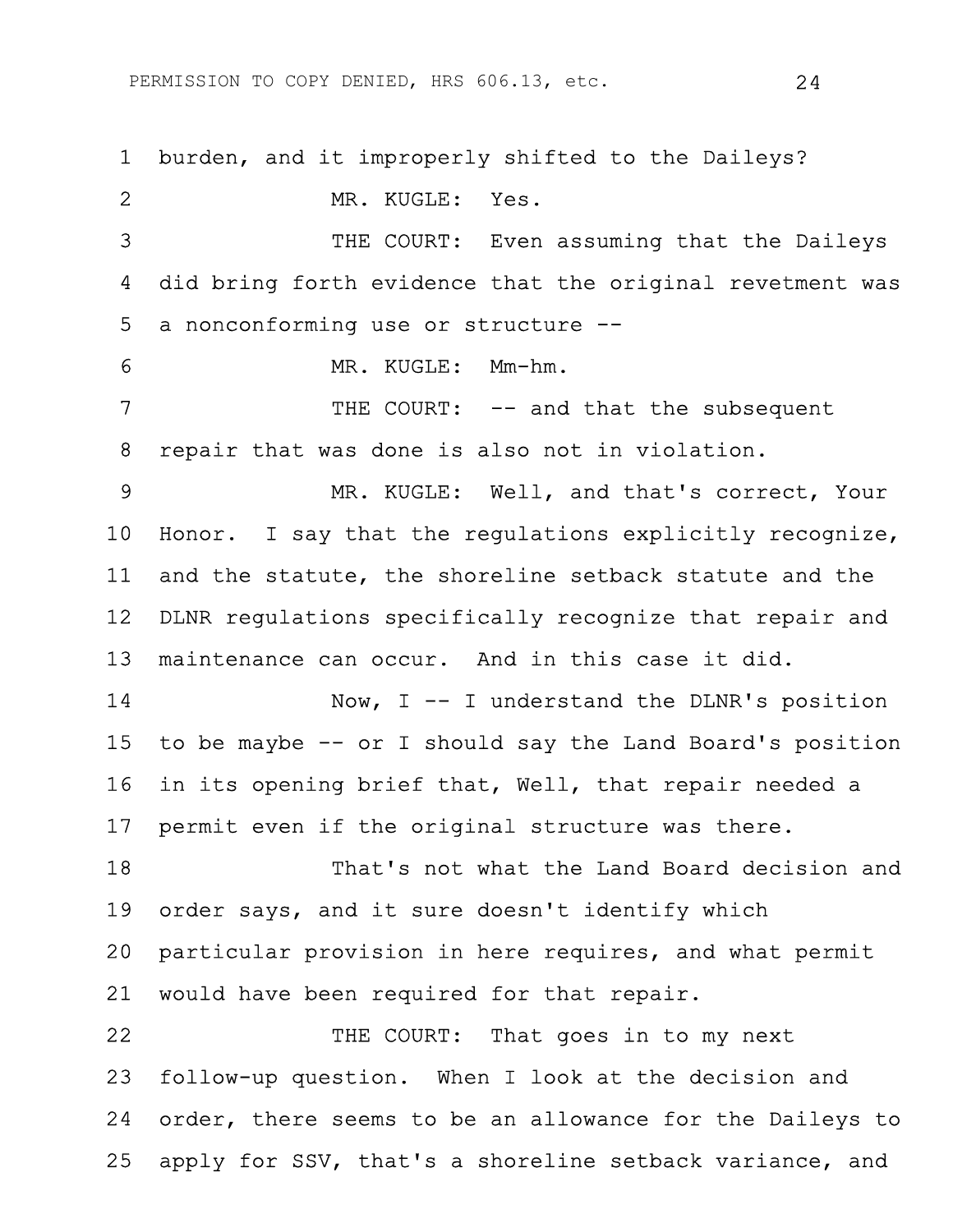1 I believe the deadline is mid-June of this year, that if 2 they don't put in an application, the structure comes 3 down. If they put in an application by the deadline and 4 it's not approved, structure comes down; correct? 5 MR. KUGLE: That is correct.

6 In other words, it provides a kind of a 7 scale, Okay, go to the City and see if they'll give you 8 permission. And what I should make clear so that this 9 is in context, what that means is that the Land Board 10 can say, All those rocks that are there today must come 11 out and be removed, and then they can be put back if the 12 City says they can be put back somewhere inland, mauka, 13 above the shoreline, but not below the shoreline.

14 What that is, in effect, doing is actually 15 applying the 50 percent rule without ever proving 50 16 percent, because what they're saying is, We are going to 17 require that you remove this structure and move it 18 outside of the conservation district, i.e., in 19 compliance with the conservation rules, without ever 20 having proved it was damaged more than 50 percent, and 21 that's simply unfair, and I think that gets into my 22 final argument that I wanted to explain here.

23 THE COURT: About the arbitrary, capricious 24 nature.

25 MR. KUGLE: Exactly, exactly.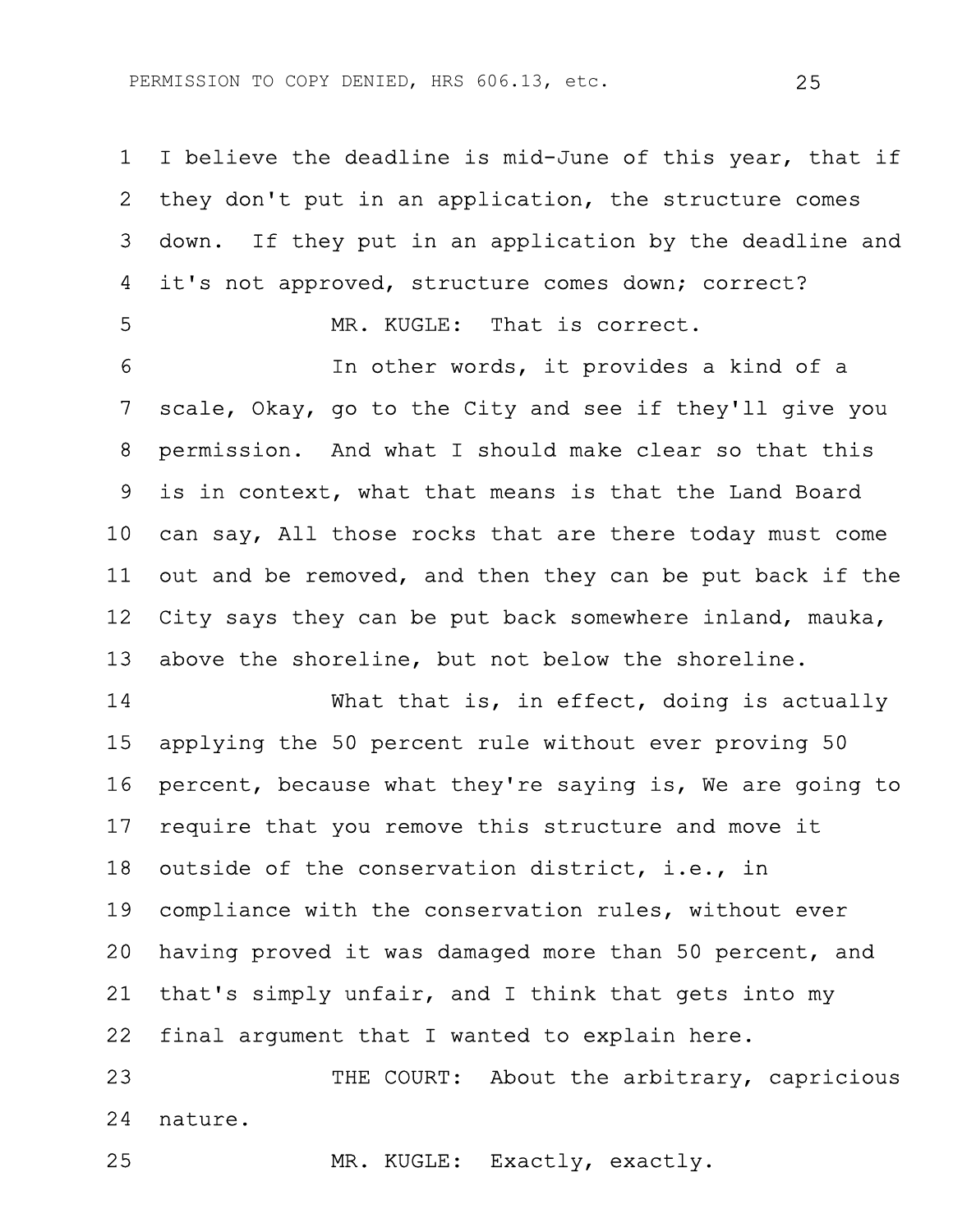1 This decision does two things. It imposes 2 a fine, presumably, for doing repair work without a 3 permit. But then it lumps on and says, This 200 foot 4 revetment that indisputably was there, albeit changed, 5 I'll give you that. Their contention is some parts of 6 it were changed or repaired, but indisputably there 7 from 1970, 45 years, all has to come out, and has to do 8 so within this one year or this two year, and maybe the 9 City will give you permission to do something or maybe 10 not. It's also undisputed in the record and evidence 11 that Miss Dailey's house will collapse without 12 protection there of some sort. 13 So that's what gets me to the arbitrary and 14 capricious. 15 THE COURT: You mention about these three 16 other situations, and in looking at the answering brief, 17 to the extent that you're talking about disparit 18 treatment, that you have not brought forth sufficient 19 evidence, in terms of similarity, in terms of what 20 happened to these other three neighbors or property 21 owners.

22 MR. KUGLE: Yes.

23 Those three situations, and the Land 24 Board -- or the DLNR recommendations with respect to 25 those and the Land Board rulings with respect to those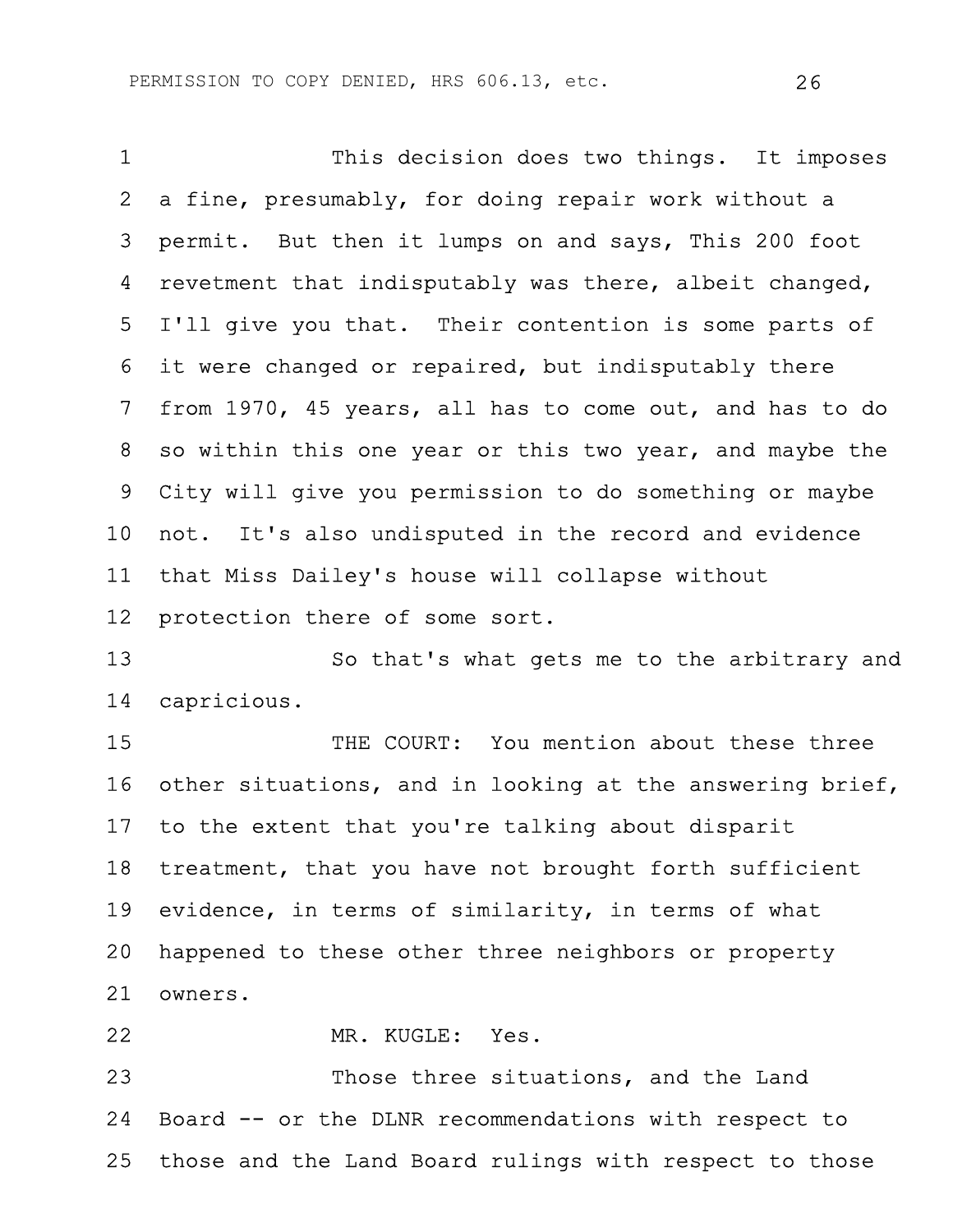1 are in the record.

2 What happened with those is, there were 3 walls that were built without City approval, without 4 State approval, but were built sometime a long time ago, 5 and these people went and got after-the-fact City 6 approvals for those walls, and then the State determined 7 that by granting an easement, it would overlook any 8 portion of those pre-existing seawalls or 9 revetments, whatever they are, that encroached into 10 State land because parts of them still come out into the 11 ocean.

12 **And so what the DLNR, and it takes Land** 13 Board approval, so what the Land Board did in those 14 instances is say, We will grant you an easement which 15 will allow those pre-existing walls or the portions of 16 those walls, the footings, the rubble that goes out into 17 the water, whatever the case may be, we'll give you an 18 easement to allow that to remain. Typically it's at 50 19 or 60 year increments these days, that certainly -- the 20 Land Board's done that for other neighbors. They didn't 21 do it for Mr. Dailey, and we argue that should have been 22 done.

23 THE COURT: So, in other words, these were 24 issued after-the-fact variances and in connection 25 thereto, the State did issue easements or did grant them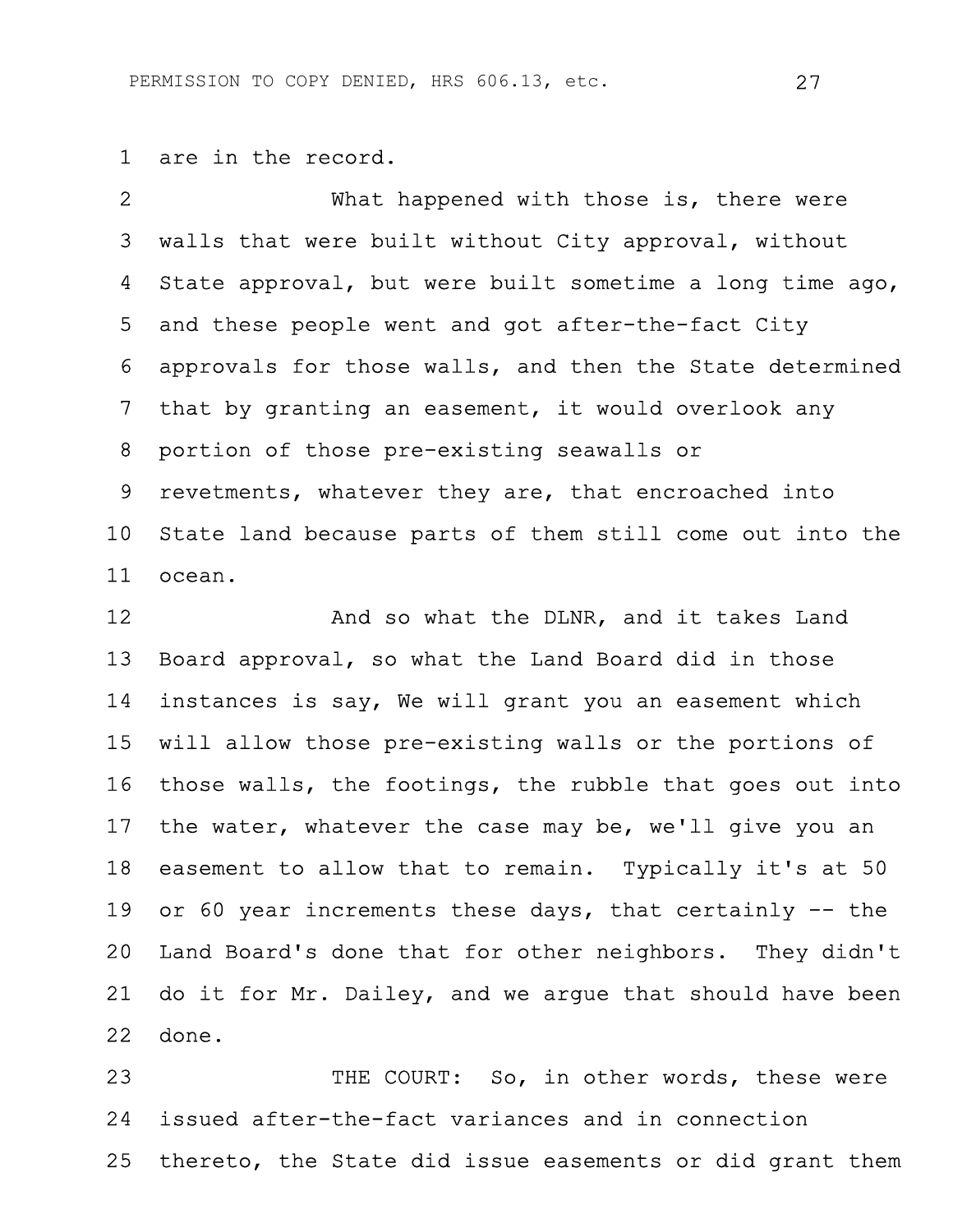## 1 easements?

2 MR. KUGLE: For the portions of  $-$  so the 3 variance was issued by the City, but portions of those 4 pre-existing walls were outside of the City's 5 jurisdiction, i.e., past the shoreline in the ocean, and 6 the -- or BLNR granted easements allowing those portions 7 that encroached onto State land to remain. 8 And remember, all this was private land and 9 became State land only by movement of the shoreline the 10 Daileys lost. 11 THE COURT: And are they within the same 12 vicinity? 13 MR. KUGLE: They are. I believe it's about 14 three or four doors down, yes, as you -- just for the 15 Court's reference -- 16 THE COURT: Well, I'm familiar with the 17 polo field. 18 MR. KUGLE: And the Daily property is also 19 adjacent to the polo field, and then as you proceed out 20 toward Kaena Point, you round the tip, and that's where 21 these other properties are located. 22 THE COURT: And they were all built when? 23 Do you know? Are we talking about in or around the 24 time? 25 MR. KUGLE: My recollection was '70s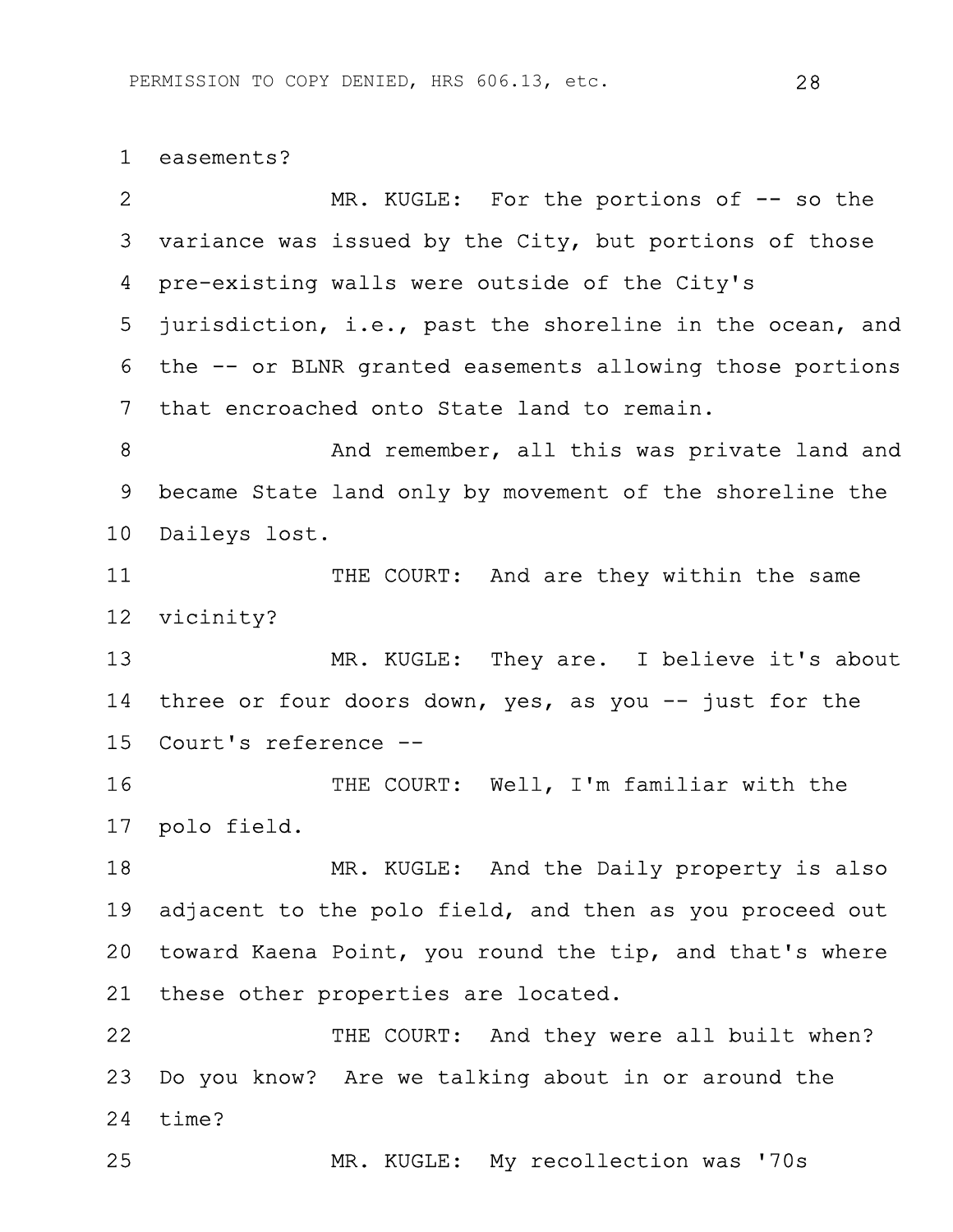1 or '80s. They were built -- 2 THE COURT: After? 3 MR. KUGLE: They were built after 'cause 4 those homes weren't -- I don't think were there back 5 in '70 or '60s when the Daileys' house was built in '65 6 or when the rocks, but I don't know the precise dates. 7 Suffice to say, the City granted the 8 after-the-fact variance, and then the State said, Well, 9 it's legitimized through the City activity, so we'll 10 grant an easement to allow that portion of it. That's 11 in our jurisdiction to remain. 12 And I want to stress two things also about 13 the fact that, yes, the Land Board had alternatives, but 14 it's appropriate to put this in context. 15 The Land Board is saying, Remove the entire 16 200 feet, not just the portion that was repaired, but 17 all of it. And that is a remedy that the Hawaii Supreme 18 Court said is "harsh" in the *Morgan* case. 19 Now, the *Morgan* case, and that's briefed in 20 the answering reply briefs, is procedurally and 21 factually very different. Kauai Planning Commission 22 granting a shoreline setback variance to allow a 23 revetment. What was built was not a revetment, it was a 24 seawall. Neighbors complained, and so the 25 Kauai Planning Commission required changes to be made to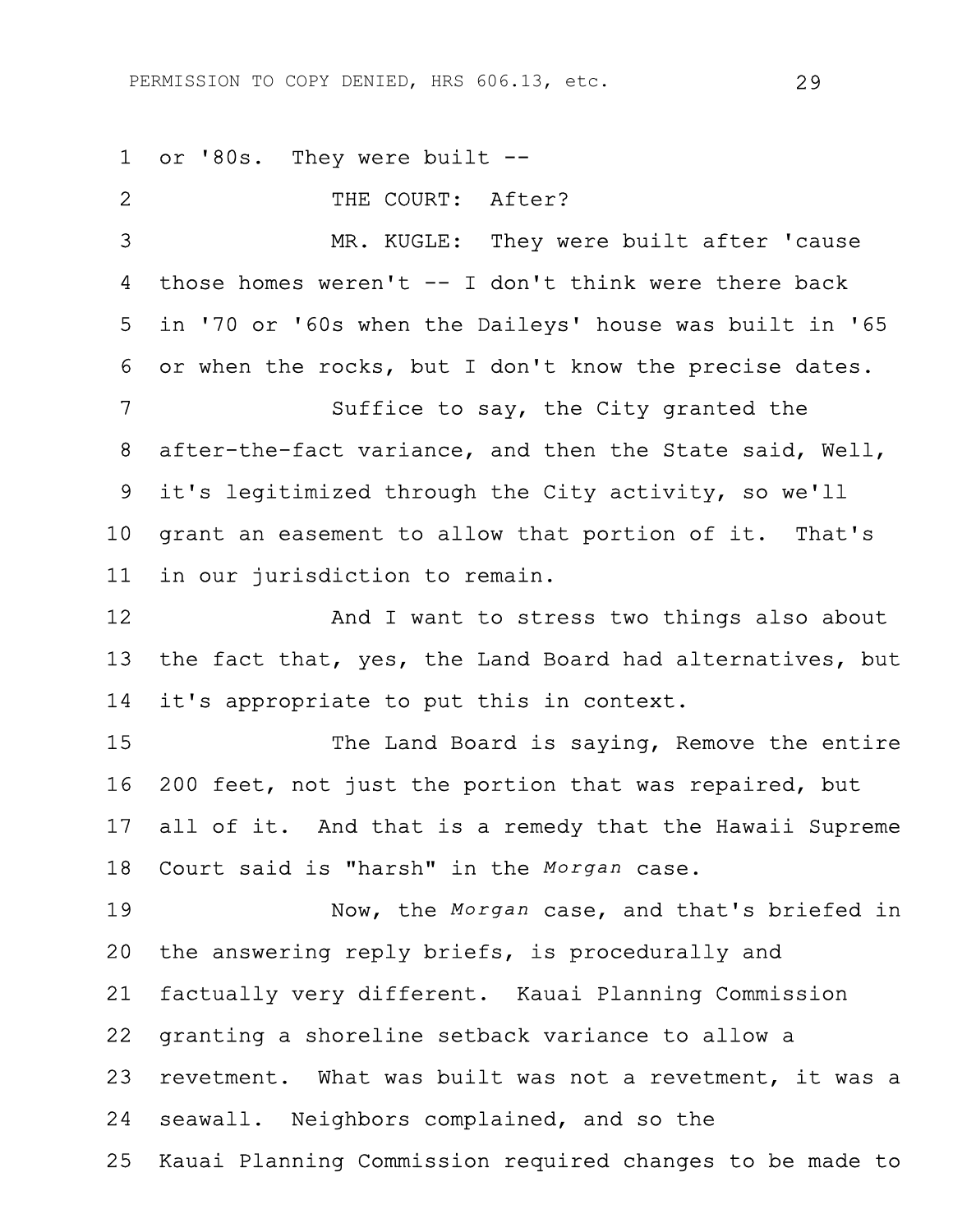1 the seawall.

2 And the Hawaii Supreme Court said that in 3 some respects they had exceeded the grounds of 4 jurisdiction in doing so, in other respects they hadn't. 5 But they specifically pointed out that 6 actually requiring removal of the seawall would have 7 been a harsh result, and that was not imposed nor 8 authorized, and that's very telling. 9 The other case cited in the answering brief 10 which is, and again, this deals with nonconformities, 11 again from Arizona, *City of Tuscon versus Clear Channel*, 12 and the issue in that case was whether some billboards 13 that had been either built or repaired or expanded after 14 regulations come into place limiting those repairs, 15 whether they all had to be removed. 16 And the Court said, No, equity is involved, 17 and we look at a fair solution. So in some cases they 18 said, We're not going to require removal when it may 19 have been located 7 feet on one side or another side of 20 where it should have been. We're not going to require a 21 new billboard when all you did was put a new face an 22 existing billboard.

23 I think that case really isn't on point for 24 a whole lot of reasons, but that's what it shows. I  $25$  mean, the  $-$ -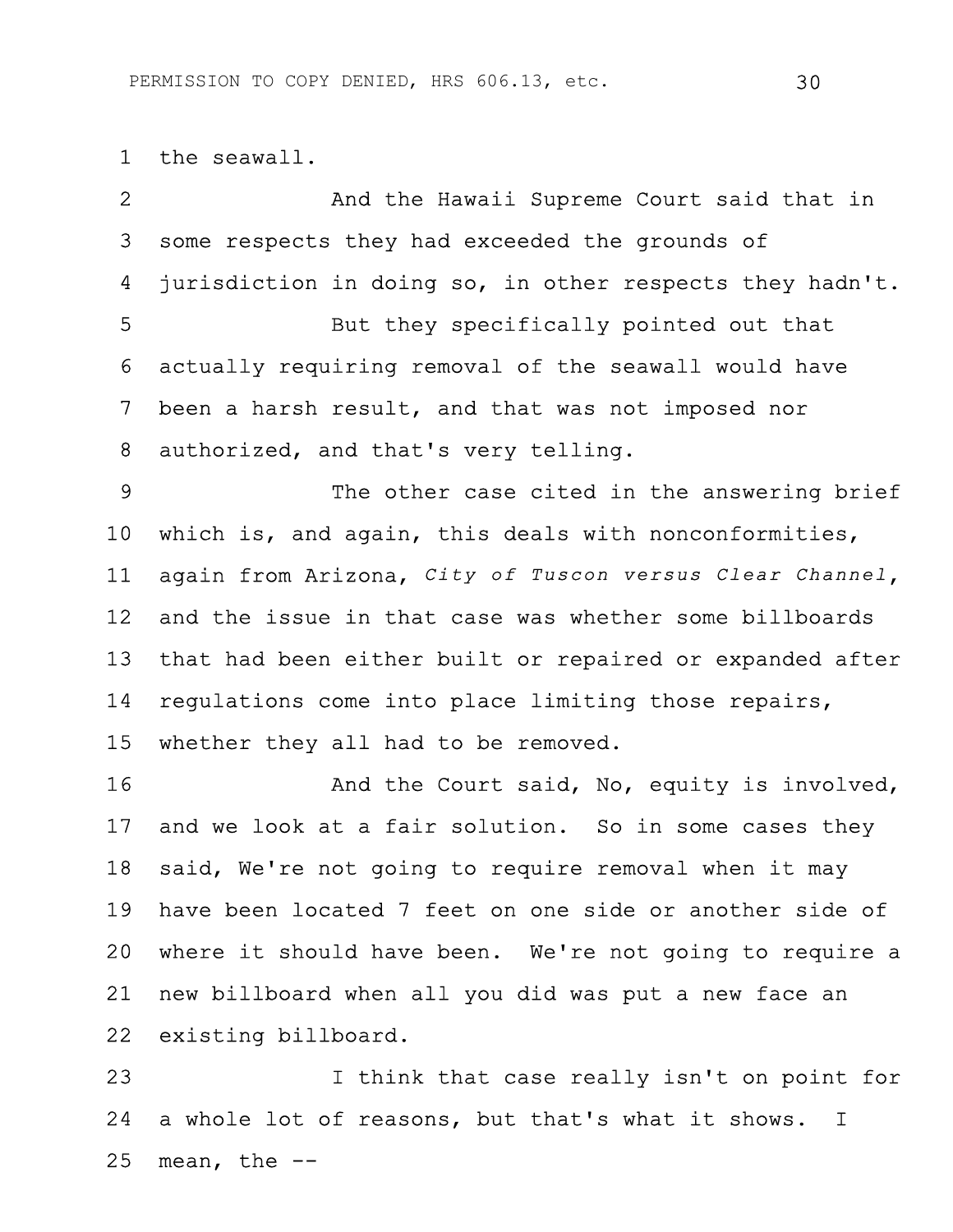1 THE COURT: You need to wrap up, Mr. Kugle. 2 MR. KUGLE: Yes. It's arbitrary and 3 capricious to require that the entire revetment be 4 removed. I'll answer any further of the Court's 5 questions, and I'd love a chance to respond. Thank you. 6 THE COURT: Mr. Lau, burden of proof and 7 persuasion for the OCCL enforcement action. 8 MR. LAU: Yes, Your Honor. It's very 9 difficult for me to follow Mr. Kugle. He argued very 10 well. 11 With regard to the burden of proof and 12 persuasion, he is correct that in an enforcement action 13 it is upon the DLNR to meet the burden of proof and 14 persuasion. 15 In our answering brief, we pointed to facts 16 which were stipulated to evidence, testimony that was 17 adduced during the contested case. 18 THE COURT: Well, in terms of the 19 revetment, was there any dispute as to when it -- in or 20 around the time it was built? 21 MR. LAU: I think there was basically a 22 ballpark figure, and if you believe the petitioners' 23 dates that it was built somewhere between 1969 and 1970. 24 THE COURT: Early 1970, I think something 25 about the fact that the son returned back from military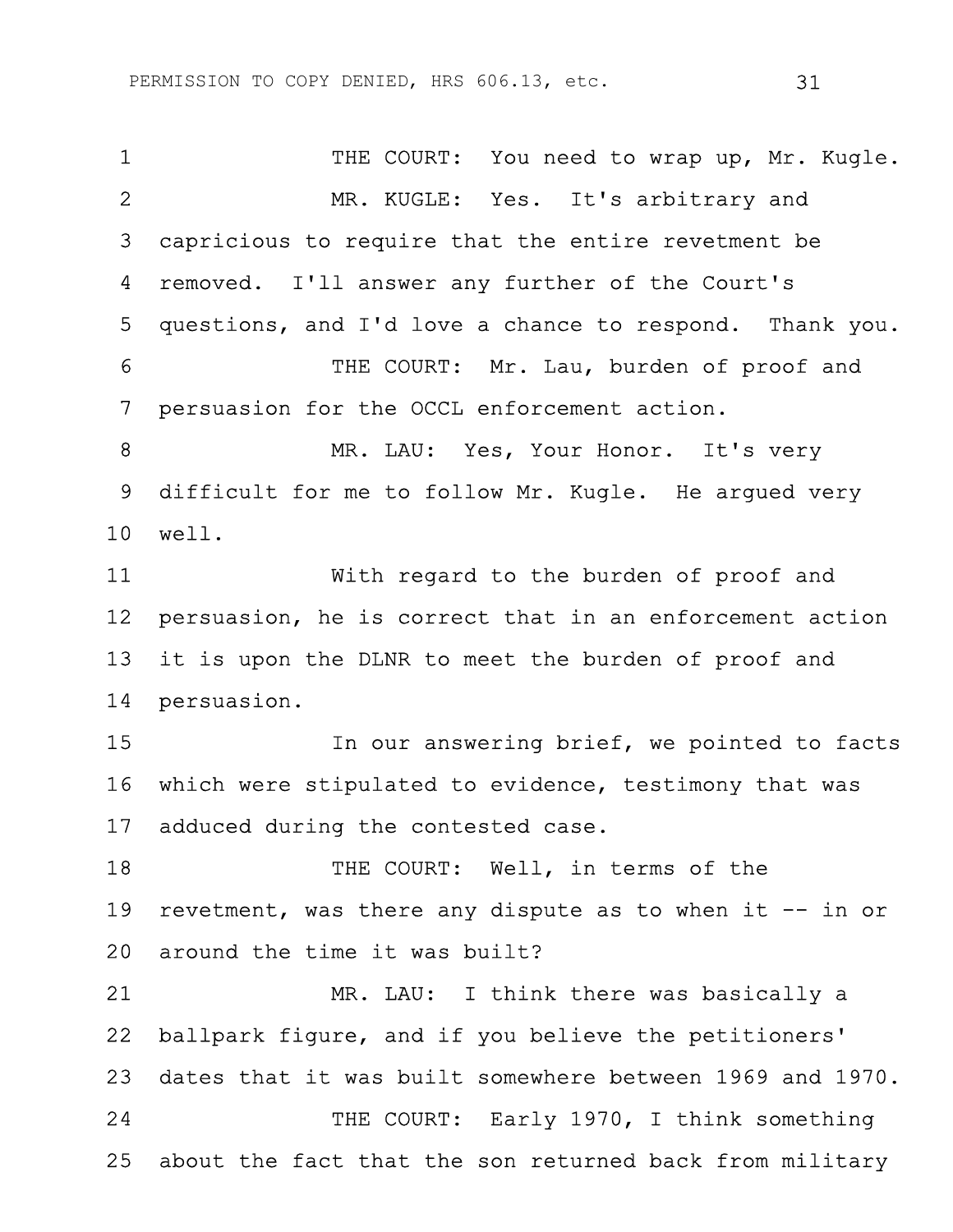1 school. 2 MR. LAU: Right, something to that effect, 3 that's correct. It still would not have met the 4 nonconforming use -- 5 THE COURT: At that time. 6 MR. LAU: Right. 7 THE COURT: Why? 8 MR. LAU: Under 13-5-7. 9 THE COURT: Well, at the time it was 10 constructed, the revetment. 11 MR. LAU: Right. 12 THE COURT: Was it within the shoreline 13 setback? Was it in the conservation? 14 MR. LAU: It was definitely within the 15 shoreline -- it was not in the conservation district, 16 let's put it that way. 17 THE COURT: Okay. Why was it not 18 nonconforming? It's always unusual to use a double 19 negative. 20 MR. LAU: Yeah, I'm struggling with that 21 too, Your Honor. Basically, they would have to show  $22$  that  $-$ 23 THE COURT: No, remember now, burden of 24 proof. 25 MR. LAU: Okay, yes.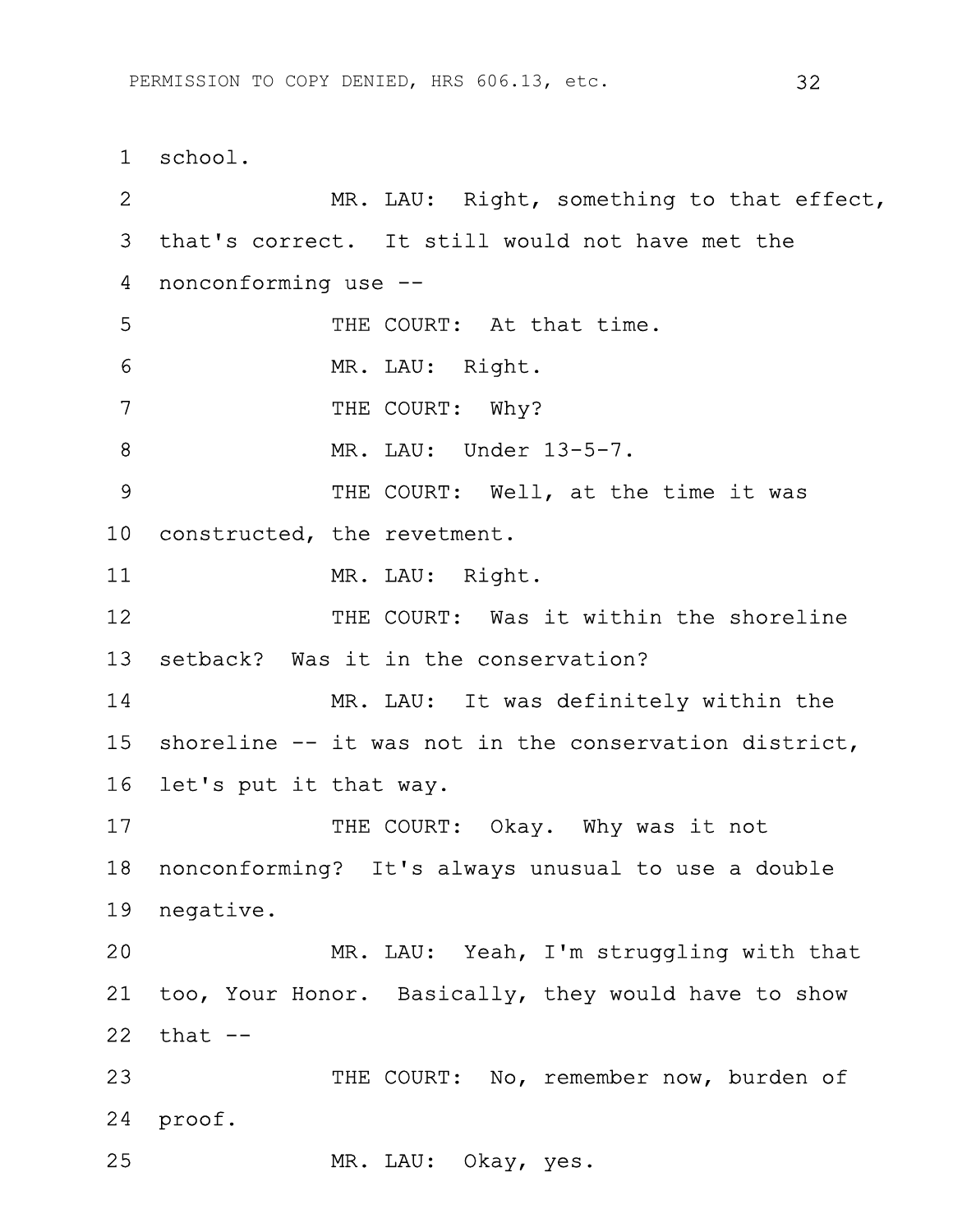1 It's not the State's burden of proof to 2 prove that -- 3 THE COURT: The structure was not a 4 nonconforming. 5 MR. LAU: Right. 6 THE COURT: Why? 7 MR. LAU: Because that, in the State's 8 opinion, is basically an affirmative defense. That if 9 the State can prove that it's an unauthorized land use 10 within the conservation district, that it would then 11 flip to the petitioners or the landowners to prove that 12 it was a nonconforming use. 13 THE COURT: Looking at the HER and HRS 14 provision, everything follows from the original thought 15 in terms of when it was originally built, the revetment, 16 was it a nonconforming? Because if you look at what 17 occurred afterwards, there's different provisions, like, 18 if something was initially nonconforming, there's 19 certain provisions regarding replacement cost, repair 20 and maintenance. If it's not, then something else 21 occurs. 22 MR. LAU: Right.

23 THE COURT: So in terms of the enforcement 24 action for OCCL, don't we have to start with the initial 25 premise as to whether or not the original structure, the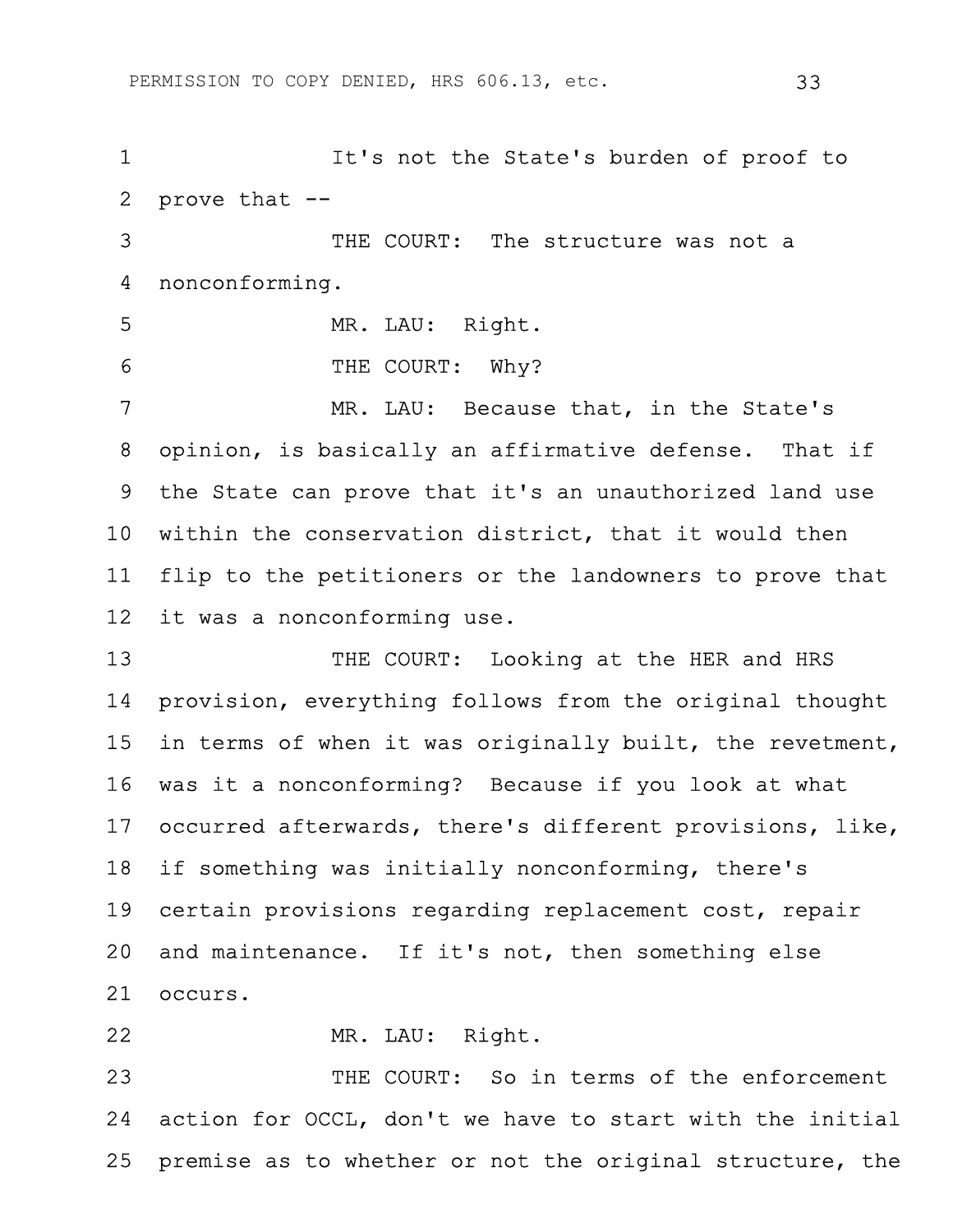1 revetment, was it a conforming structure use, or was it 2 not a nonconforming use or structure? 3 MR. LAU: Right, um, I guess the response 4 that I have to that is, you're correct that OCCL is 5 looking at it with the eye towards, Is this a 6 nonconforming use with regard to conservation 7 district -- 8 THE COURT: At what point in time? 9 MR. LAU: -- laws and statute -- I'm 10 talking about specifically in 2006. 11 THE COURT: Okay, but when it was 12 originally built, was there any dispute, because I don't 13 think there was any countervailing evidence of a 14 preponderance of the evidence type of standard, that it 15 was not a nonconforming use or structure when it was 16 originally built, to wit: The revetment, that it was 17 within the shoreline setback. 18 **In other words, it was not in the** 19 conservation district or state. 20 MR. LAU: Okay. 21 THE COURT: So at the point in time that it 22 was built, the revetment. 23 MR. LAU: In terms of shoreline setback 24 law, Your Honor, is that what you're asking? 25 THE COURT: Correct.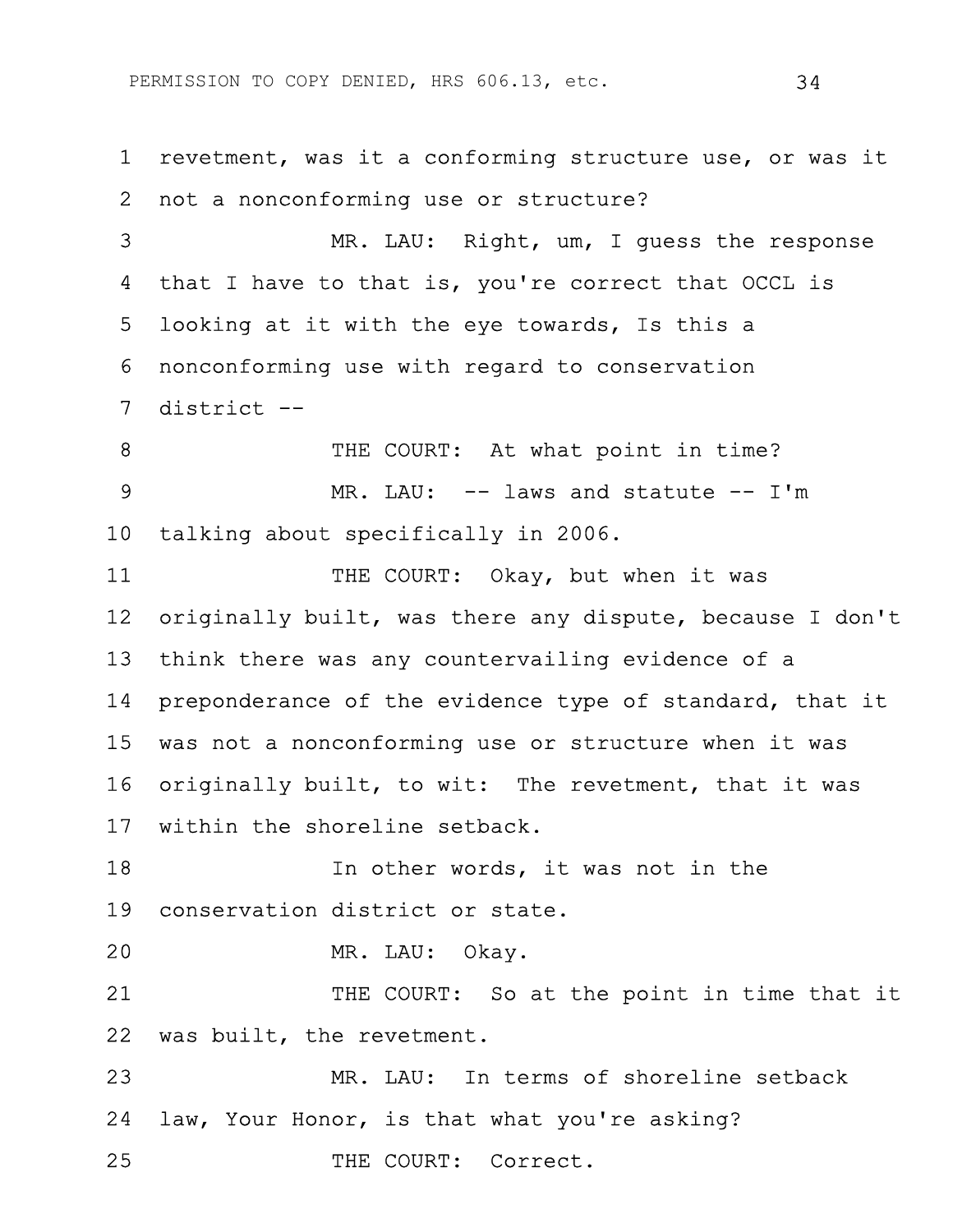1 MR. LAU: Right. 2 THE COURT: There was no violation. 3 MR. LAU: I guess we concede that there was 4 no indication that it wasn't nonconforming terms. 5 THE COURT: So, in other words, in terms of 6 OCCL you're looking from 2007? 7 MS. CHUN: Right. 8 THE COURT: What was done regarding the 9 repair and maintenance, et cetera. 10 MR. LAU: Absolutely. 11 THE COURT: Go ahead. 12 MR. LAU: And that's the strongest case for 13 DLNR. It's that there is this structure which the State 14 is positing entered, so to speak, the conservation 15 district because of erosion, and that as a result, it 16 was in violation to the extent that changes were made to 17 it. 18 There's no evidence that petitioners ever 19 said that this structure was a grouted structure. 20 THE COURT: Let's say, assuming 21 hypothetical and bear with me. 22 MR. LAU: Okay. 23 THE COURT: No repairs, no grouting, no 24 cement cap, and it was just original, yeah? Would it 25 still be in violation?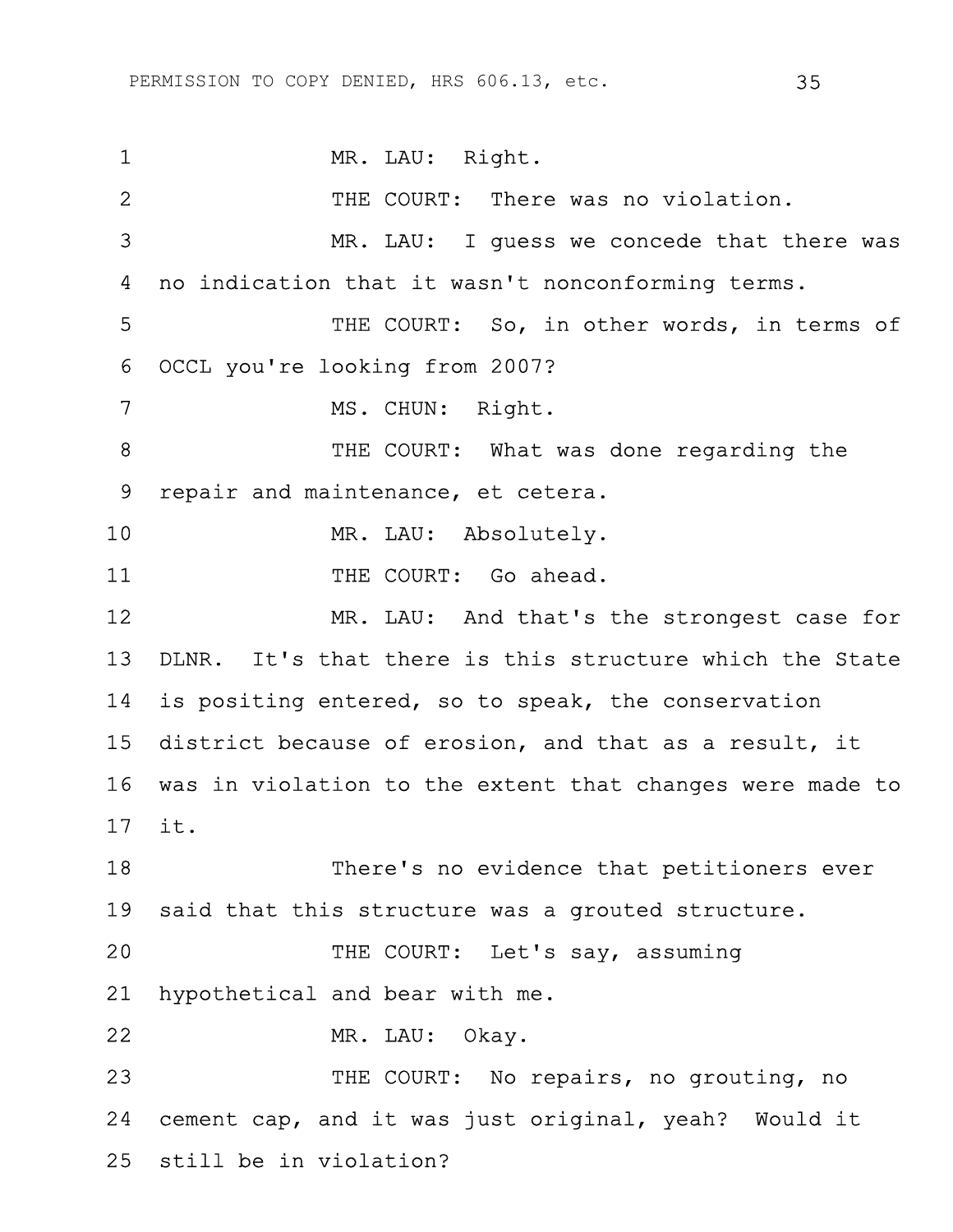1 MR. LAU: Okay --2 THE COURT: Even though it's now, as you 3 said, the wall didn't move, the revetment didn't move 4 but the shoreline moved. 5 MR. LAU: Your hypothetical, the wall does 6 not change, I mean. 7 THE COURT: Nothing changes. 8 MR. LAU: Nothing happens to this. 9 THE COURT: Correct. 10 MR. LAU: Okay. 11 THE COURT: But now in 2007, it's now 12 within the conservation district. 13 MR. LAU: I would have to concede that it 14 would being nonconforming, to the extent that it was a 15 legal structure -- 16 THE COURT: Back then. 17 MR. LAU: -- at the time, yes. 18 THE COURT: Okay. Go ahead. 19 MR. LAU: But that's not the case in these 20 facts. 21 THE COURT: Because they put in the grout, 22 the cement -- what is it called, a cement cap or cement 23 topping or something? 24 MR. LAU: It's basically cement, and these 25 boulders which were loose were falling into the beach.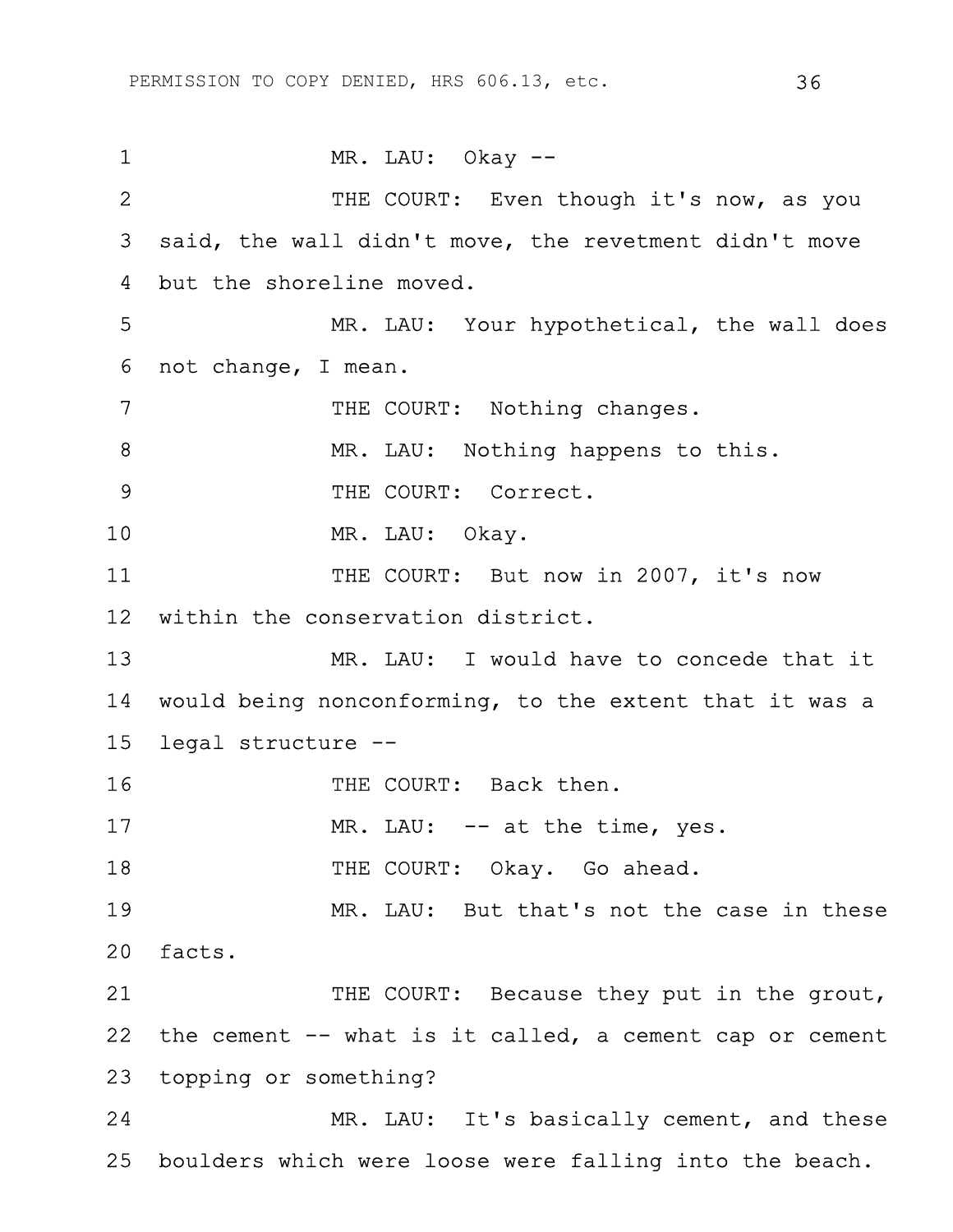| $\mathbf 1$     | So, to begin with, if they say they're not               |
|-----------------|----------------------------------------------------------|
| 2               | under the jurisdiction, the conservation district, the   |
| 3               | fact that it is -- these boulders are falling into the   |
| 4               | conservation district, that alone would be an indication |
| 5               | that they're under that jurisdiction.                    |
| 6               | THE COURT: And it does pose a hazard.                    |
| 7               | MR. LAU: Absolutely.                                     |
| 8               | Further, when they do the grouting, there                |
| 9               | was some indication that there were sunken areas behind  |
| 10 <sub>1</sub> | the structure, so waves were actually overtopping, going |
| 11              | through the structure, because it's a porous structure   |
| 12 <sup>2</sup> | being that it wasn't grouted originally.                 |
| 13              | THE COURT: That's why it was a revetment.                |
| 14              | MR. LAU: Absolutely. You got that                        |
| 15              | definition right. And as a result, some of this          |
| 16              | backfill material was washing into the ocean.            |
| 17              | So to the extent that it was grouted,                    |
| 18              | boulders were falling, material was washing into the     |
| 19              | ocean, it was under the jurisdiction of OCCL.            |
| 20              | THE COURT: So now I've seen photographs of               |
| 21              | this hybrid, because part of it is still original, it's  |
| 22              | still a revetment, or has it all been capped?            |
| 23              | MR. LAU: My understanding is that it has.                |
| 24              | THE COURT: The whole -- because the                      |
| 25              | footprint has not moved basically.                       |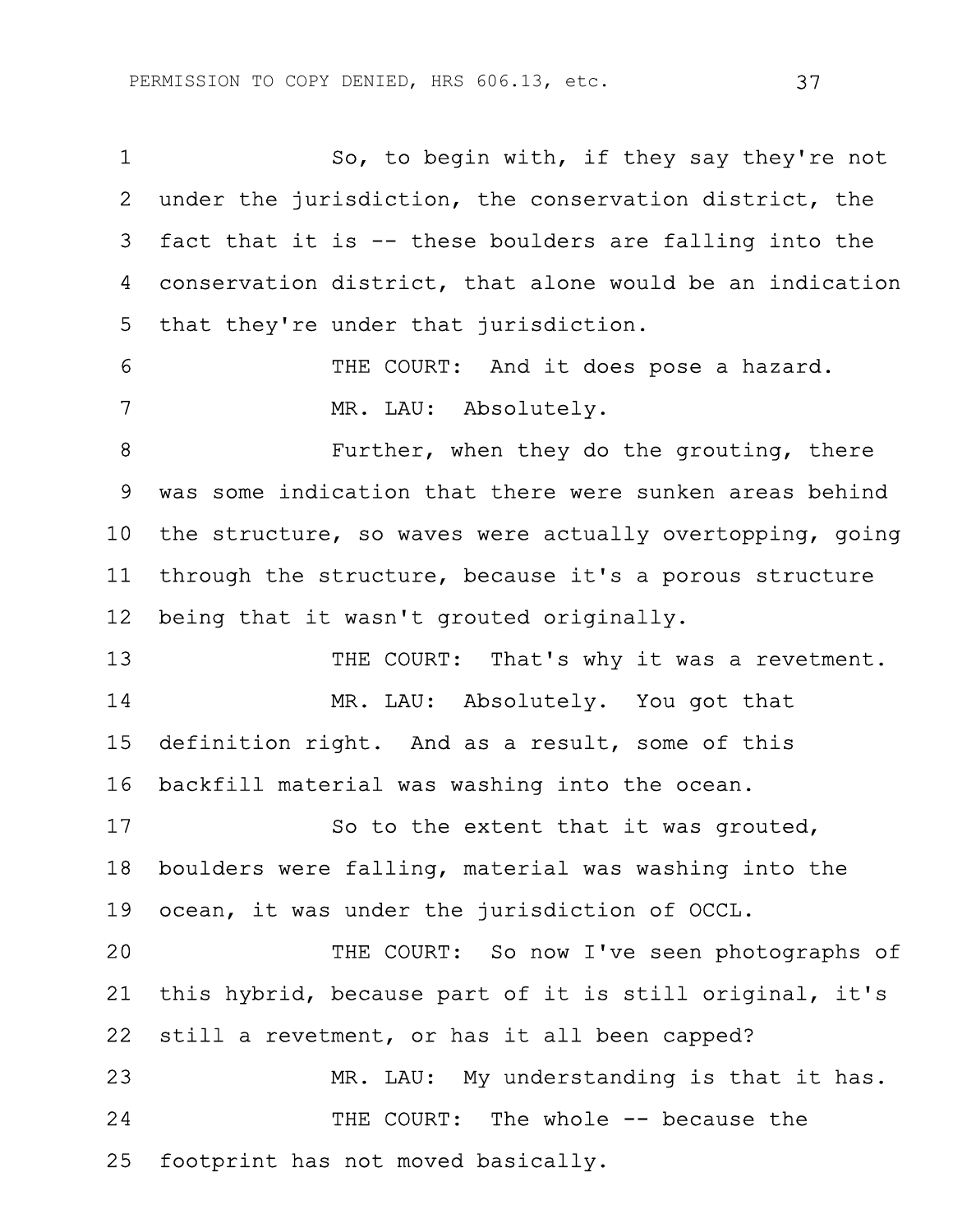1 MR. LAU: Well, I think we could have some 2 kind of dispute as to that. 3 THE COURT: Because for me it's hard to 4 fathom that footprint, the whole 300 feet would have 5 moved. Original footprint is still there? 6 MS. CHUN: No. 7 MR. LAU: The testimony of the witnesses at 8 the contested case were that this thing was on a 9 different footprint. It was taller. It was more dense, 10 to the extent that it was grouted, and it was, as a 11 result, in a slightly different configuration than 12 original. 13 THE COURT: But did it move one foot back, 14 one foot forward? 15 MR. LAU: Well, let me explore that with 16 you, Your Honor. You're saying that if this structure 17 had never moved at all, and boulders had never fallen 18 off, then it might have been a nonconforming structure 19 that would be legal. 20 THE COURT: Even if it's in the State land? 21 MR. LAU: Right, perhaps. But maybe that's 22 the difference between that and the *Waikiki Marketplace* 23 *Investment* case, because now it is on State land in the 24 view of the law, according to 25 *Diamond versus Daubin (*phonetic*)*.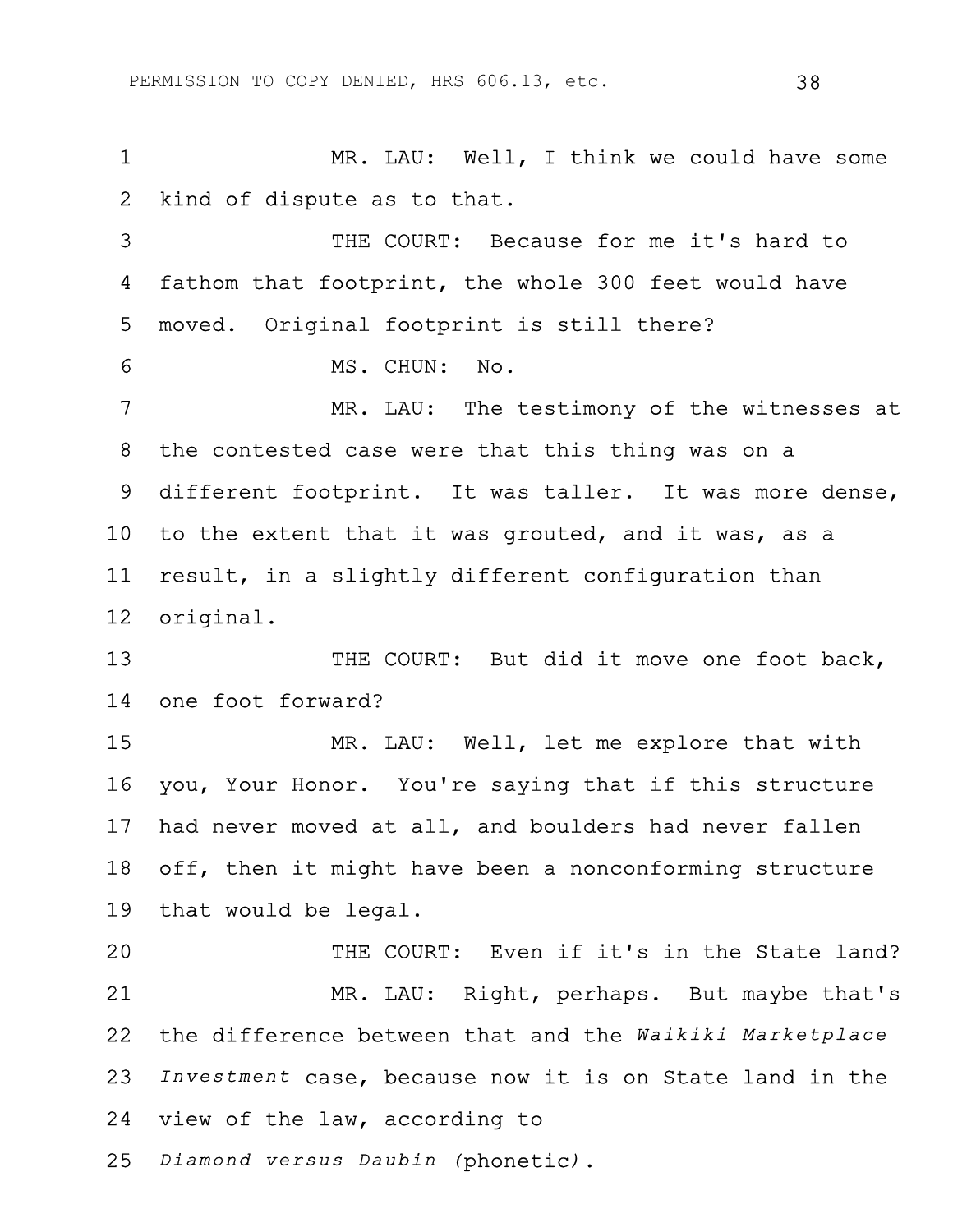1 So there's indication, historical evidence 2 that this -- this wall, which may have started outside 3 the conservation district, now is well within the 4 conservation district. 5 THE COURT: So when you talk about the 6 OCCL enforcement action in 2007, you're saying that the 7 burden of proof and persuasion is upon the Daileys to 8 prove their affirmative defense? 9 In other words, it doesn't start with the 10 Department, but -- 11 MR. LAU: No. 12 THE COURT: But -- I'm trying to --13 MR. LAU: I'm sorry. 14 THE COURT: In terms of the burden of proof 15 and persuasion for the 2007. 16 MR. LAU: Okay. It really is on BLNR, and 17 once BLNR says -- has proof that it is a violation, then 18 it would switch over to the Daileys to prove that under 19 our administrative rules, that they have a nonconforming 20 use. 21 THE COURT: So when you say that there is a 22 violation, so are you looking that under the HER 13-5-7 23 the replacement cost, exceeding the height, density, 24 that portion?

25 I mean, when you talk about the violation,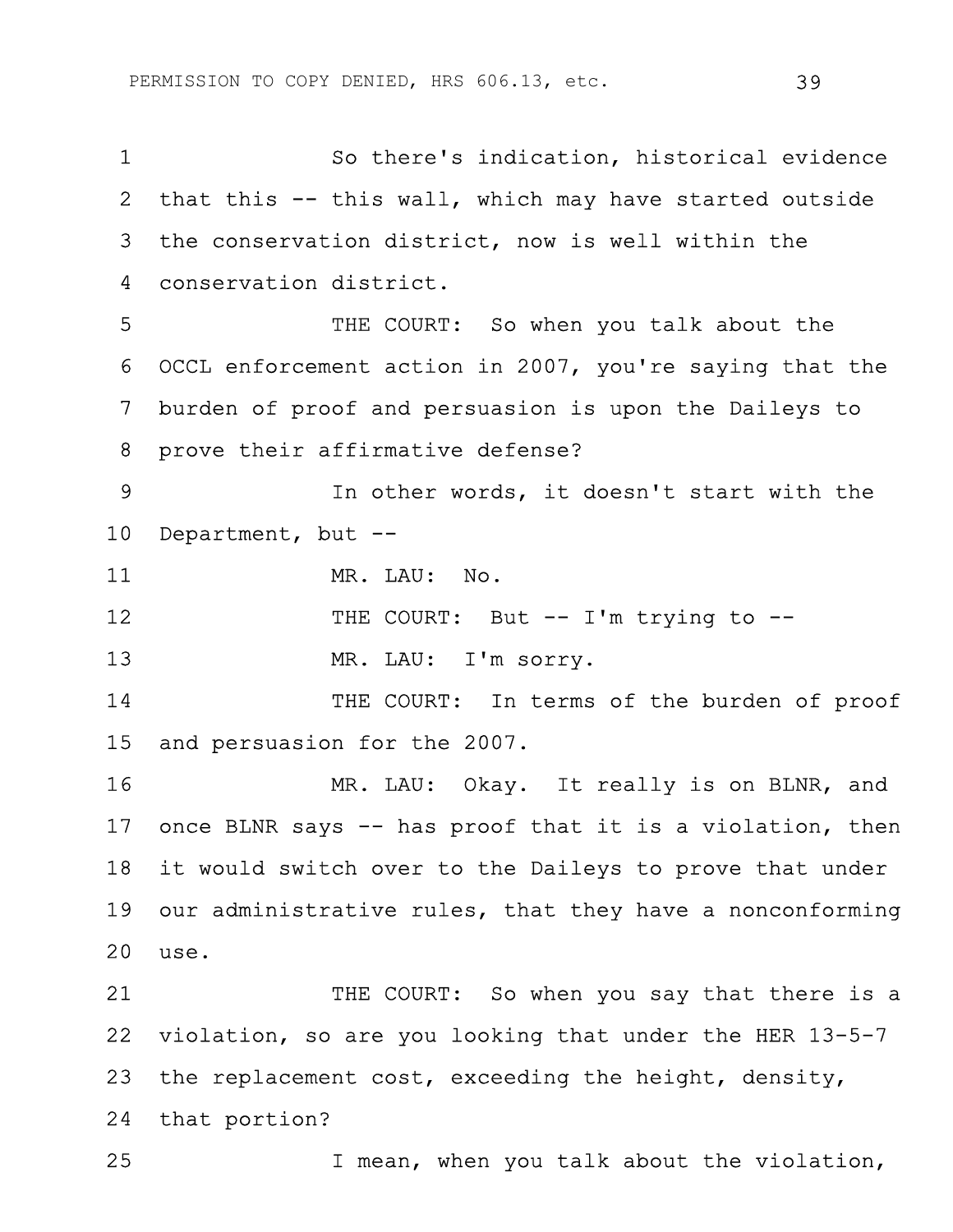1 there's several violation provisions.

2 MR. LAU: Right. 3 THE COURT: So you're saying that the 4 Department met its burden for the 2007 OCCL enforcement 5 action, to wit: There was a violation of which 6 particular subsections? 7 MR. LAU: To the extent that all that was 8 in the initial submittal of OCCL to the Board was 9 sustained by the hearing's officer and the Board, yes, 10 the Department has met its burden. 11 THE COURT: Okay. Now specifically are you 12 talking about the replacement cost? Are you talking 13 about the height, that it exceeded -- 14 MR. LAU: No. 15 THE COURT: -- the height, that it's all in 16 now conservation land? 17 MR. LAU: The structure, the indication 18 that this structure was now what we're calling a hybrid 19 seawall, to the extent it was grouted, that these other 20 things like the sandbags were present, all these were an 21 unauthorized land use. 22 Where a land use is basically a structure 23 that's been left there for at least 30 days, and the 24 evidence from what I understand was adduced at the 25 contested case was, Here it was a violation of repair,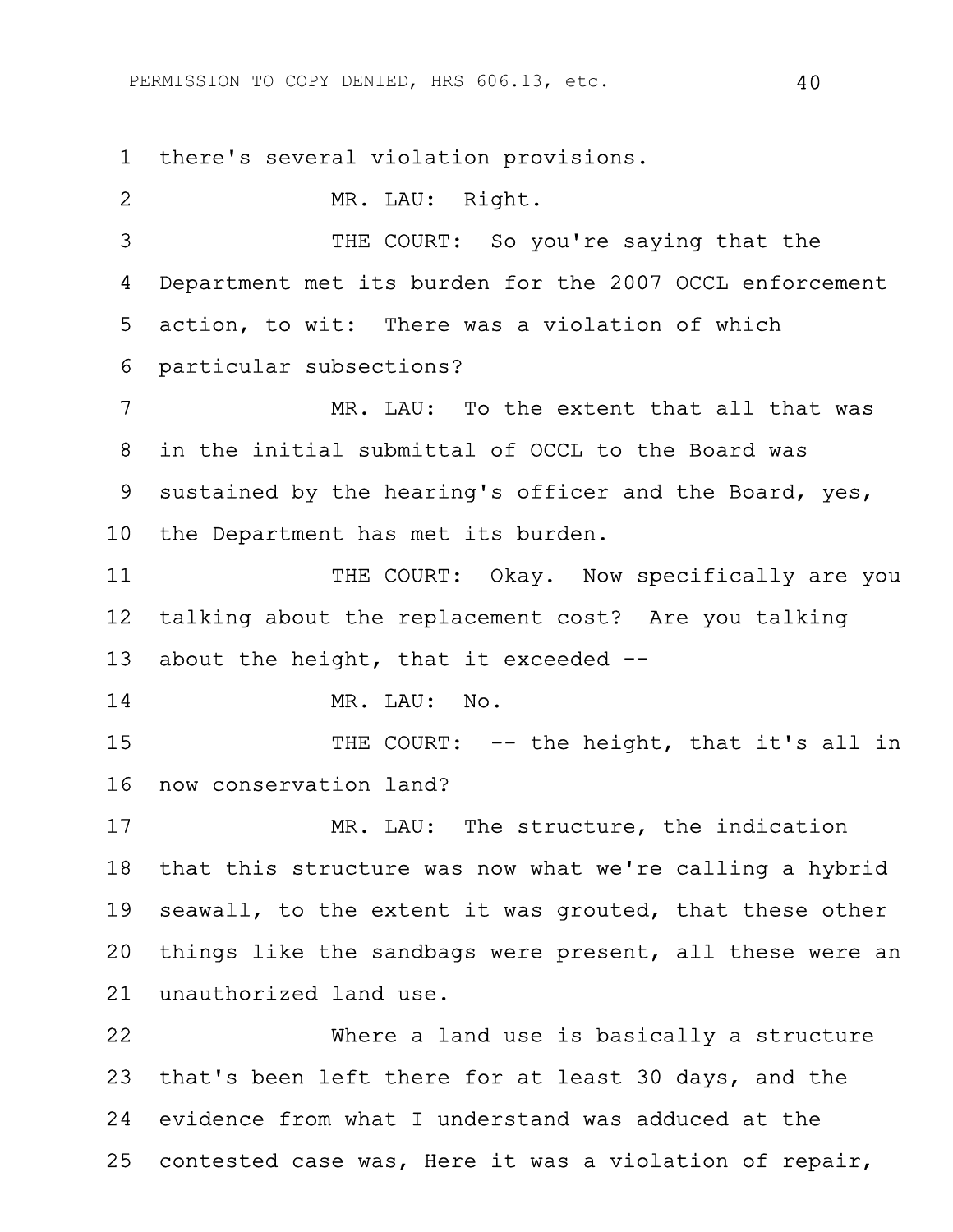1 so to speak, that was characterized by the Daileys in 2 December of 2006, and this went all the way through 3 February, and I think it was, like, late February was 4 the last observation that was made -- that was adduced 5 at the contested case. 6 THE COURT: So, in other words, the work 7 that was done was unauthorized? 8 MR. LAU: Absolutely, Your Honor. 9 Let me point you to something. 10 THE COURT: Go ahead. 11 MR. LAU: You were talking about the 12 percentage of repair and the value of repair, but 13 there's also other subsections within 13-5-7. 14 THE COURT: So you're saying that because 15 of the work that was done was unauthorized. 16 MR. LAU: And it was subject to development 17 standards, according to 13-5-7 Subsection C, also 18 subject to requirements including counting, building 19 permits, shoreline setback, shoreline certification. 20 They're not to exceed the size, height and 21 density at the time that it was included in the 22 conservation district according to Subsection E. 23 So there were these other requirements 24 within 13-5-7 that were not met. 25 THE COURT: Now, I think at one point in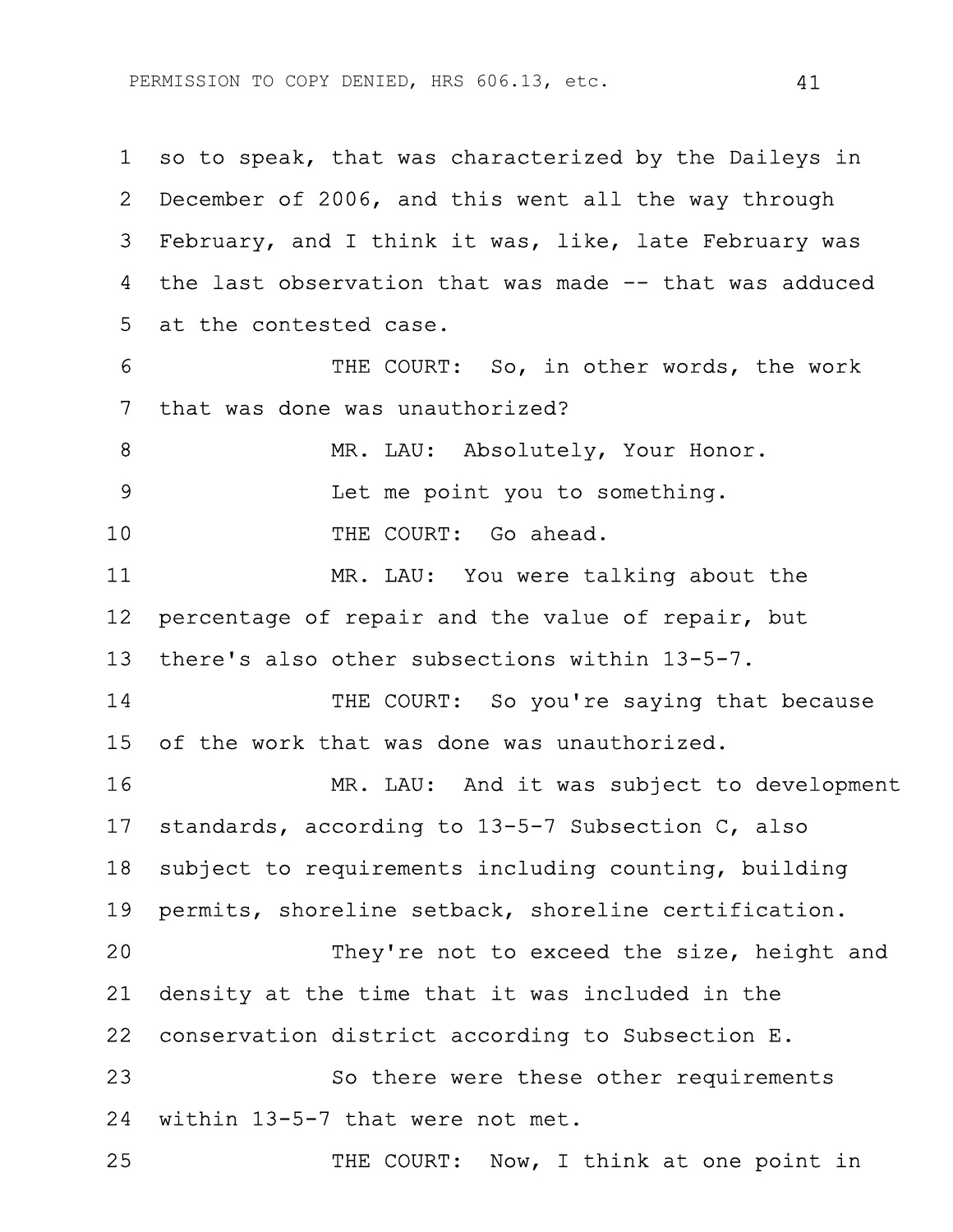1 time they did apply for an SSV.

2 MR. LAU: Right. 3 THE COURT: And then there were certain 4 conditions imposed, but I guess I'm not sure what 5 happened. But now, in terms of looking at the decision 6 and order, they're now giving -- been given an 7 opportunity to apply for an SSV. 8 MR. LAU: Right. 9 THE COURT: And it's a June 2015 deadline. 10 MR. LAU: Right, right. 11 So based on all these violations that were 12 observed, if you look at it from the standpoint of, Can 13 we just go back to status quo? The answer is no, 14 because here is a structure that apparently is failing 15 from wave action, that boulders are falling. 16 Part of the calculus that both the hearings 17 officer and the Board went through were, Okay, which, if 18 you look at the credibility of witnesses, my 19 understanding that was made in the reply brief and there 20 is a citation to the record -- 21 THE COURT: Now, in terms of the structure 22 that's now in place -- 23 MR. LAU: Right. 24 THE COURT: -- or after what was done was 25 done, is it a better structure than the revetment?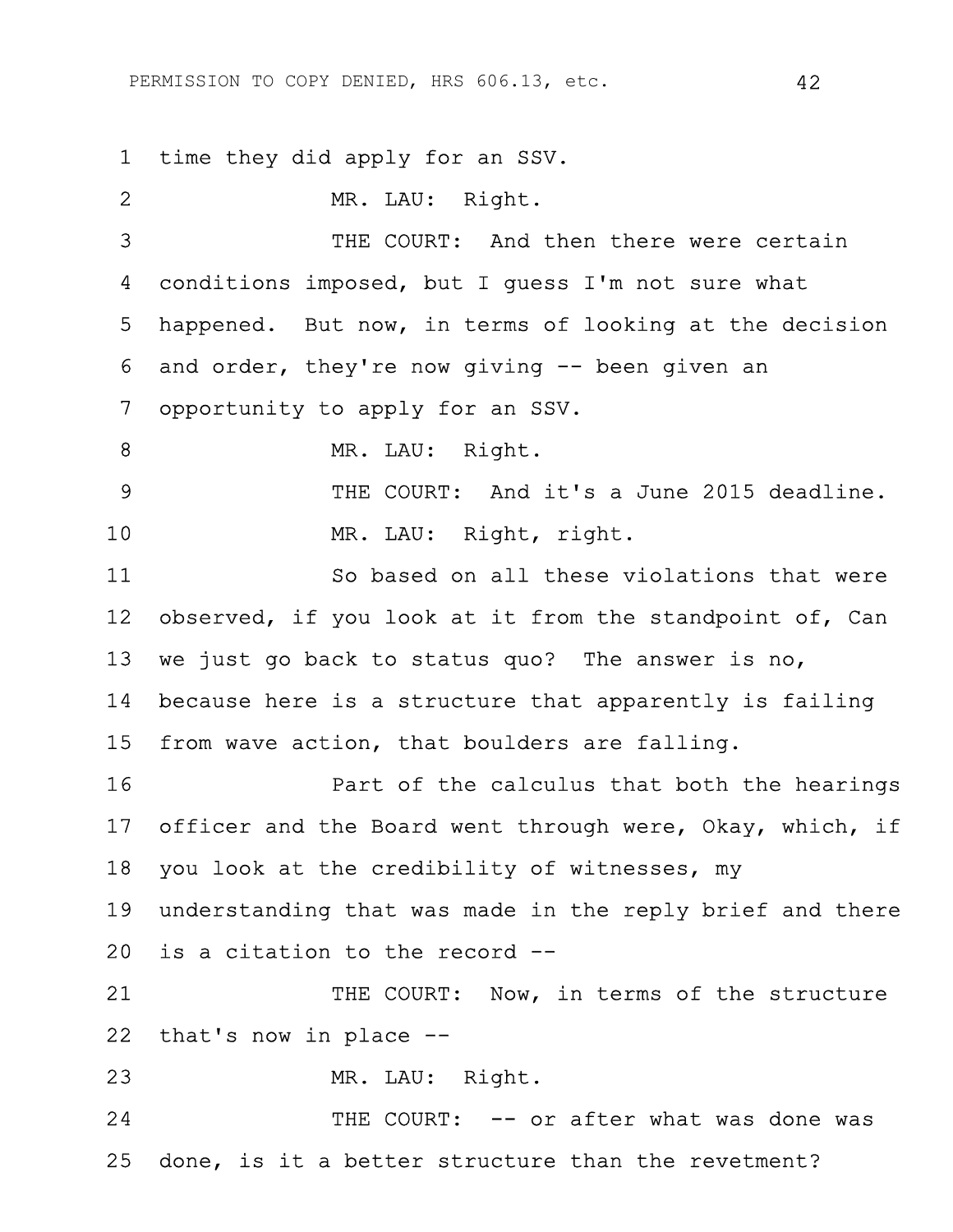1 'Cause I think because the problem was a 2 revetment, boulders were being dislodged. They were 3 rolling into State land. So what was done regarding 4 grouting, density, the capping, is it now a safer 5 structure? 6 MR. LAU: Um, I -- I'm not sure I'm 7 qualified to answer that question. 8 THE COURT: Neither am I. I'm just 9 throwing it out. 10 MR. LAU: Let me point you to something. 11 My understanding is that the witnesses from OCCL, 12 including somebody that was, I think some kind of 13 engineer type, indicated that in the area where the 14 Daileys live, it's, according to Coastal High Hazard 15 Ranking, it's a 6 on the scale of 1 to 7, 7 being the 16 most hazardous. 17 So it's definitely an area where I don't 18 know that even capping with grout would be sufficient to 19 have that structure be something that would be 20 considered safe in any shape or form. 21 THE COURT: So, in other words, if they had 22 not done any repairs and had just kept it original, as 23 an original revetment, and then there's no dispute that 24 when it was originally constructed, it was within the 25 shoreline, you know, it was not in the State land, it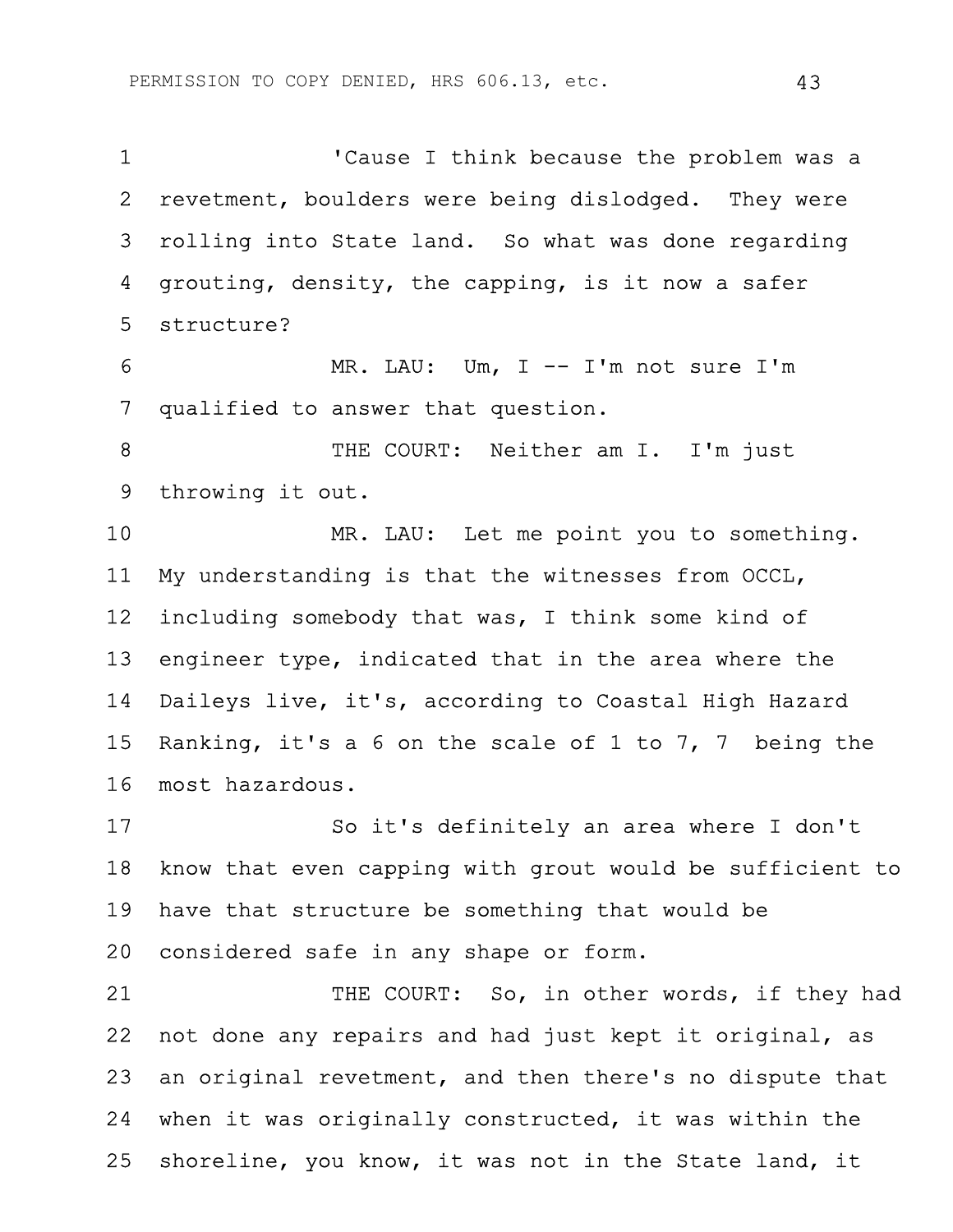PERMISSION TO COPY DENIED, HRS 606.13, etc. 44

1 was nonconforming, the original revetment. 2 So you're saying if they did nothing, it 3 would remain a nonconforming and would be allowed to be 4 in that appearance? 5 MR. LAU: In a perfect world where the 6 structure never fails, yes, but the structure was 7 failing and continues to fail. 8 THE COURT: Now in terms of the other three 9 situations that was pointed out by the Daileys, 10 neighbors or people that are living nearby, they did 11 receive an after-the-fact variance, and the State 12 granted an easement because their walls are in 13 conservation or in State land. Are you familiar with 14 those instances? 15 MR. LAU: Frankly, my understanding is that 16 this was explored at the hearing. I don't know the 17 specifics of the other cases to the extent that whether 18 these walls were a non-grouted revetment type of 19 structure. I don't know. 20 THE COURT: The specifics in terms of how 21 similar or dissimilar. 22 MR. LAU: But I understand -- I mean, I 23 don't know that this can be an equal protection 24 argument, I guess, is what we're getting at, or fair 25 treatment I supposes is what it would be.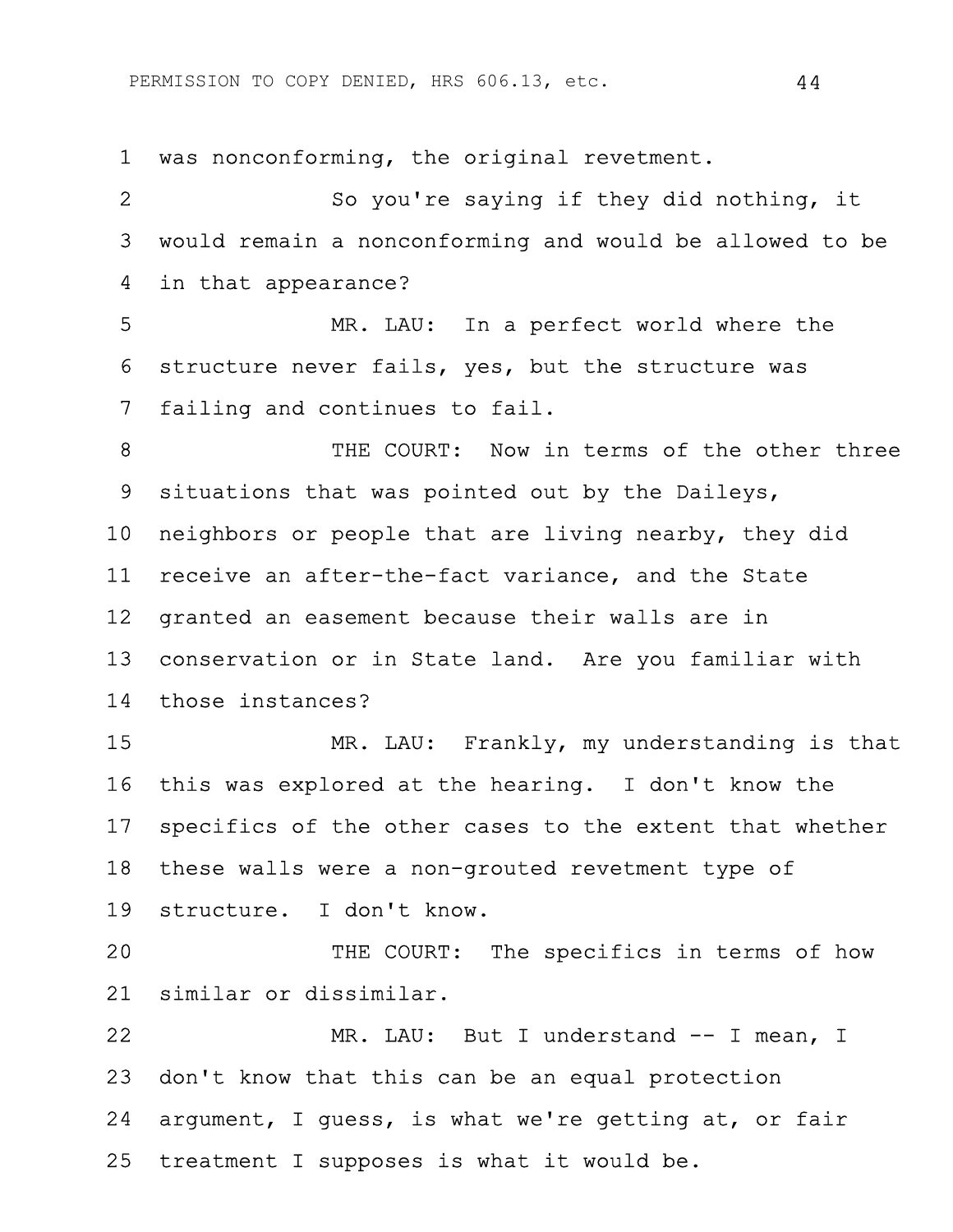1 To the extent that each structure is 2 considered, they would be looking at it from the, you 3 know, all of the circumstances present.

4 Generally speaking, the State's policy is 5 that they do not like armored structures in the 6 shoreline area. So that, generally speaking, unless it 7 was grandfathered in because they got a permit way back 8 when, such as the Mokuleia Beach Colony, which is the 9 neighbor of the Daileys, they basically cannot maintain 10 these kinds of structures because it affects all the 11 shoreline processes, including longshore transport of 12 sand, and it causes accelerated erosion and loss of 13 beach sand.

14 THE COURT: Okay. When we take a look in 15 terms of, and you brought up a good point, Mr. Lau, 16 regarding the risks and the benefits, because what the 17 State is seeking is removal the entire structure; 18 correct?

19 MR. LAU: Right.

20 THE COURT: Now, was there testimony with 21 respect to, you know, if the entire structure's removed, 22 would the Dailey's home be at risk?

23 MR. LAU: Um, I don't -- well, I think this 24 is putting the cart before the horse, because my 25 understanding was way back during the time that the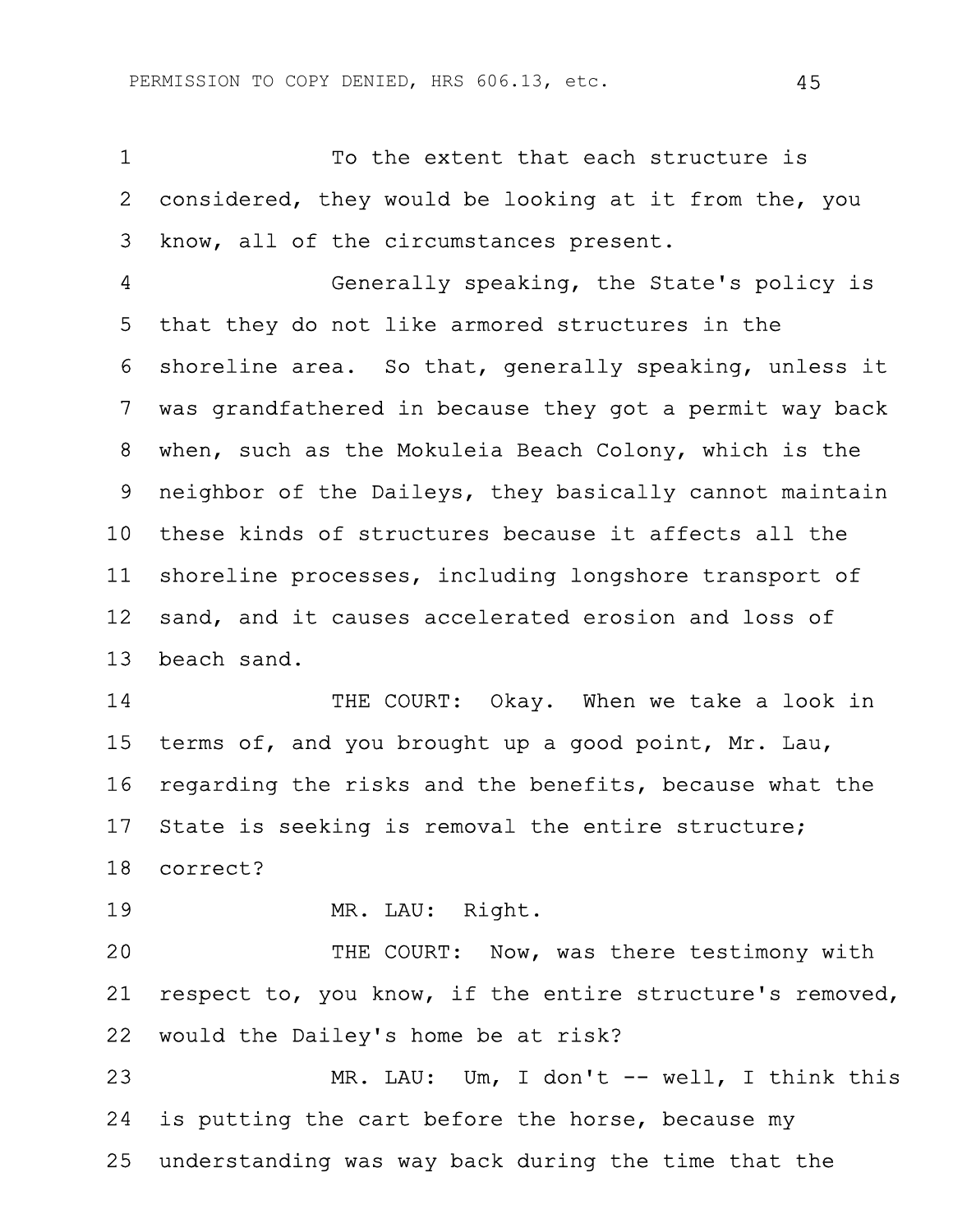1 Daileys were originally cited with a notice and order, 2 so that  $-$ 3 THE COURT: Was that back in 1992 or 4 thereabouts? 5 MR. LAU: I think it was subsequent to 6 that. 7 THE COURT: Would it be before that? 8 MR. LAU: No. I think it was after that, 9 frankly, in maybe the early 2000s. I'm not sure, Your 10 Honor, let's leave it at that. 11 But my understanding was Sam Lemmo wrote a 12 letter to them, and he indicated in the letter that they 13 could leave the structure in place. They could look to 14 the City to build a structure that was set back  $15$  within  $-$ 16 THE COURT: More mauka. 17 MR. LAU: Right, and eventually the home 18 would probably have to be moved as well. 19 So under those circumstances, and to the 20 extent that this violation case was brought in 2007, and 21 the Daileys were given quite a bit of latitude to go 22 through the permitting process with the City to get 23 these permits and to do something about this, I think 24 the State was actually pretty fair about it. 25 In terms of when this structure, the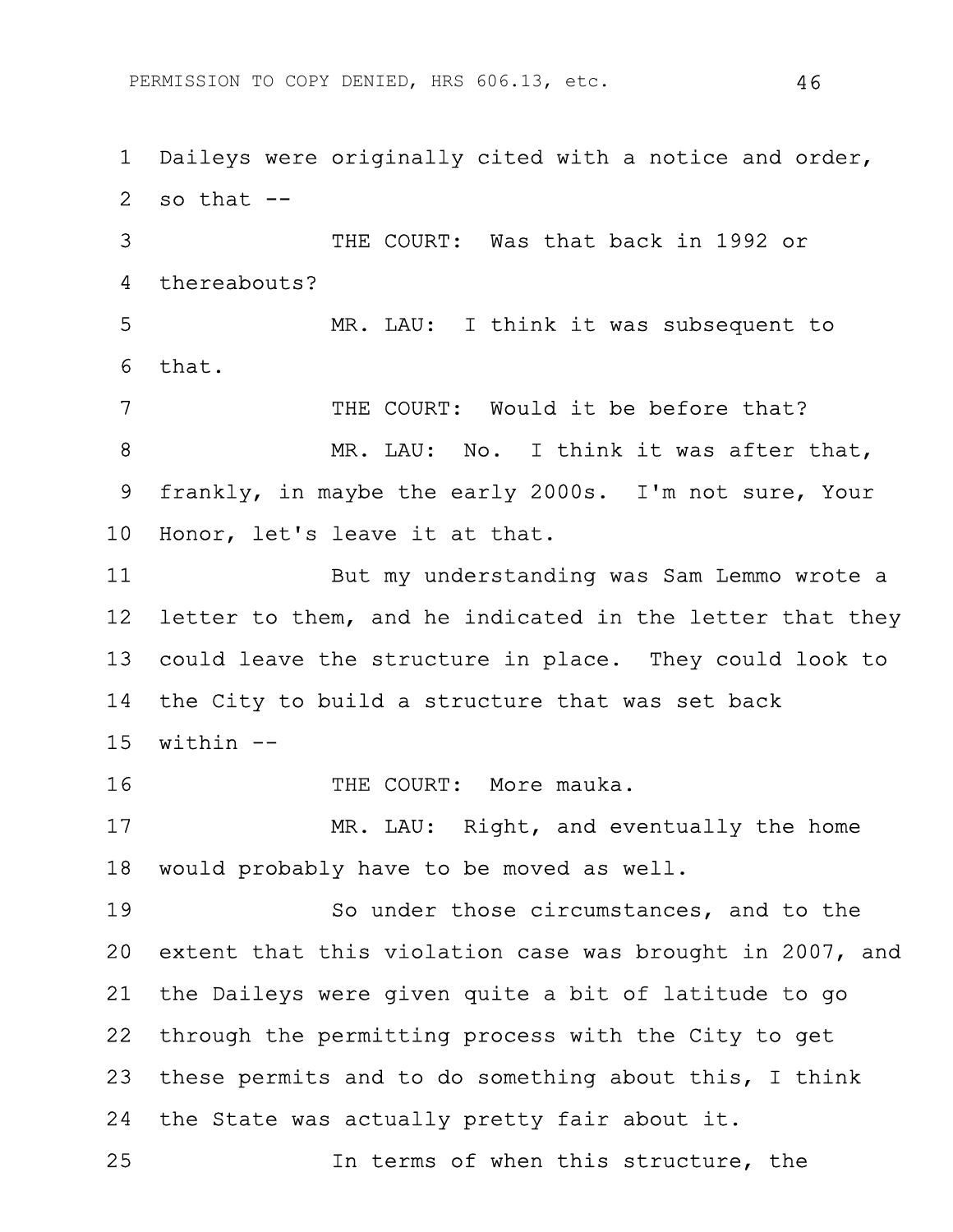1 revetment would be removed, that would be after they had 2 moved their house and built some other safety structure 3 further mauka of the shoreline. 4 THE COURT: Thank you, Mr. Lau. 5 Ms. Chun, I know you filed a joinder. 6 MS. CHUN: Yes, just briefly, Your Honor, 7 if I may address the Court's concern about the burdens 8 of proof. 9 When the Department of Land and Natural 10 Resources comes forward with an enforcement action for 11 an alleged violation, they do have the burden of proof

12 with regard to the alleged violations.

13 So to answer your question, with respect to 14 the violations that occurred in 2006 and 2007, certainly 15 it was the Department's burden to prove that those 16 violations had occurred, and there was evidence, and the 17 Department did prove by a preponderance of the evidence 18 through oral testimony and documentary evidence, in the 19 way of photographs that the Court may have seen, that 20 these violations did occur.

21 And that the wall, it really wasn't a wall. 22 That the loose rock structure was being overcome by the 23 waves and the break of the waves, given evidence of the 24 destruction of property behind or mauka of the wall.

25 THE COURT: So it was the revetment that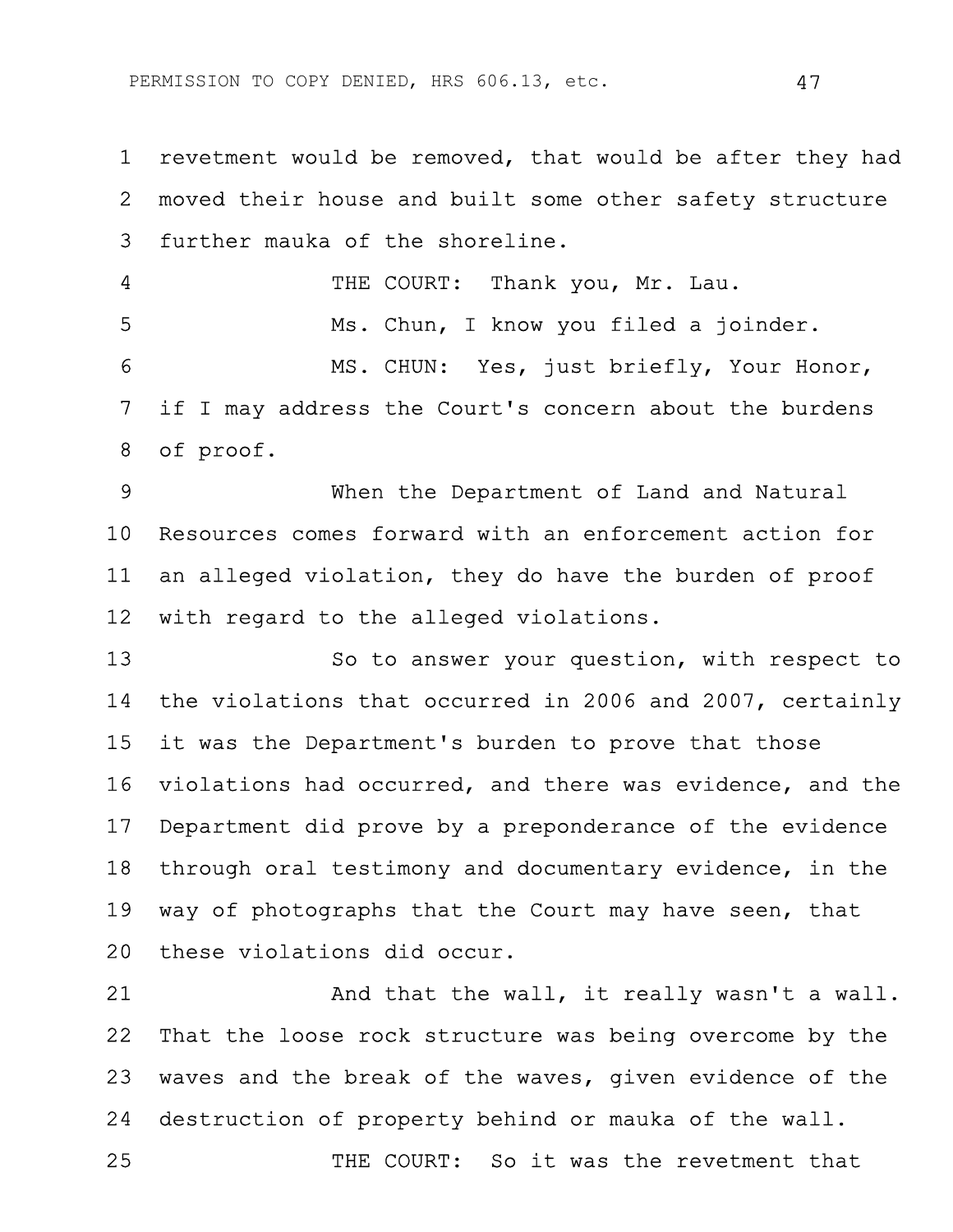1 was failing?

2 MS. CHUN: Yes, it was, and it was not up 3 to the task.

4 With regard to the violation activity that 5 occurred and the construction of the hybrid wall, Your 6 Honor, it does not -- what was there in 2006 and 2007 7 were loosely scattered boulders that were lining the 8 boundary of the property and continued onto the sand, 9 the beach, that was there.

10 And it was the wave action that caused 11 these loose rocks, these boulders, to tumble further 12 into -- onto the sand and down to the beach creating a 13 hazard for people who were walking the beach.

14 When it was reconstructed, this hybrid 15 wall, took those rocks and moved them back into a 16 vertical position. So the footprint was not at all the 17 same. It was, as the Court was asking, moved back. All 18 of these rocks were moved back.

19 THE COURT: Moved mauka?

20 MS. CHUN: Mauka into a vertical structure. 21 When the rocks were loosely there, to get 22 across that portion of the beach at high tide, you would 23 have to climb over these rocks. When the hybrid wall 24 was constructed, they put on the top of that a cement 25 cap that is fairly level. It allows people to walk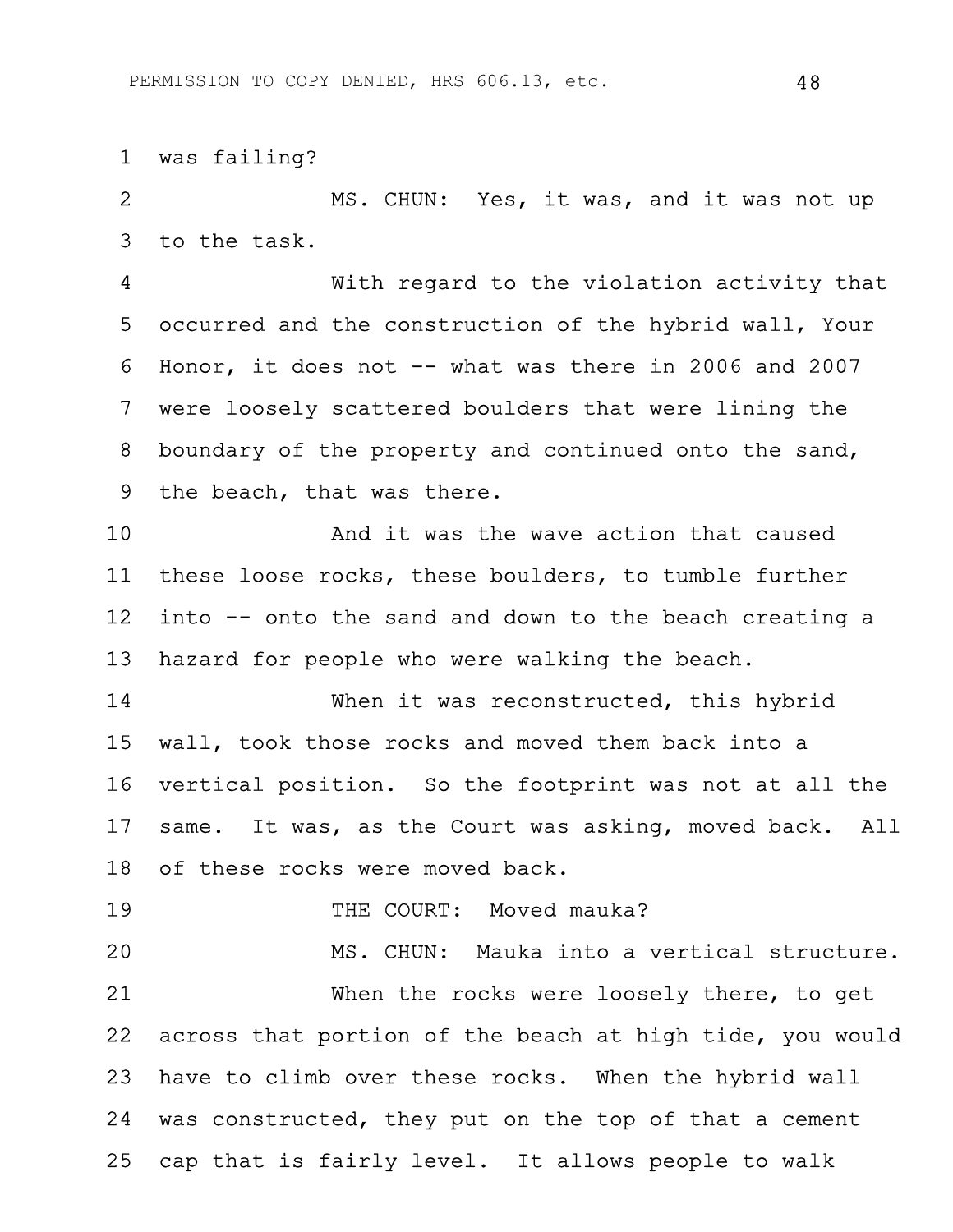1 along that in vertical way. It creates kind of a 2 footpath.

3 But the wall is not at all the same as 4 those loose rocks. As I've said, they moved all of 5 those rocks into a more vertical structure. They 6 grouted 4, approximately 4 feet along the top. They put 7 the cement cap on.

8 The rocks at the bottom, and these aren't 9 really rocks, these are boulders, are not grouted. So 10 when you say, Is this a safer wall, it is really, I 11 guess, up to dispute as to whether it's safer because 12 those rocks down at the bottom, those boulders are not 13 grouted together.

14 Nothing, I mean, they could dislodge. They 15 could become loose, and the testimony at the hearing was 16 that because they're porous and they're not grouted, 17 they allow the water to wash through them.

18 So, you know, you really -- I don't -- it 19 may take an engineer to answer the question as to 20 whether or not this is a safer wall. It is, I think, at 21 best, a matter of dispute.

22 THE COURT: But the structure that is there 23 right now, is it entirely within the conservation 24 district?

25 MS. CHUN: It is.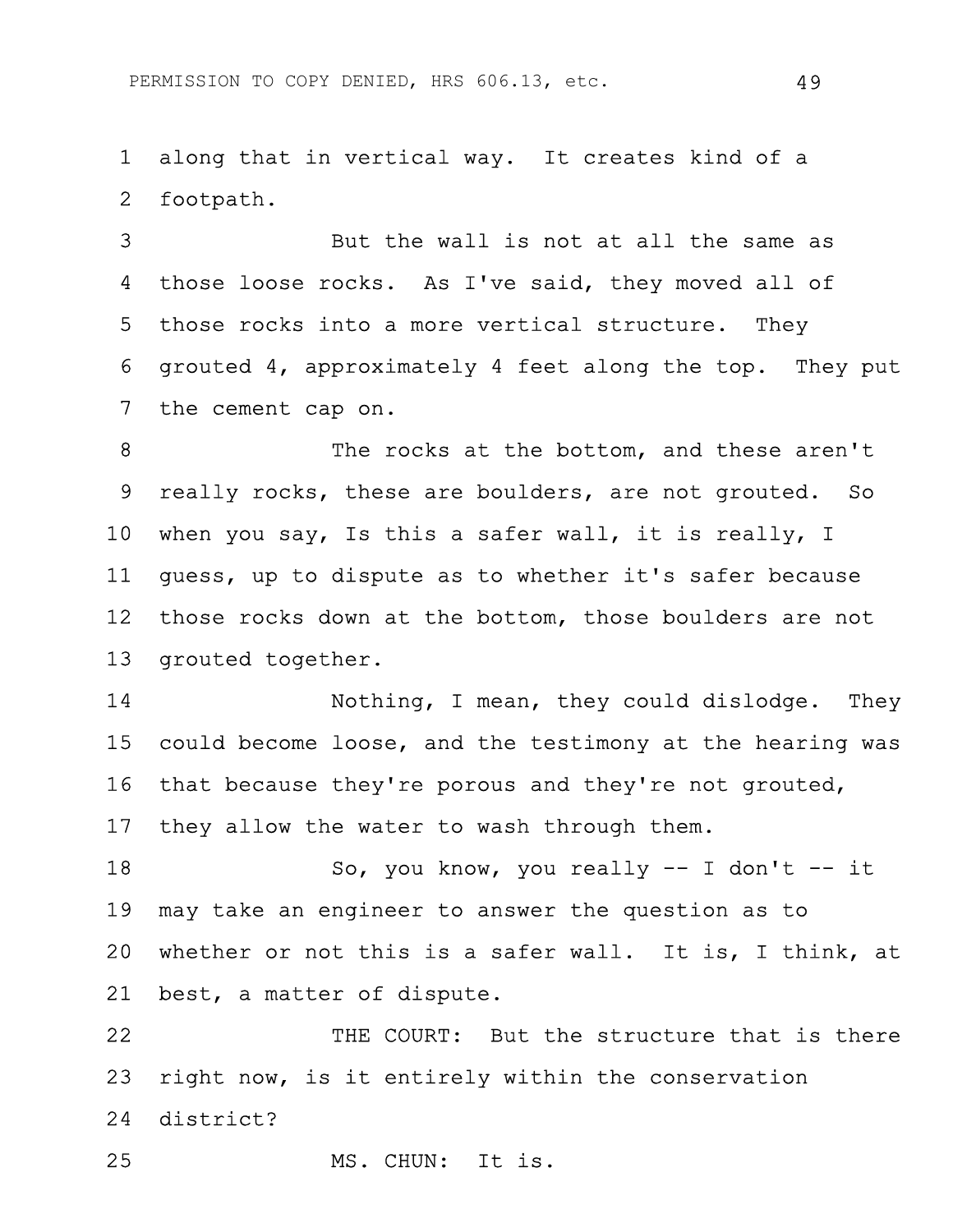1 THE COURT: The entire structure? 2 MS. CHUN: It is. Water washes above mauka 3 of the wall, through the wall, mauka of the structure 4 and is causing scouring, wave overtopping. The 5 property behind mauka of the wall, there are sunken, 6 depressed areas where the water recedes. It pulls the 7 debris out. 8 I don't think it is disputable that this 9 structure now is in the conservation district, and it 10 has been for several years. 11 THE COURT: Are you familiar with the other 12 adjacent, well, maybe not right next door, but other 13 neighbors where they have similar walls or similar 14 structures, beach front? 15 MS. CHUN: I am not. The evidence was

16 simply documentary with regard to those properties, Your 17 Honor. They were identified by addresses, and there was 18 no other evidence presented about the walls that were 19 actually constructed.

20 THE COURT: And whether or not it's of a 21 similar location as the Daileys, and whether or not they 22 built their structure such that they received 23 after-the-fact variance and the State granted an 24 easement?

25 MS. CHUN: There was no testimony with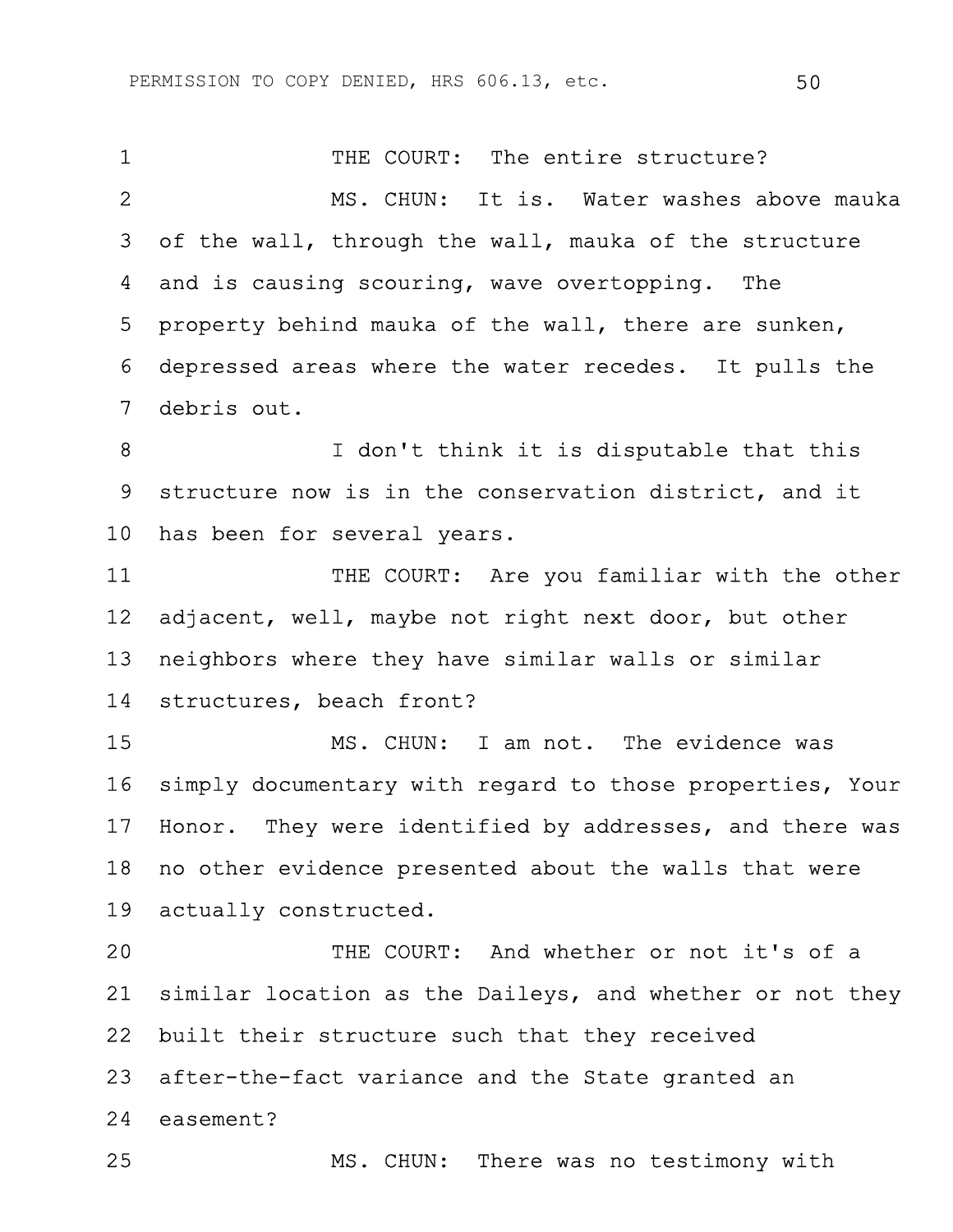1 regard to their exact location.

2 The Daileys' property is uniquely situated 3 at what they called the tip of the headland there. So 4 it gets more direct wave action than other properties. 5 A lot of this depends, of course, on the time of year 6 and the tide.

7 But then, Your Honor, with regard to the 8 burden of proof, it then shifts to the applicant to 9 prove that the structure is legal. And it's not up to 10 the Department to show that this was not a nonconforming 11 use. It is entirely their burden.

12 And this is in Conclusion of Law 33 where 13 the Board specifically says that OCCL closed the 14 application at that time because it couldn't prove 15 exactly when and where the initial rock formation was 16 built, but it wasn't OCCL's burden in any event.

17 And that is correct, Your Honor. The 18 burden really resides with the petitioners to prove that 19 their structure was -- when initially built, was 20 entirely outside of the conservation district when it 21 was built, and --

22 THE COURT: So let's say assuming that, you 23 know, that they did meet that burden that this revetment 24 was built in early 1970, and that it was entirely within 25 the shoreline setback, what does that mean to what was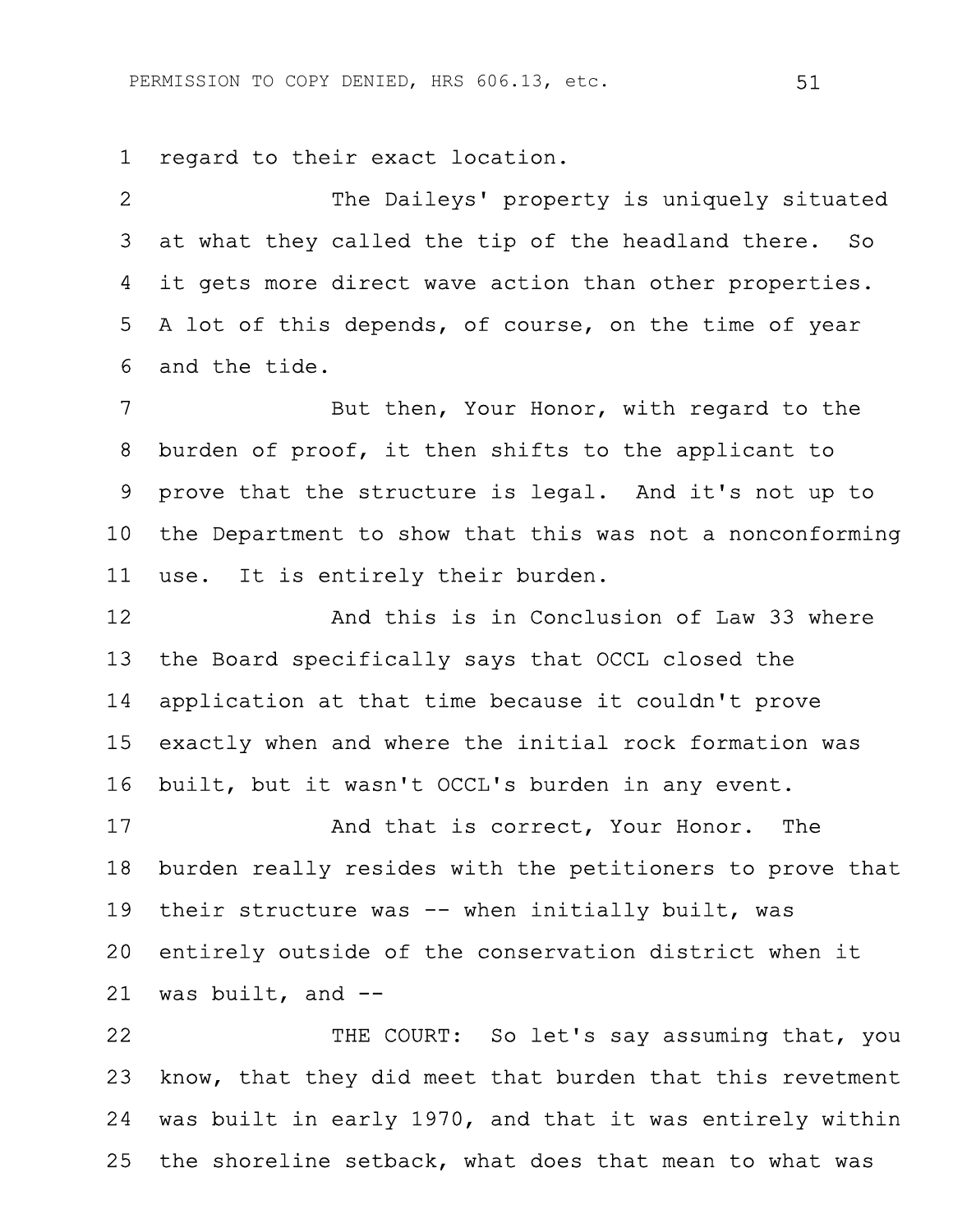1 done subsequently in 2006, 2007?

2 MS. CHUN: Okay, but, Your Honor, your 3 question makes assumptions that are not proven in the 4 record.

5 The hearings officer and the Board did not 6 find that they had proved by a preponderance of the 7 evidence exactly when that wall was -- those rocks were 8 placed there. But there was, in fact, contradictory 9 evidence about when it was placed.

10 And even if uncontroverted evidence was 11 presented by Mr. Dailey himself about when he thought 12 the rocks were initially laid there, certainly the 13 hearings officer had every right, if not obligation, to 14 find that that testimony wasn't credible. It may have 15 been uncontroverted, but if not credible, then he could 16 find that the Daileys had not met their burden of proof. 17 THE COURT: I'll try to look through the

18 findings of fact, Ms. Chun, in terms of the credibility 19 issues, because I believe there was -- there's Elizabeth 20 Dailey's testimony, and there was the son who said he 21 returned from military school in about early 1970, and 22 the revetment was there.

23 So in terms of the opposite side, like 24 whether or not there was testimony that says, No, at 25 that point in time, the revetment was not there.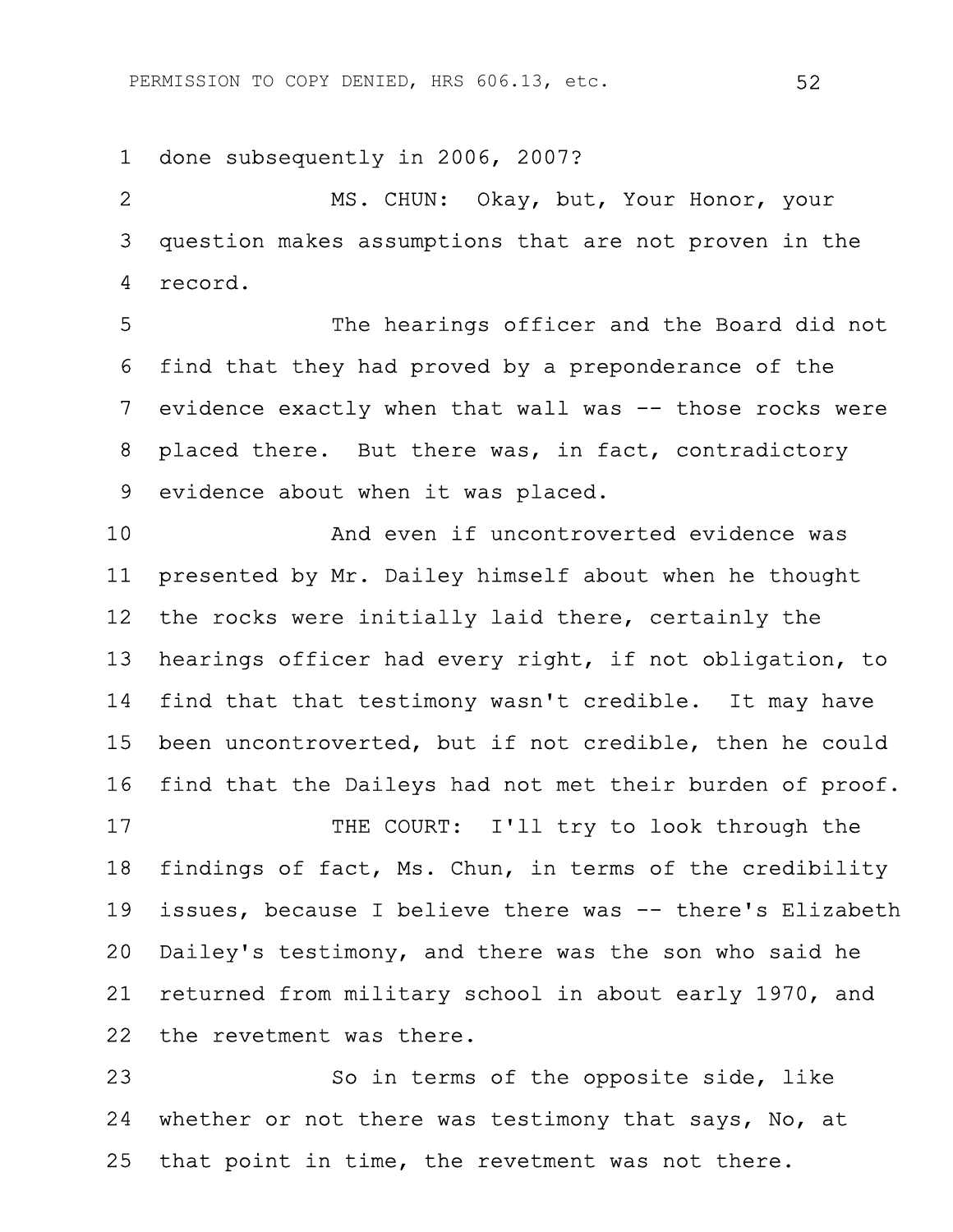1 MS. CHUN: There was no affirmative 2 testimony that countered those declarations. 3 THE COURT: All right. 4 Brief rebuttal, Mr. Kugle, because I can 5 see my subsequent counsel for other matters. 6 MR. KUGLE: Your Honor, I really don't have 7 a whole lot to say, because I don't want to repeat 8 anything. 9 I think I'll just follow up on a few points 10 that you raised. You will go through those Findings of 11 Fact that are in there, and obviously, we disagree with 12 many, but you will not find one reference to a 13 credibility determination made by the Land Board or by 14 the hearings officer. 15 THE COURT: Saying that the declarations 16 that were submitted as to when the revetment was built 17 was in or around either late '69, but at the latest 18 would be early 1970 -- 19 MR. KUGLE: Correct. 20 THE COURT: -- nothing to controvert, and 21 nothing to say that those declarations or those verbal 22 testimony was not credible? 23 MR. KUGLE: Correct. As you go through it, 24 you will not see -- we just heard a long discussion 25 about how the Department sustained its burden of proof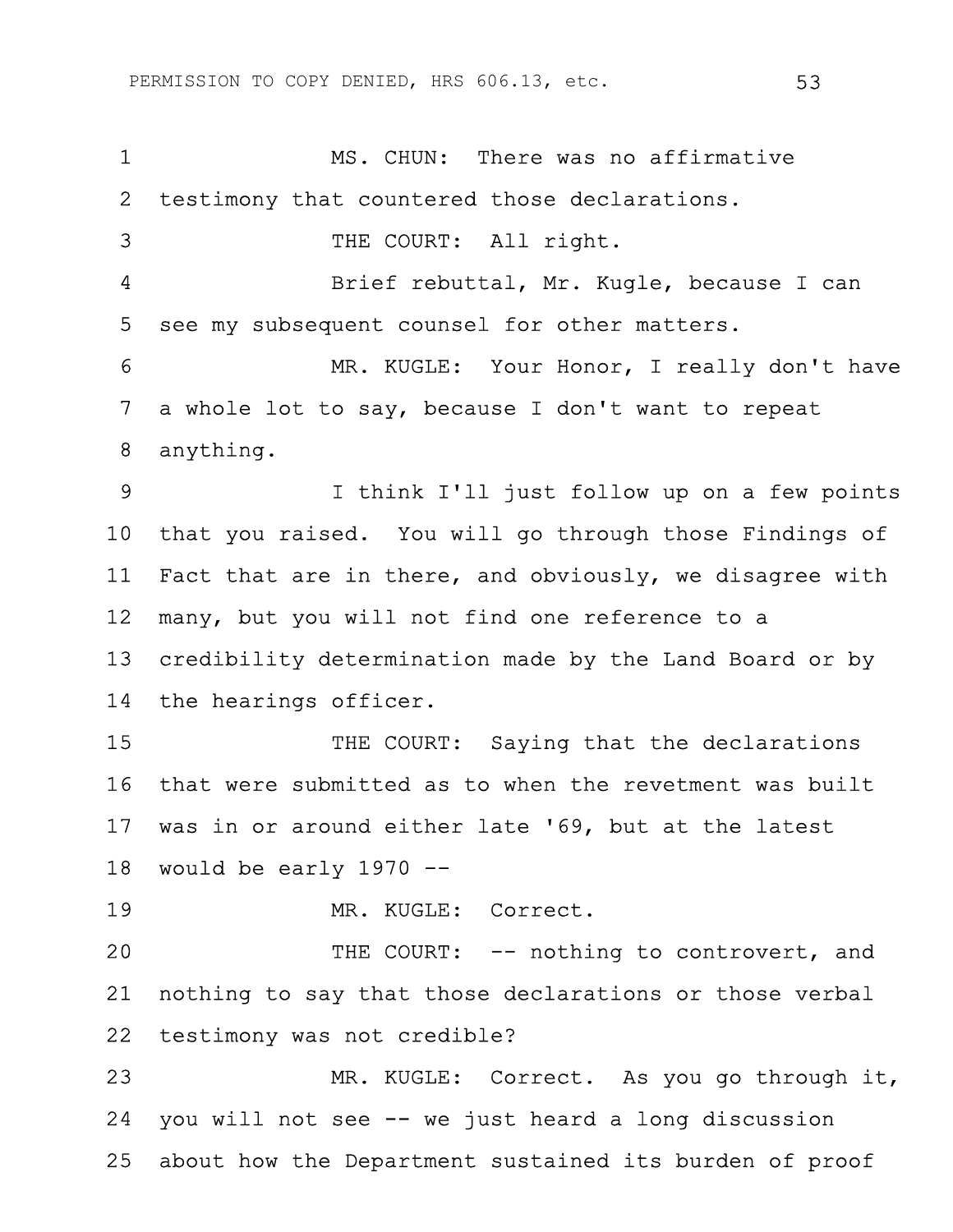1 and things switched. But again, that's not anywhere in 2 the decision, so it's kind of recreating something that 3 the Land Board certainly didn't say.

4 The Land Board didn't say that DLNR met its 5 obligation under 91-10-5 or under Section 13-1-35 K, 6 there's nothing in there.

7 But there is certainly that reference where 8 they flip the burden of proof to us and say, you didn't 9 disprove all this stuff, and that's just -- it's junk to 10 begin with, and so that's really the problem, and that's 11 the point we want to stress.

12 THE COURT: As to your arbitrary and 13 capricious regarding the treatment given to neighbors 14 of -- 'cause I was looking at in terms of the findings 15 of fact, and there's not too much detail. I think it 16 was, like, 69, FOF 69 maybe A, B, C, something of that 17 nature, that dealt with those three other situations.

18 MR. KUGLE: Yeah. So the decision didn't 19 describe them, and we have the record citations to the 20 underlying approvals and documents.

21 What I have in front of me is the actual 22 exhibit numbers, and so our papers talk about the 23 information, but it's really --

24 THE COURT: Let me ask this. Are the 25 Daileys planning to submit an application for an SSV,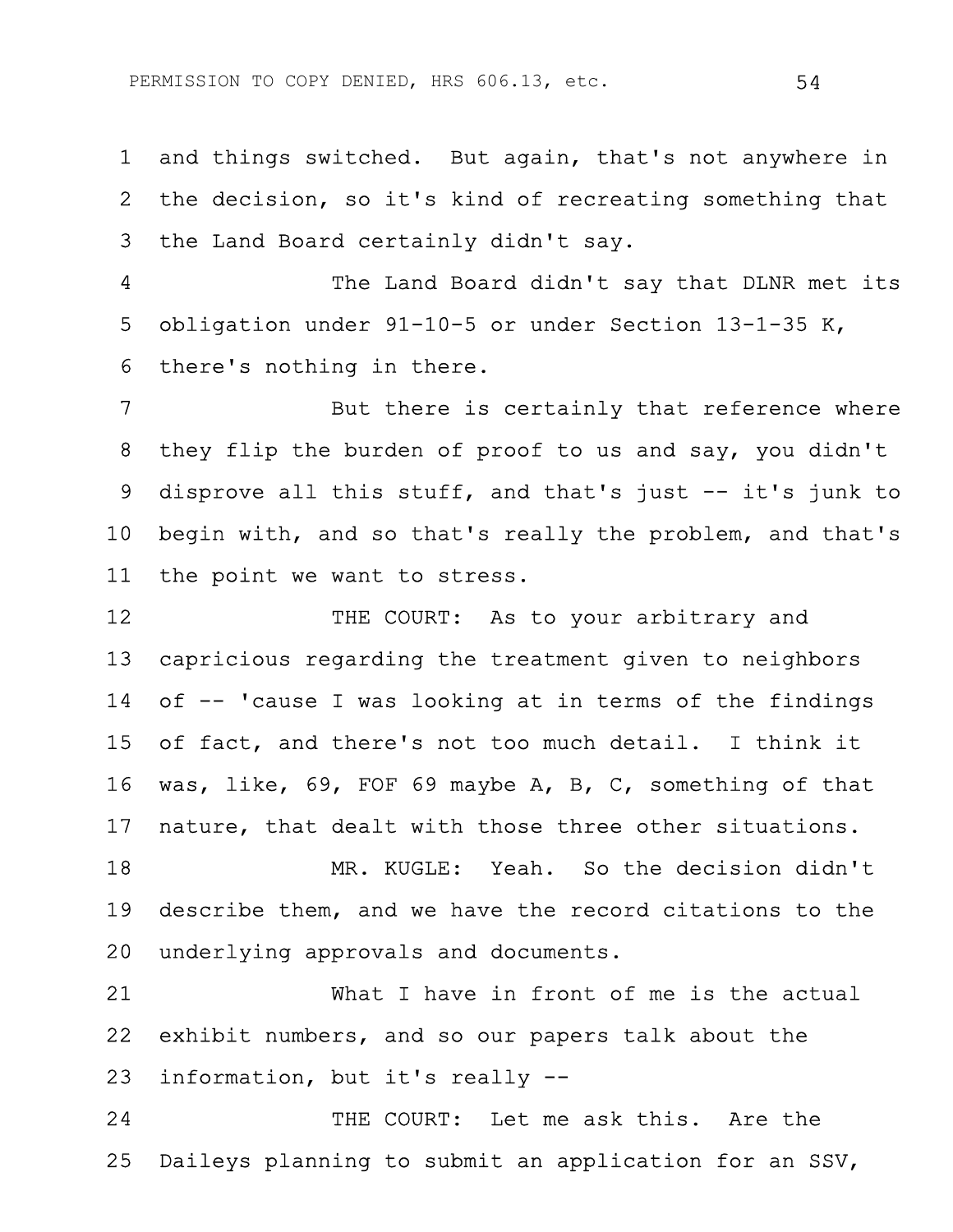1 given that there's a mid-November 2015 deadline?

2 MR. KUGLE: Your Honor, at this point I 3 think that a decision hasn't been made. I mean, we are 4 in here asking that you reverse that Land Board decision 5 because we think it's wrong and inclusive of that 6 requirement.

7 The one thing that I think you don't get 8 the full flavor of from the briefs is that the -- and 9 both parties, it's in the answering brief, it's 23 feet. 10 The Board decision mentions that the house 11 sits 28 feet from the current shoreline, and I think 12 that's a typo, everybody agrees. I think the answering 13 brief in the footnote says it's 23 feet. Our evidence 14 said it's 23 feet at its largest.

15 But the point is, that a revetment of the 16 type that the City usually approves, you're talking 17 about 1-to-1 or 1-to-2 slope. You need footprint, 18 you're talking 40 feet inland, to build that kind of 19 revetment, and there's just not the space where that 20 house that was built, slab on grade, the family 21 residence sits, with respect to where the shoreline and 22 this, the current revetment are. So there are some 23 major logistic problems.

24 And again, just to set context, they did go 25 through the shoreline setback variance procedure.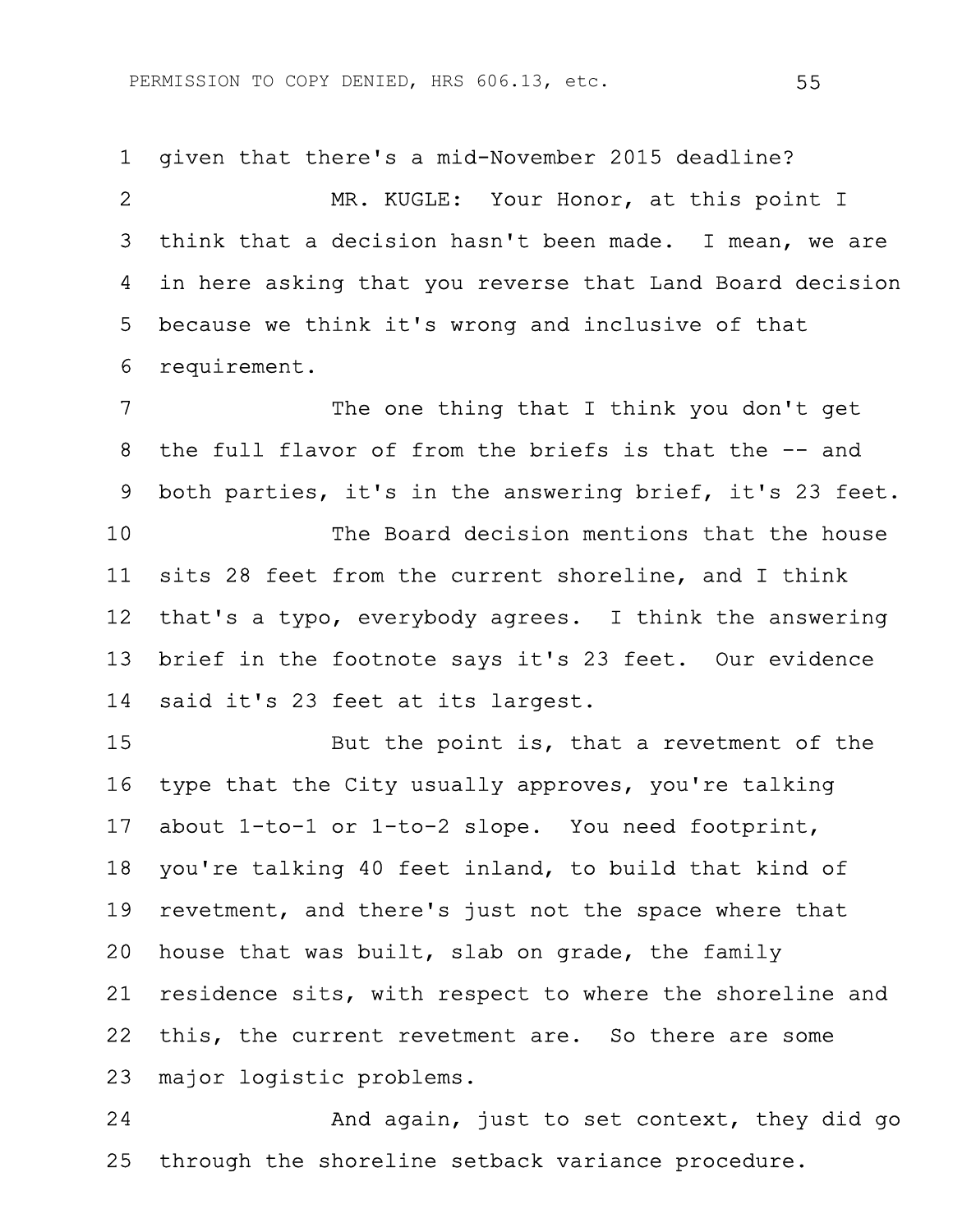1 The City said in 2010, Okay, we will let 2 you do a new -- we'll let you do a structure on either 3 side of the house where you have yard. It's got to be a 4 revetment. It can be a wall in front of the structure, 5 and they said, just don't put any of it in the 6 conservation district. That's why there exists that 7 shoreline certification, because everybody thought, 8 Okay, the prior shoreline surveys had drawn that line 9 more makai.

10 In 2011 the State said, No, guess what? 11 It's going to be at the back of these rocks, which means 12 everything comes out and moves back however many feet 13 will be necessary.

14 **And I** should say there's one other thing 15 which we didn't touch on today, the other practical 16 problem to that solution is the Mokuleia Beach Colony, 17 which is the adjacent property, that as a seawall that 18 was built with a permit and that matches up directly 19 with the unimproved area of this revetment, i.e., its 20 original location, and this is discussed in Land Board 21 Findings of Fact, I think it's No. 67, which talks about 22 that portion of the wall that was changed, that portion 23 that was not.

24 But if boulders come out and the City does 25 allow the Daileys to put in a wall, it's going to be set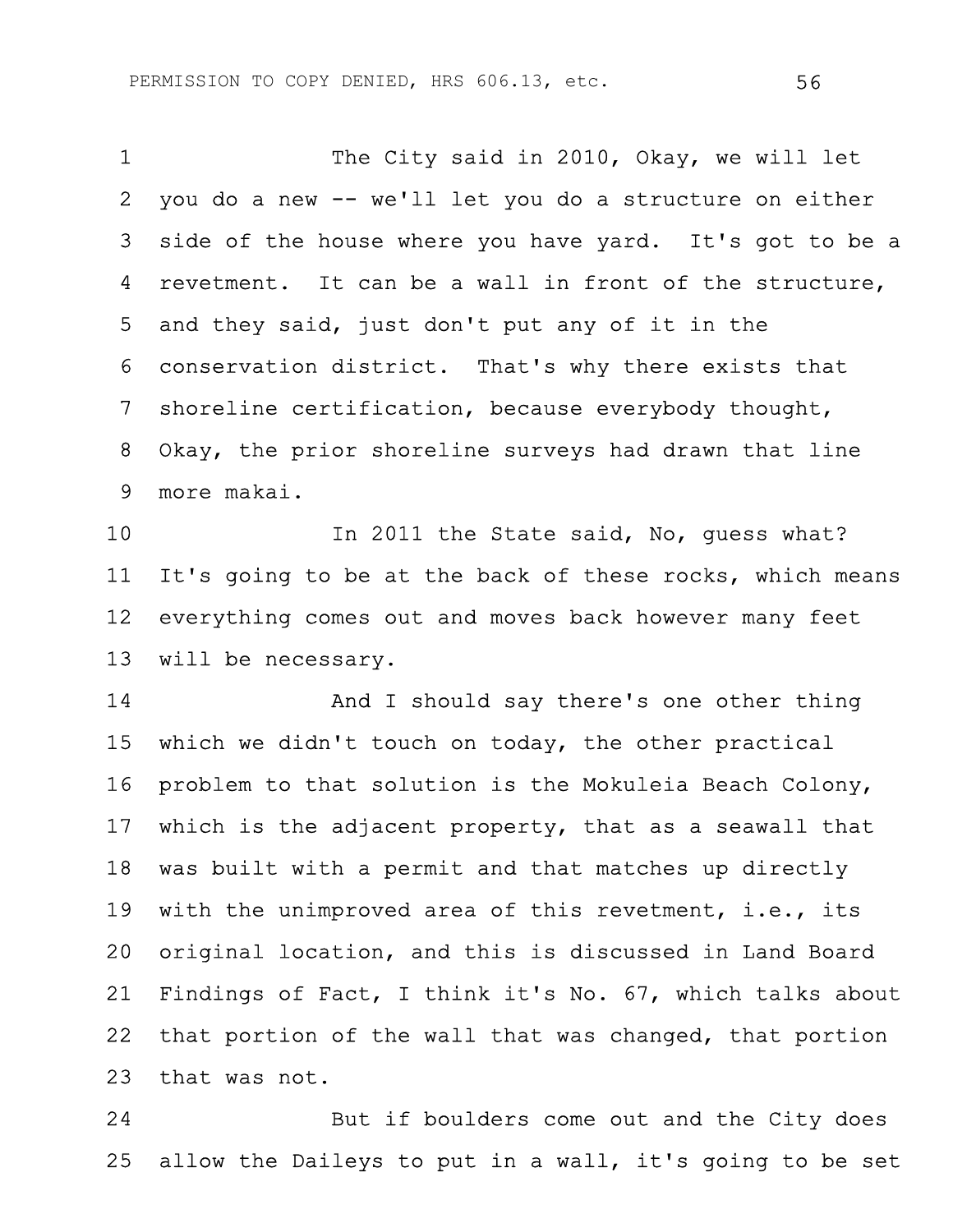1 back 15 to 20 feet with an open gap for the ocean to 2 come behind Mokuleia Beach Colony's wall. They're not 3 connected, and there was evidence put in about this. 4 They did not build the return on their wall 5 that the City required for, basically, lateral 6 protection is what a return is. In other words, during 7 the site inspection, we were all out there. It's 8 eroding today through these boulders because water 9 washes through them.

10 But when that stuff is not there, or if the 11 City allows us to build a wall that's setback some 20 12 feet from our neighbor's property, there's going to be a 13 gap that won't match up, and so those were some -- there 14 was much evidence about that, and that was a practical 15 issue that answers.

16 16 I think your question, we really haven't 17 decided what we'll do. We don't think that the Land 18 Board's decision was correct, which is why we're here in 19 Court, and how we deal with the Court's ruling, I think 20 is the next step for the Daileys and myself to talk 21 about.

22 THE COURT: All right. Thank you, all 23 sides, for the extensive argument, as well as the briefs 24 and the record that was submitted to the Court. 25 The Court has had a lot of education in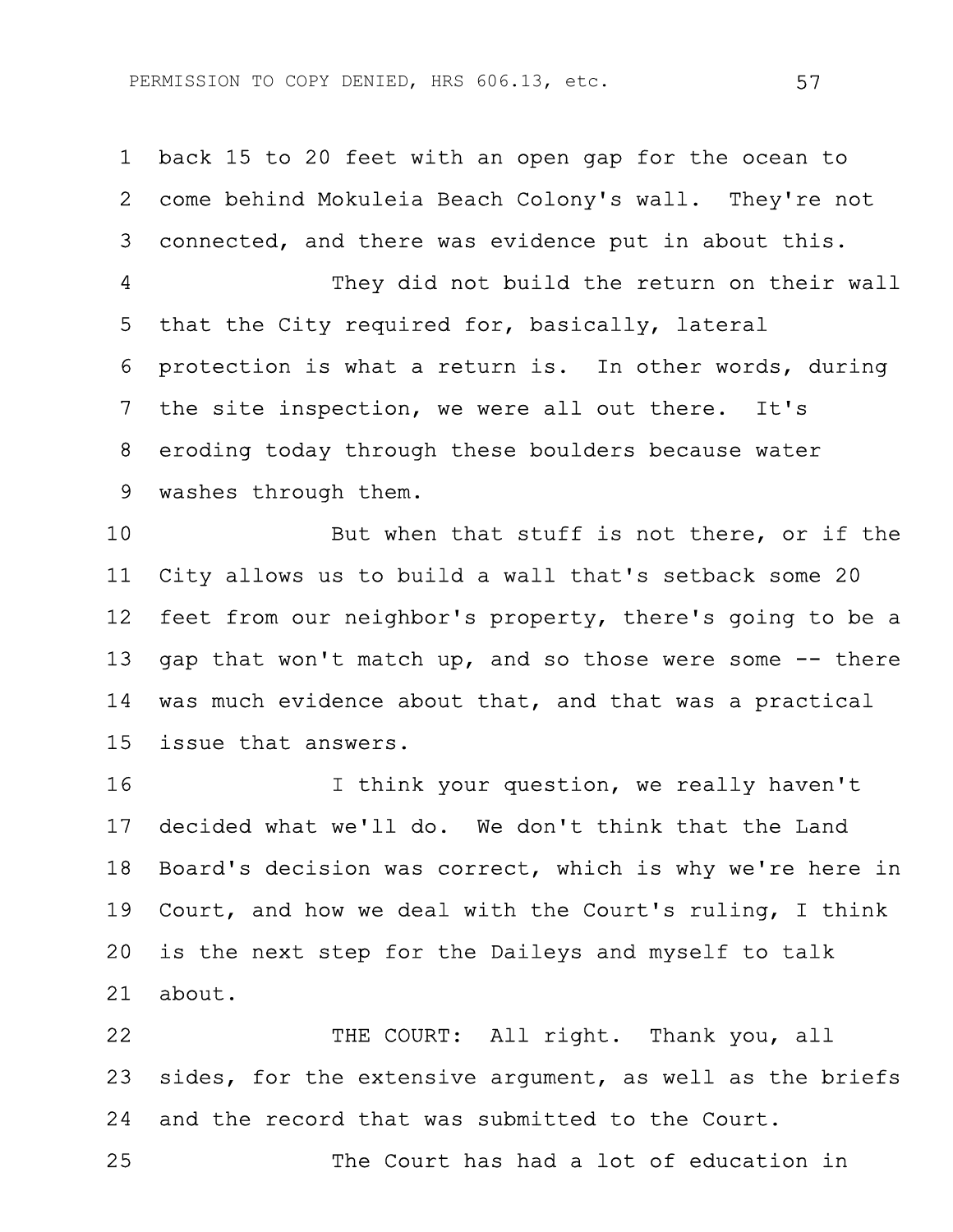1 this respect regarding a revetment, regarding a hybrid 2 seawall.

3 In looking at the Findings of Fact, 4 Conclusions of Law decision and order, which was quite 5 exhaustive and extensive with respect to what was built, 6 the subsequent work that was done to this revetment, and 7 in terms of the permitting process which dated back to, 8 I think, there's some reference regarding 1992, and the 9 enforcement action was not pursued, in terms of aerial 10 surveys and maps, aerial maps and surveys that were 11 done, and that the shoreline certification was done in 12 September 2011.

13 But what is evident from the Court with 14 respect to the Findings of Fact, Conclusions of Law and 15 the burden of proof, the Court is going to remand it 16 back for amended FOF COL decision and order, to the 17 extent that it is the Board's burden with respect to the 18 initial nonconforming, to the extent that whether or not 19 the structure that was built late '60s, early '70s, 20 whether or not there was anything to controvert certain 21 testimony, declarations submitted by the appellants, to 22 wit: That the original structure, a revetment, was or 23 was not -- well, for the Board's purpose, to refute that 24 it was not a nonconforming, and that it was in 25 conservation land.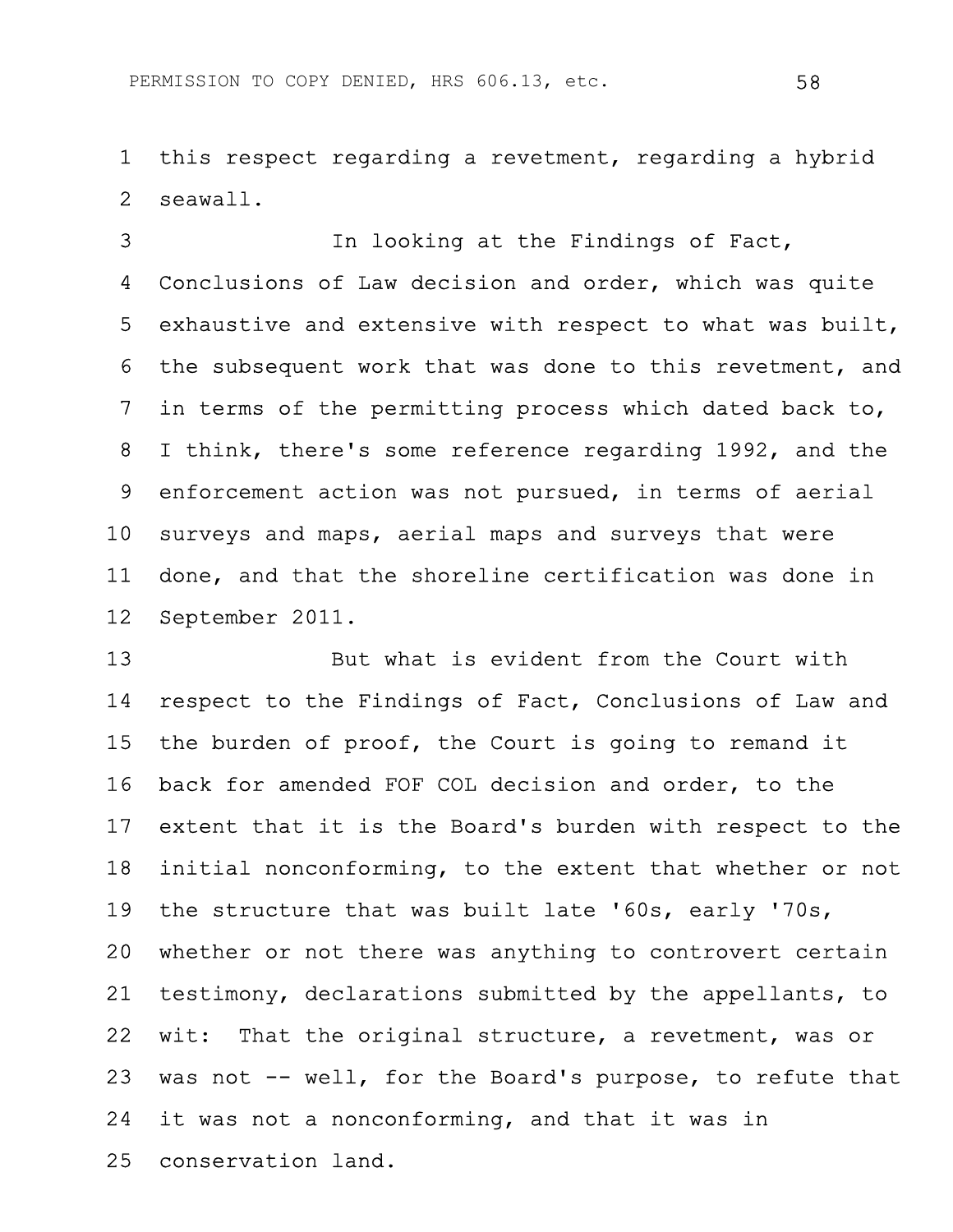1 Because I don't think in any of the 2 findings of fact there was any credibility 3 determinations to say that these oral testimony, the 4 declarations submitted by appellants were not credible, 5 to say that the revetment that was built was a 6 nonconforming structure, was built within the shoreline 7 setback.

8 So to the extent that it affects any of the 9 Findings of Fact, Conclusions of Law, I'm not reopening 10 it for any kind of evidentiary or to open any kind of 11 hearing, but to allow the hearings officer, given the 12 Court's decision with respect to the burden of proof, 13 because apparently, and I agree with the appellant, that 14 the burden of proof improperly shifted, was placed upon 15 the Daileys to say that it was a nonconforming, as 16 opposed to the Board, 'cause apparently the Board and 17 Department's decision rested on what was done in 2006, 18 2007, as opposed to previously, was it a nonconforming 19 structure originally? If it was a nonconforming 20 structure, okay, then what happened subsequently? 21 Because in looking at some FOF and COL, it seems as 22 though there was a legal assumption that it's not a 23 nonconforming.

24 So not reopening it, just to allow the 25 hearings officer to submit amended FOF COL and see where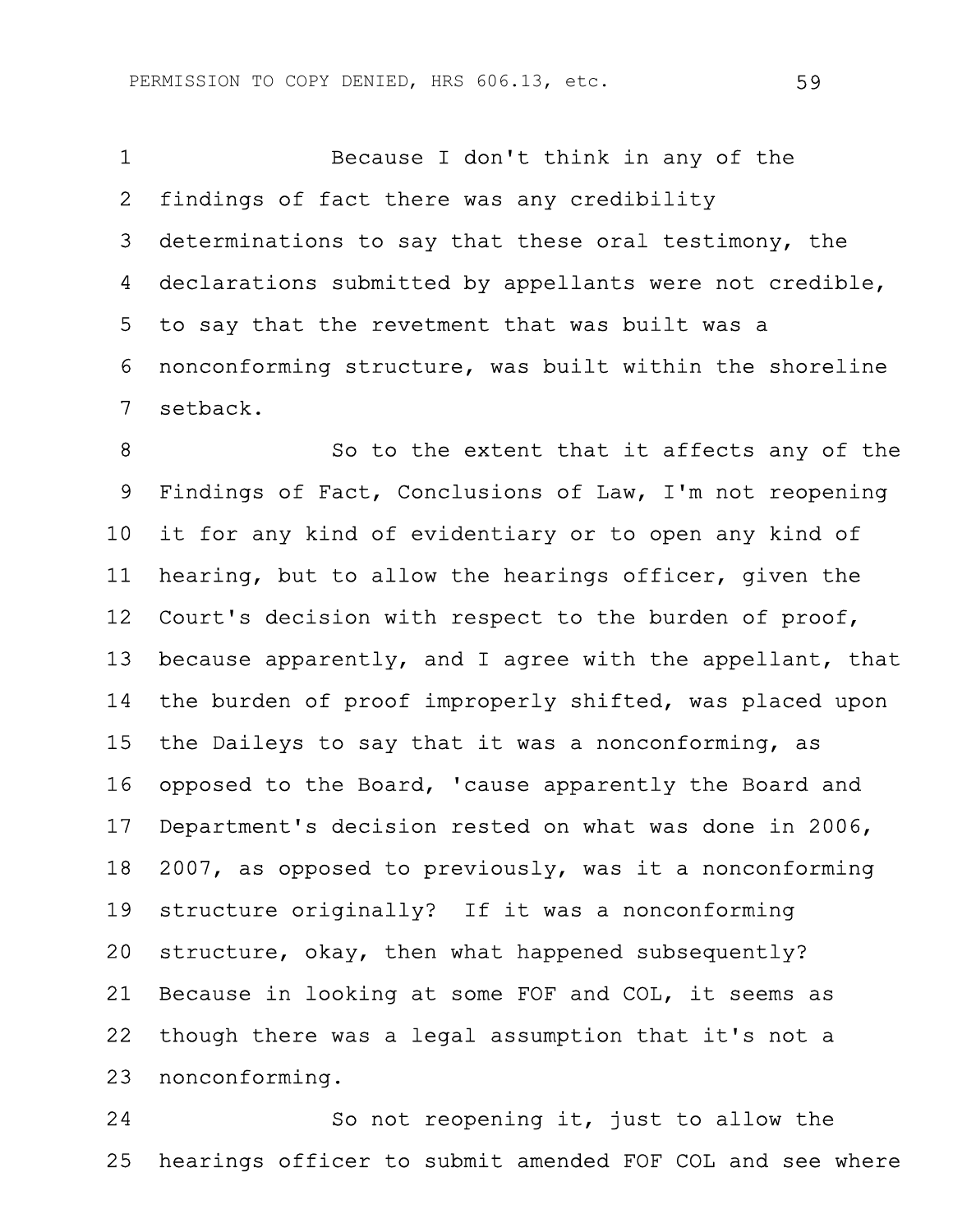1 we go from there.

| $\overline{2}$ | So for, who wishes to issue the order                    |
|----------------|----------------------------------------------------------|
| 3              | regarding remand, and if it necessitates amending        |
| 4              | certain FOF and COL, I'm assuming the process allows one |
| 5              | side or the other also to file exceptions. I think       |
| 6              | that's usually the case; right?                          |
| 7              | So have the hearings officer do amended FOF              |
| 8              | COL amended decision and order, and then one side or     |
| 9              | the other need to file exceptions, and then we take it   |
| 10             | from there.                                              |
| 11             | Who wishes to do the order regarding                     |
| 12             | remand?                                                  |
| 13             | MS. CHUN: I will, Your Honor.                            |
| 14             | THE COURT: Thank you, Ms. Chun.                          |
| 15             | Court stands in recess.                                  |
| 16             | (Proceedings concluded.)                                 |
| 17             | $-000-$                                                  |
| 18             |                                                          |
| 19             |                                                          |
| 20             |                                                          |
| 21             |                                                          |
| 22             |                                                          |
| 23             |                                                          |
| 24             |                                                          |
| 25             |                                                          |